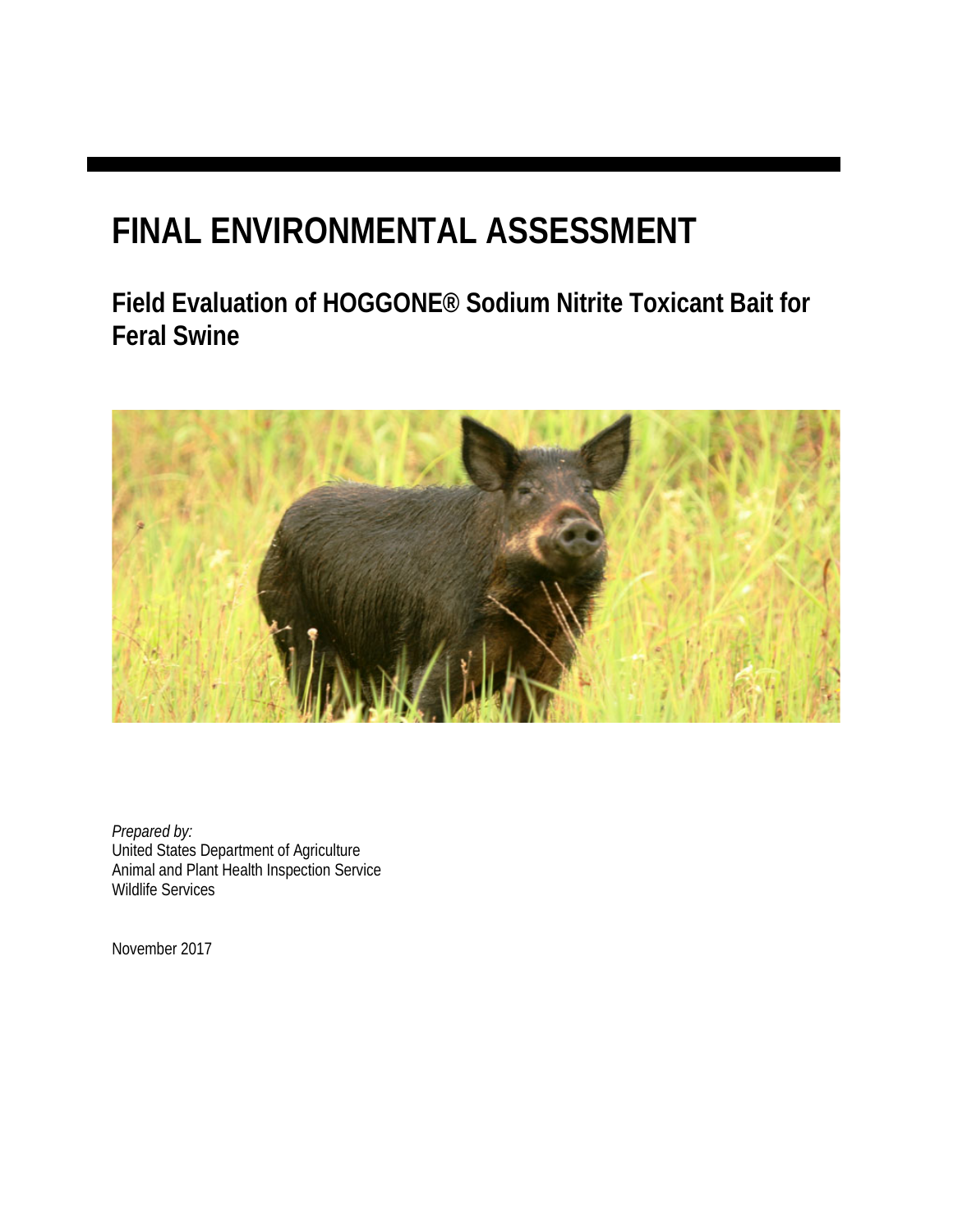### **TABLE OF CONTENTS**

| 1.0 |      |       |  |  |  |  |  |  |
|-----|------|-------|--|--|--|--|--|--|
|     | 1.1  |       |  |  |  |  |  |  |
|     | 1.2  |       |  |  |  |  |  |  |
|     | 1.3  |       |  |  |  |  |  |  |
|     | 1.4  |       |  |  |  |  |  |  |
|     | 1.5  |       |  |  |  |  |  |  |
|     |      | 1.5.1 |  |  |  |  |  |  |
|     | 1.6  |       |  |  |  |  |  |  |
|     | 1.7  |       |  |  |  |  |  |  |
|     | 1.8  |       |  |  |  |  |  |  |
|     | 1.9  |       |  |  |  |  |  |  |
|     | 1.10 |       |  |  |  |  |  |  |
| 2.0 |      |       |  |  |  |  |  |  |
|     | 2.1  |       |  |  |  |  |  |  |
|     |      | 2.1.1 |  |  |  |  |  |  |
|     |      | 2.1.2 |  |  |  |  |  |  |
|     | 2.2  |       |  |  |  |  |  |  |
|     |      | 2.2.1 |  |  |  |  |  |  |
|     |      | 2.2.2 |  |  |  |  |  |  |
|     |      | 2.2.3 |  |  |  |  |  |  |
|     | 2.3  |       |  |  |  |  |  |  |
|     | 2.4  |       |  |  |  |  |  |  |
|     | 2.5  |       |  |  |  |  |  |  |
| 3.0 |      |       |  |  |  |  |  |  |
|     | 3.1  |       |  |  |  |  |  |  |
|     |      | 3.1.1 |  |  |  |  |  |  |
|     |      | 3.1.2 |  |  |  |  |  |  |
|     | 3.2  |       |  |  |  |  |  |  |
|     |      | 3.2.1 |  |  |  |  |  |  |
|     |      | 3.2.2 |  |  |  |  |  |  |
|     |      | 3.2.3 |  |  |  |  |  |  |
|     |      | 3.2.4 |  |  |  |  |  |  |
|     | 3.3  |       |  |  |  |  |  |  |
|     | 3.4  |       |  |  |  |  |  |  |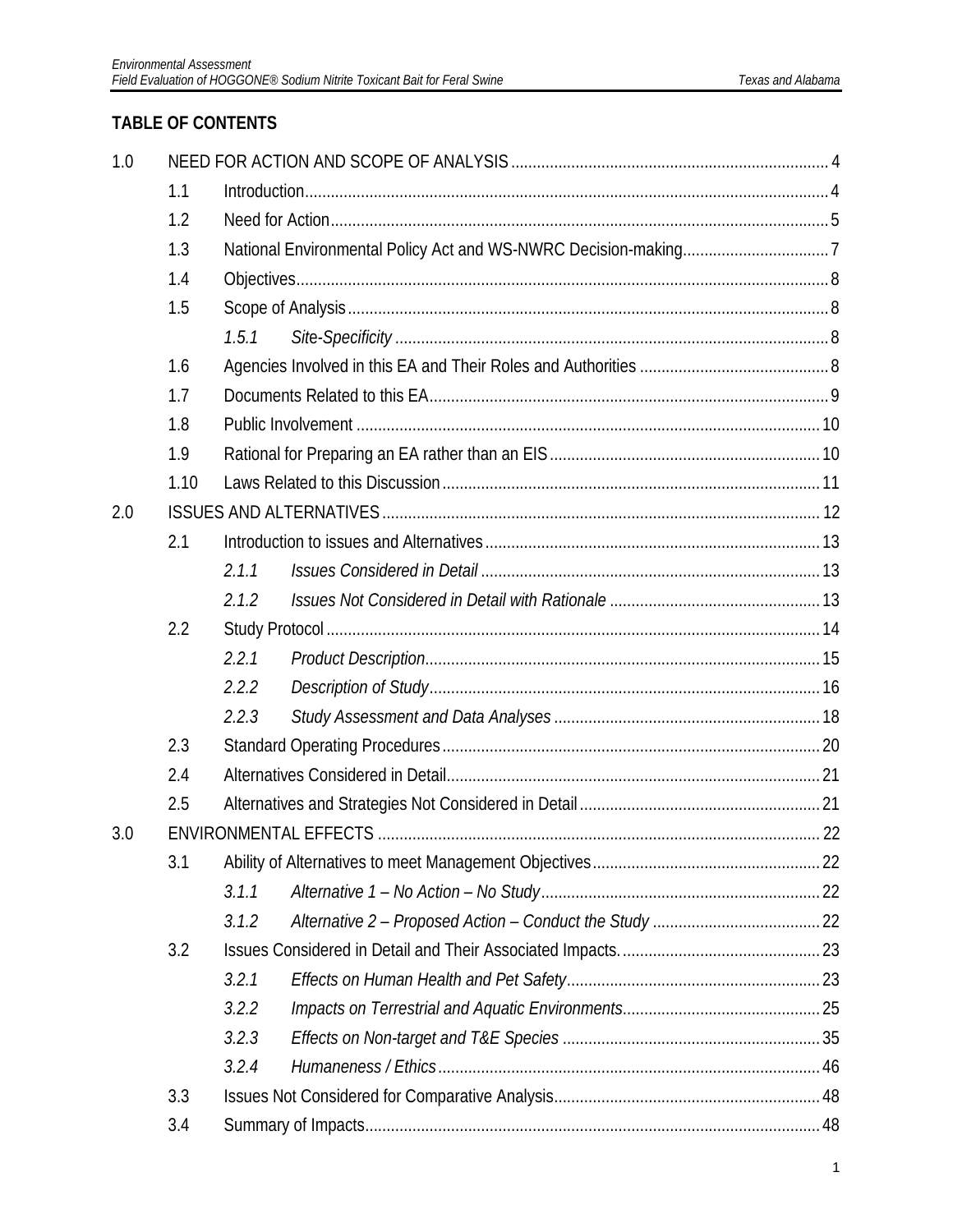### **APPENDICES**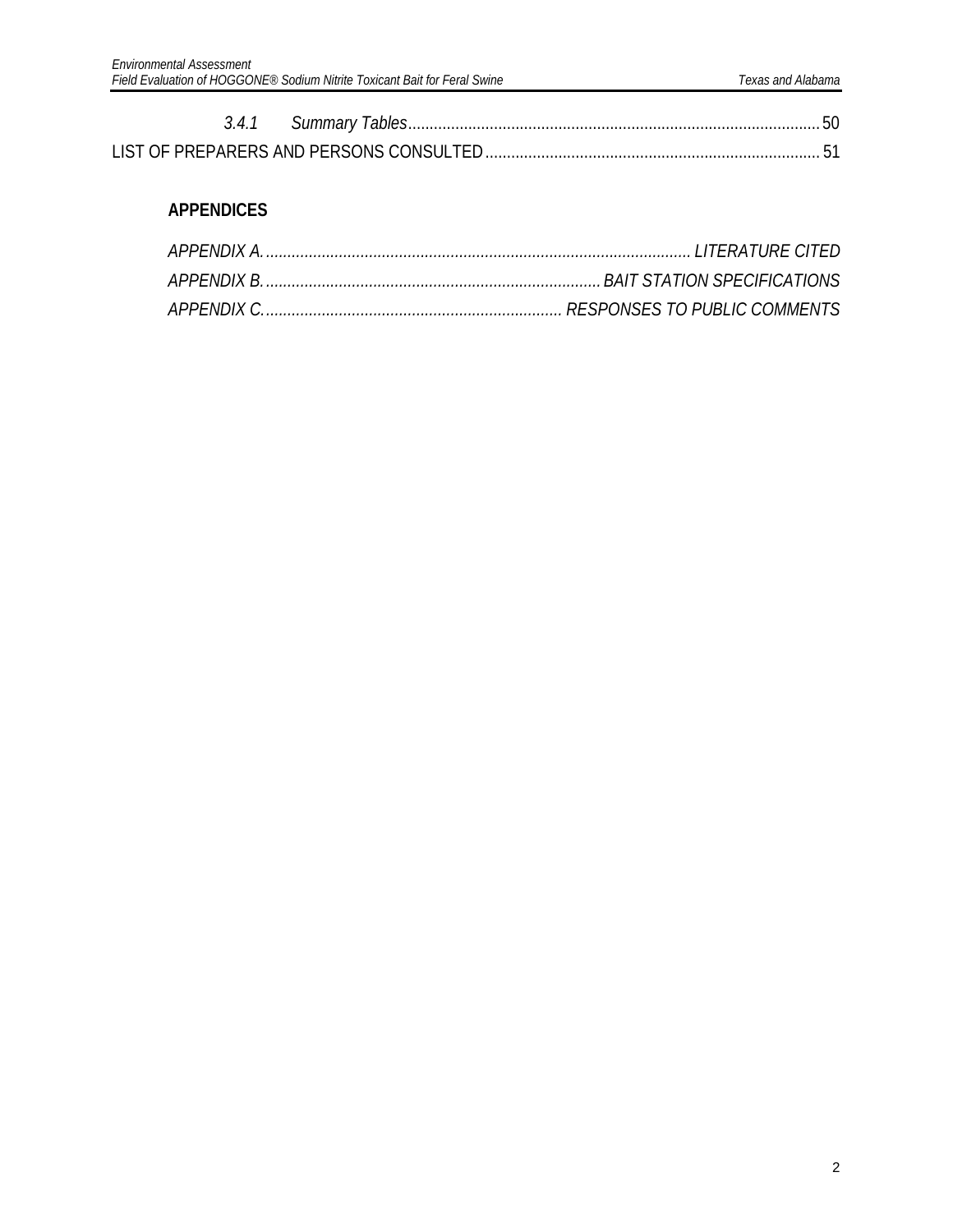#### **LIST OF ACRONYMS AND ABBREVIATIONS**

| <b>ADAI</b>      | Alabama Department of Agriculture and Industries                        |
|------------------|-------------------------------------------------------------------------|
| <b>APHIS</b>     | Animal and Plant Health Inspection Service                              |
| AI               | Active Ingredient                                                       |
| AVMA             | American Veterinary Medical Association                                 |
| CDC              | Centers for Disease Control and Prevention                              |
| CEQ              | <b>Council on Environmental Quality</b>                                 |
| <b>CFR</b>       | Code of Federal Regulations                                             |
| CO <sub>2</sub>  | Carbon Dioxide                                                          |
| EA               | <b>Environmental Assessment</b>                                         |
| EC <sub>50</sub> | <b>Half Maximal Effect Concentration</b>                                |
| EIS              | <b>Environmental Impact Statement</b>                                   |
| EO               | <b>Executive Order</b>                                                  |
| EPA              | <b>Environmental Protection Agency</b>                                  |
| ESA              | <b>Endangered Species Act</b>                                           |
| <b>EUP</b>       | <b>Experimental Use Permit</b>                                          |
| FAA              | <b>Federal Aviation Administration</b>                                  |
| <b>FIFRA</b>     | Federal Insecticide, Fungicide, and Rodenticide Act                     |
| <b>FONSI</b>     | Finding of no significant impact                                        |
| FR               | <b>Federal Register</b>                                                 |
| FY.              | <b>Fiscal Year</b>                                                      |
| <b>IACRC</b>     | Invasive Animal Cooperative Research Center                             |
| <b>IPM</b>       | Integrated Pest Management                                              |
| <b>IUCN</b>      | International Union for Conservation of Nature                          |
| <b>ISSG</b>      |                                                                         |
| <b>LOED</b>      | <b>Invasive Species Specialist Group</b><br>Lowest observed effect dose |
|                  | Lowest observed effect level                                            |
| LOEL             |                                                                         |
| <b>MATC</b>      | <b>Maximum Allowable Toxicant Concentrations</b>                        |
| <b>MOU</b>       | Memorandum of Understanding                                             |
| <b>NASS</b>      | National Agricultural Statistics Service                                |
| <b>NEPA</b>      | National Environmental Policy Act                                       |
| <b>NHPA</b>      | National Historic Preservation Act                                      |
| <b>NOEC</b>      | No observable effect concentration                                      |
| NOED             | No observed effect dose                                                 |
| NOEL             | No observed effect level                                                |
| <b>NWDP</b>      | National Wildlife Disease Program                                       |
| WS-NWRC          | Wildlife Services - National Wildlife Research Center                   |
| <b>OPP</b>       | Office of Pesticide Programs                                            |
| PL               | <b>Public Law</b>                                                       |
| <b>SCWDS</b>     | Southeastern Cooperative Wildlife Disease Study                         |
| SOP              | <b>Standard Operating Procedure</b>                                     |
| <b>SN</b>        | Sodium Nitrite                                                          |
| T&E              | <b>Threatened and Endangered</b>                                        |
| <b>TDA</b>       | <b>Texas Department of Agriculture</b>                                  |
| <b>TPWD</b>      | <b>Texas Parks and Wildlife Department</b>                              |
| <b>USC</b>       | <b>United States Code</b>                                               |
| <b>USDA</b>      | United States Department of Agriculture                                 |
| <b>USFWS</b>     | United States Fish and Wildlife Services                                |
| VS               | <b>Veterinary Services</b>                                              |
| <b>WDM</b>       | Wildlife Damage Management                                              |
| <b>WS</b>        | <b>Wildlife Services</b>                                                |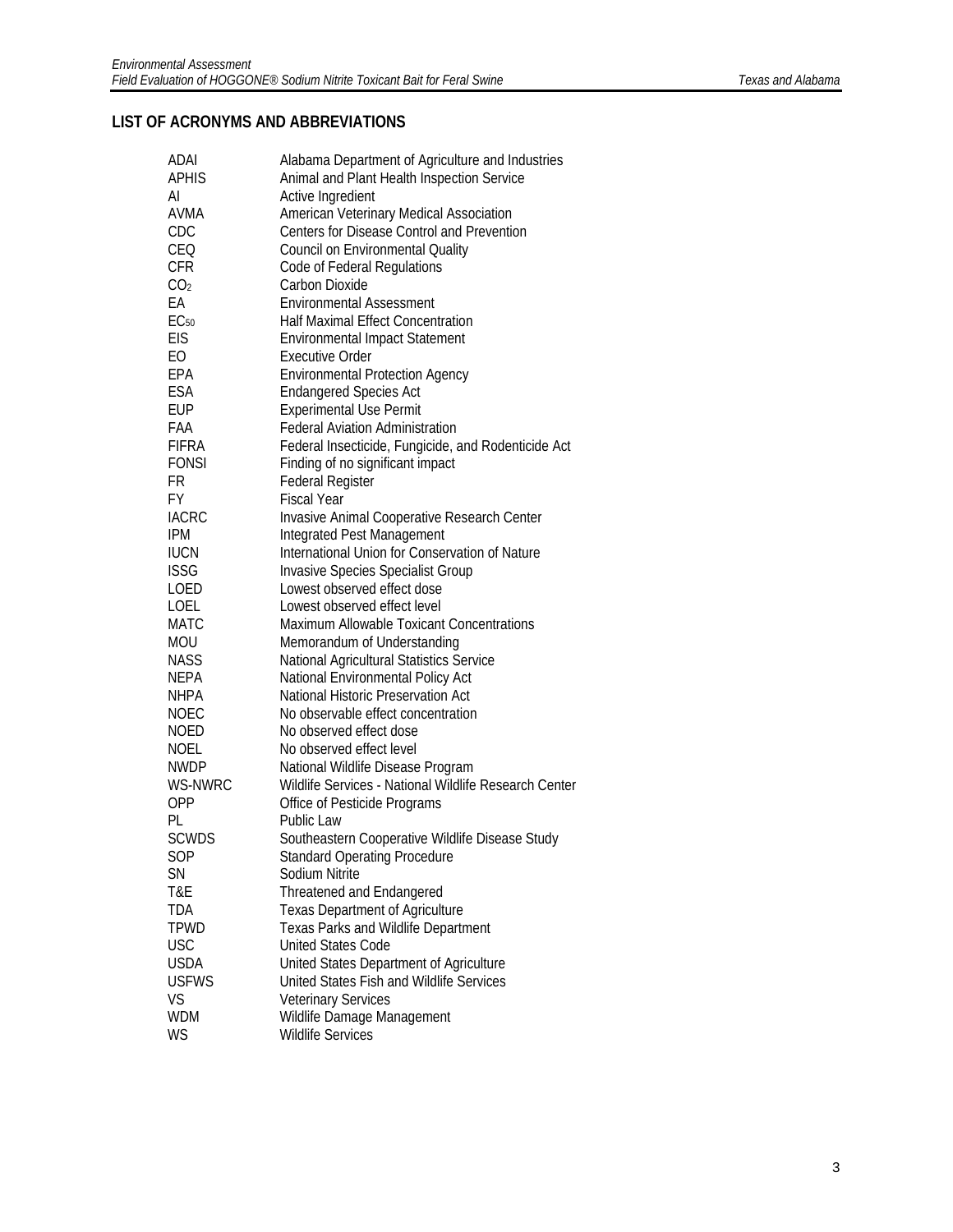## <span id="page-4-0"></span>**1.0 NEED FOR ACTION AND SCOPE OF ANALYSIS**

#### <span id="page-4-1"></span>*1.1 Introduction*

Feral swine (Sus scrofa) are a destructive invasive species, they have been introduced into numerous countries, including the United States and Australia. Feral swine are rapidly expanding their geographic range and their population continues to increase in the United States (Waithman et al. 1999, Ballari and Barrios-Garcia 2013) because of their adaptability and high reproductive potential. However, recent range expansion is primarily due to humans transplanting them to new areas to increase hunting opportunities, either intentionally through release of animals into the wild, or unintentionally through escapes from hunting preserves (Waithman et al. 1999). Until the late 1980s, feral swine populations in the continental United States were primarily found in the southern states and on the west coast. In 1982, feral swine were thought to occur in only a small percentage of counties located in 17 states (Mayer and Brisbin 1991, Miller and Sweeney 2013, SCWDS 1982). Feral swine are now known to exist in at least 38 states (USDA 2015) (Figure 1).



#### **Figure 1. Known and confirmed feral swine range in (2012) compared with historic 1982 range. (Miller and Sweeney 2013, National Feral Swine Mapping System (http://swine.vet.uga.edu/nfsms/)).**

Based on data from the United States Department of Agriculture (USDA) Animal and Plant Health Inspection Service (APHIS) Wildlife Services (WS), National Wildlife Disease Program (NWDP), the Southeastern Cooperative Wildlife Disease Study (SCWDS), and APHIS' Veterinary Services (APHIS-VS), feral swine are now present in approximately 40% of all counties in the United States (Figure 2). The national feral swine population is currently estimated to exceed more than 6 million individual animals (Mayer 2014).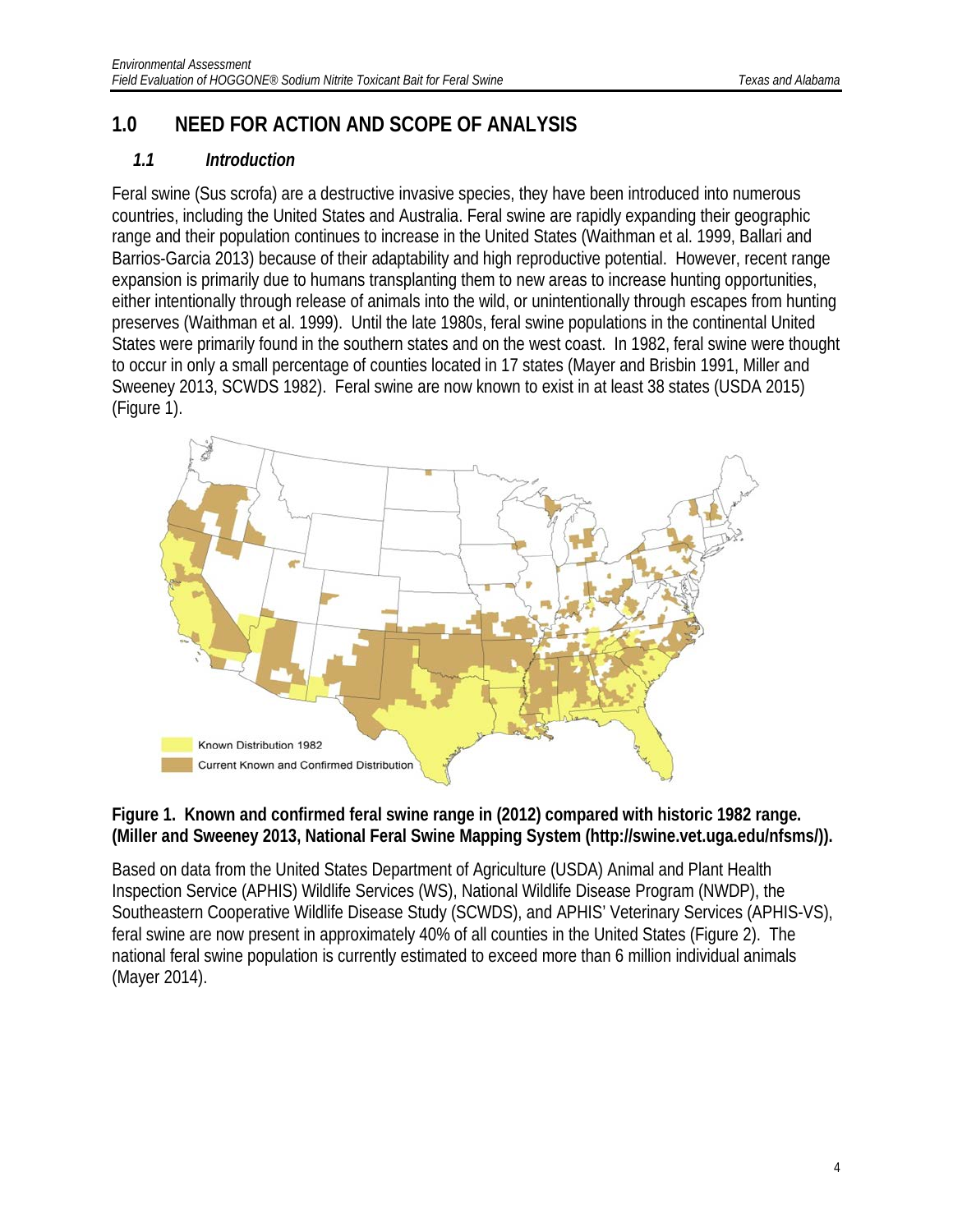

#### **Figure 2. The percentage of counties in the United States with feral swine present from 1982 to 2013 (USDA 2015).**

WS' National Wildlife Research Center (NWRC) is the largest facility in the world dedicated to researching methods and developing tools to help resolve human-wildlife conflicts, including those involving invasive species such as the rapidly expanding feral swine population. NWRC is the research arm of WS and has made feral swine research one of its highest priorities.

This Environmental Assessment (EA) describes and analyzes WS-NWRC's proposed involvement in testing and evaluating a toxicant bait for feral swine. More specifically, this EA is written to determine the environmental effects to inform a decision on whether or not research on a toxicant bait should be tested in the field for feral swine.

### <span id="page-5-0"></span>*1.2 Need for Action*

Feral swine can cause significant damage to agricultural, natural and cultural resources, property, and they pose risks to human and animal health. The International Union for Conservation of Nature (IUCN), Invasive Species Specialist Group (ISSG) has included feral swine in their listing of "100 of the World's Worst Invasive Alien Species" (Lowe et al. 2000). The damage from feral swine to natural and agricultural resources can be substantial (Seward et al. 2004). For example, Pimentel et al. (2000) conservatively estimated agricultural damage caused by feral swine in the United States to be \$800 million/year or \$200/animal/year. Pimentel (2007) later revised his estimates with a rapidly increasing feral swine population, estimating 5 million feral swine with increasing damages of approximately \$300/animal/year resulting in approximately \$1.5 billion in annual damages. Mayer (2014) provided the most recent population estimate, which exceeds 6 million animals. Using Pimentel's damage estimates of \$300/animal/year, would indicate annual damages that now exceed \$1.8 billion.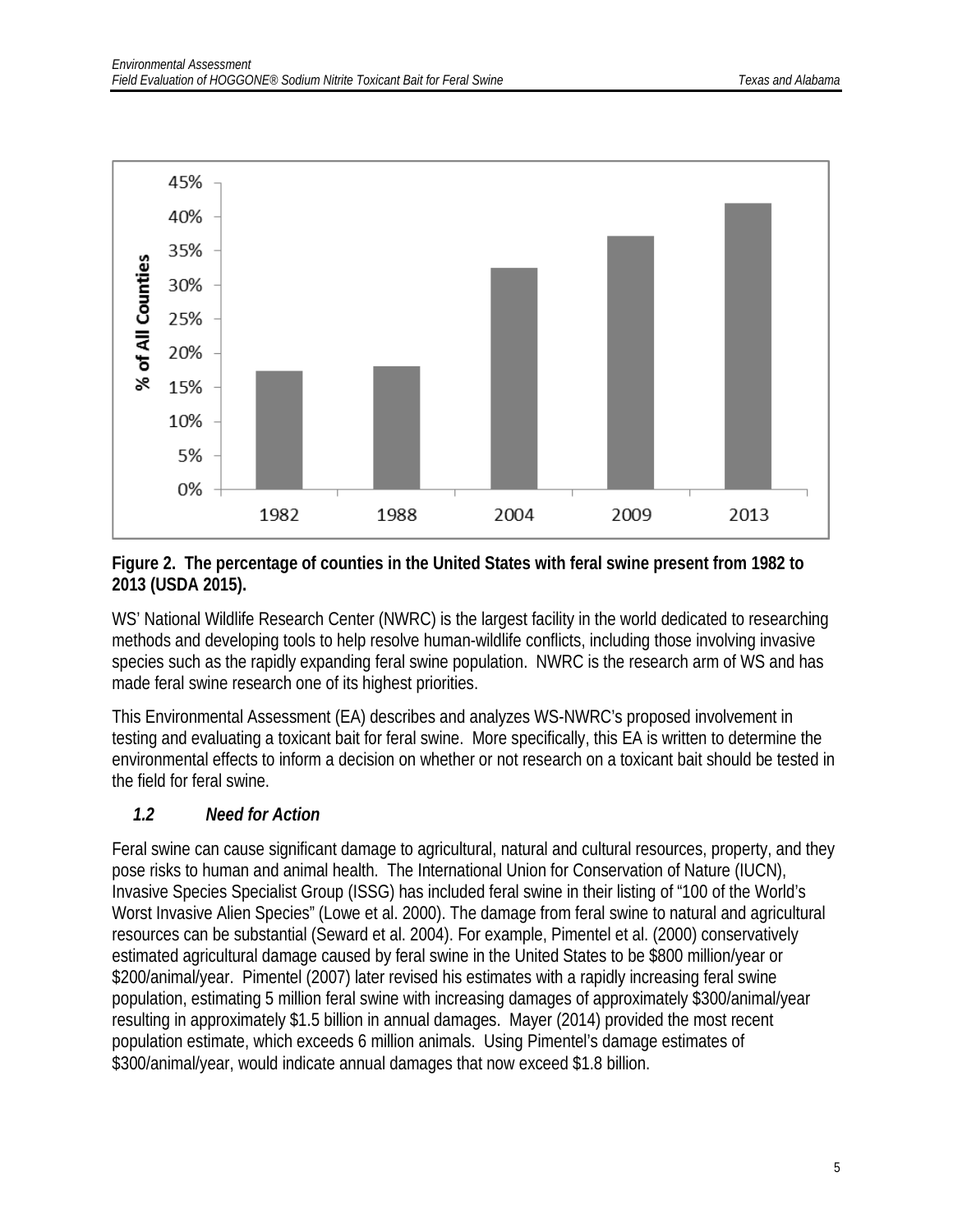Feral swine also damage habitat and natural resources in many ways. They can consume large quantities of herbaceous vegetation (3–5% of their body weight daily) and have been linked to 95% declines of understory vegetation in some systems (Cole et al. 2012). They can consume large amounts of seeds, nuts and seedlings that may ultimately reduce the potential for forest regeneration (Campbell and Long 2009), and may influence future over-story composition and reduce tree diversity directly through consumption of seeds (Tolson and LaCour 2013).

Feral swine diets overlap with those of native wildlife, including threatened or endangered (T&E) species, which may result in competition for important and limited natural food supplies, although documentation of competition is limited (Mayer 2009, Ballari and Barrios-Garcia 2013). Mast crops are a preferred food of feral swine and also a critical food source for many native wildlife species. Consumption of seeds, seedlings, and other vegetation reduces availability for native species (Campbell and Long 2009, Mayer 2009).

Soil disturbance and vegetation loss associated with trampling, wallowing, and rooting by feral swine increases erosion and associated problems with water contamination and siltation. Siltation and water contamination in stream reaches and coastal areas with swine activity have contributed to declines in aquatic organisms, including freshwater mussels and insects (West et al. 2009). In some areas, feral swine have been implicated as the cause of elevated waterborne bacteria levels in streams, including levels which exceeded thresholds for the protection of human health (Kaller et al. 2007).

Feral swine foraging, rooting, and wallowing can also damage landscaping, golf courses, recreational fields, cemeteries, parks, and lawns. Rooting by feral swine likewise damages roadsides, dikes, and other earthen structures. Cultural sites impacted by feral swine have included national historic sites, tribal sacred sites and burial grounds, and archaeological sites and digs (Native American and European origin).

Feral swine can carry 30 viral and bacterial diseases, and nearly 40 parasites that may affect humans, domestic livestock, and wildlife species (Ruiz-Fons et al. 2008, Meng et al. 2009). Feral swine can also harbor the causative agents of important foodborne diseases (e.g., *Escherichia coli* (E. coli), toxoplasmosis, and trichinosis). Additionally, feral swine can transmit many of these diseases to pets, including pseudorabies. Dogs, particularly hunting dogs, become infected with pseuorabies after coming into contact with infected feral swine. Once a dog is infected, there is no treatment, and death typically occurs 48–72 hours after symptoms appear (HAID 2014).

Feral swine control efforts using traditional methods such as cage traps, snares, shooting, and aerial hunting have been successful in controlling and even eliminating small or isolated populations of feral swine in some states and islands (Richardson 2010, Knapp 2010). However, given the precipitous increase in abundance and distribution of feral swine across most of the U.S. (Dickson et al. 2001, Adams et al. 2006), additional methods to control feral swine damage or modifications to existing methods are needed to enhance current control methods (Sweeney et al. 2003).

Various toxicants to control feral swine have been used for decades in Australia (Hone et al. 1984). Furthermore, toxicants for feral swine are believed to have potential as a viable control method in the United States (Campbell et al. 2013), but until recently have never been registered in the U.S. Eason et al. (2010) suggests one reason for the lack of registration of vertebrate pesticides in the U.S. is because of the costly registration process. However, the Environmental Protection Agency (EPA) recently (January 2017) approved a warfarin based toxicant for feral swine in the U.S. but it has been considered and rejected for registration in several states. The future of this product is currently unknown.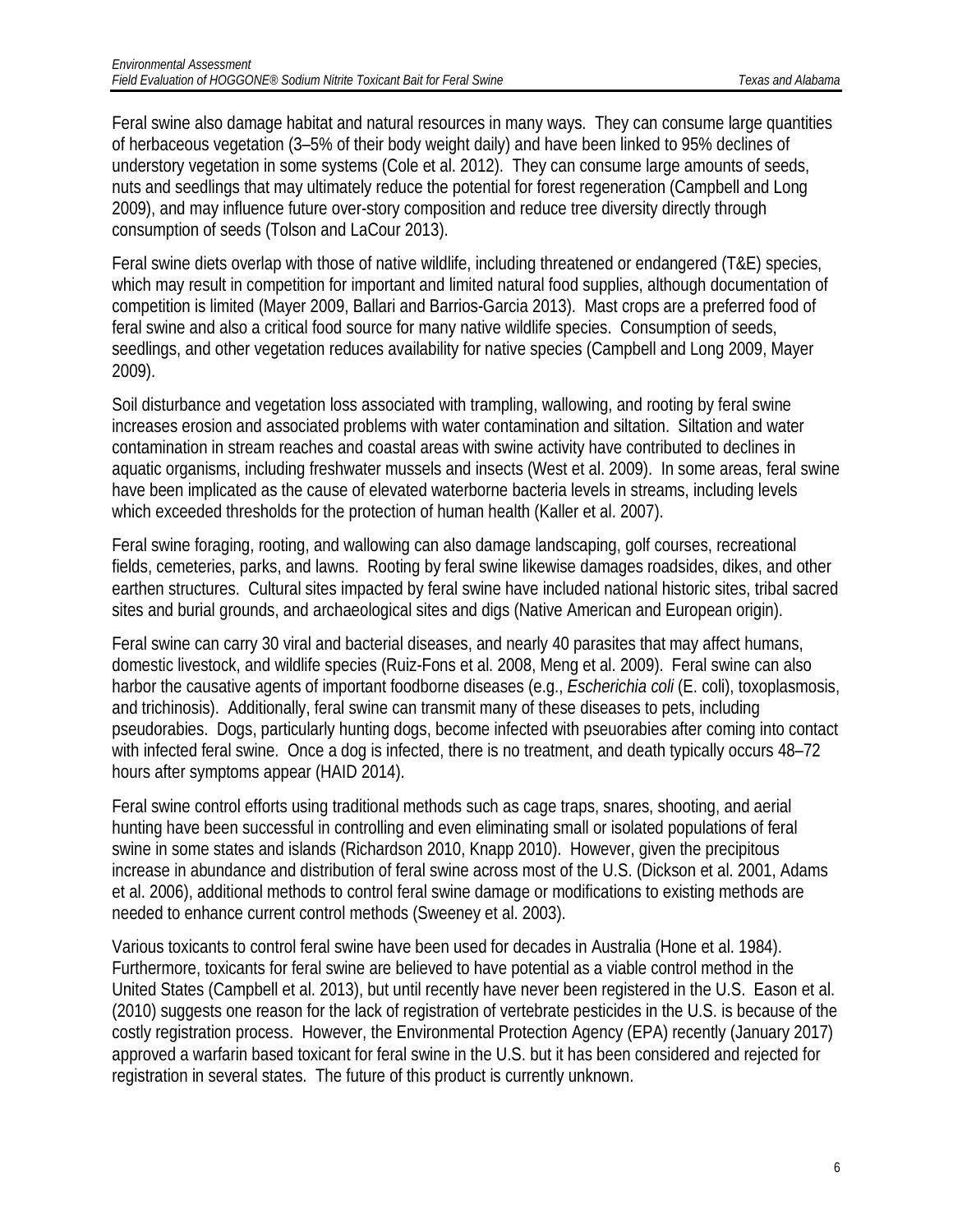Although warfarin, sodium fluoroacetate (1080) and yellow phosphorus (sold as CSSP) have been used in Australia for decades, they are not without disadvantages. Because of shortcomings with these toxicants and changing public attitudes about toxicants, Australia has led the challenge in researching an alternative that meets a multitude of criteria before considering it as a toxin for large mammals such as feral swine. Cowled et al. (2008) conducted a literature review of the various toxicants that have been used in Australia. The review recognized a number of criteria such as toxicity, acceptability to the target population, commercial availability, low cost, humaneness, species specificity, environmental soundness and human safety, among others, that should be considered when developing a feral swine toxicant. This review (Cowled 2008) identified sodium nitrite as meeting the majority of these standards. As a result, Australia has spent several years developing a sodium nitrite toxicant for feral swine.

In recent years, Australia has collaborated with researchers at WS-NWRC to explore sodium nitrite's potential use in the U.S. (Lapidge et al. 2012). A collaborative research effort among WS-NWRC, the Invasive Animal Cooperative Research Center (IACRC) from the University of Canberra, Australia, and the Texas Parks and Wildlife Department (TPWD) has developed HOGGONE® (Animal Control Technologies (Australia) Pty. Ltd., Somerton, Victoria, Australia) – an acute toxicant bait for feral swine in the United States.

WS-NWRC is proposing to conduct field trials in Alabama and Texas to test the feasibility and efficacy of HOGGONE® for feral swine in the United States. The Proposed Action (conduct the study) would build on previous work to develop and evaluate effective toxicant baits for feral swine (Campbell et al. 2006, Lapidge et al. 2012).

The goal of the field trials is to determine the effectiveness of HOGGONE<sup>®</sup> and its environmental effects as a feral swine toxicant for free ranging feral swine. Thus far, all research on the product in the U.S. has been conducted in controlled pen studies or in the laboratory. The proposed study would replicate how the toxicant would potentially be used in an operational capacity.

### <span id="page-7-0"></span>*1.3 National Environmental Policy Act and WS-NWRC Decision-making*

.This EA analyzes the impacts of a field trial (proposed action) on sodium nitrite (SN) HOGGONE® at two relatively small study sites in Alabama and Texas. WS-NWRC has prepared this EA to facilitate planning, interagency coordination, streamline field trial management, and clearly communicate with the public and regulators the analysis of potential cumulative impacts resulting from this research. The implementation of the proposed research constitutes a federal action subject to provisions of the National Environmental Policy Act (NEPA) of 1969, as amended. WS-NWRC is required to prepare an EA to analyze the effects on the human and natural environment and to document the findings. WS-NWRC will use this EA to determine if the Proposed Action is likely to result in significant impacts to the human and natural environment. If it is determined that there are no significant adverse impacts, WS-NWRC will issue a Finding of No Significant Impact (FONSI). If it is determined that significant adverse impacts might occur, the agency will be required to prepare an Environmental Impact Statement (EIS).

Depending upon the decision resulting from this EA, if the proposed field trial is selected and implemented, the research results may be used as part of an application to inform EPA in evaluating the pesticide for registration in the United States. The proposed study in this EA is designed to comply with EPA testing guidelines. Registration would be an EPA action involving its own scientific, legal and administrative processes, and would carry with it all attendant EPA NEPA and other environmental regulatory compliance requirements which cannot be assessed at this time.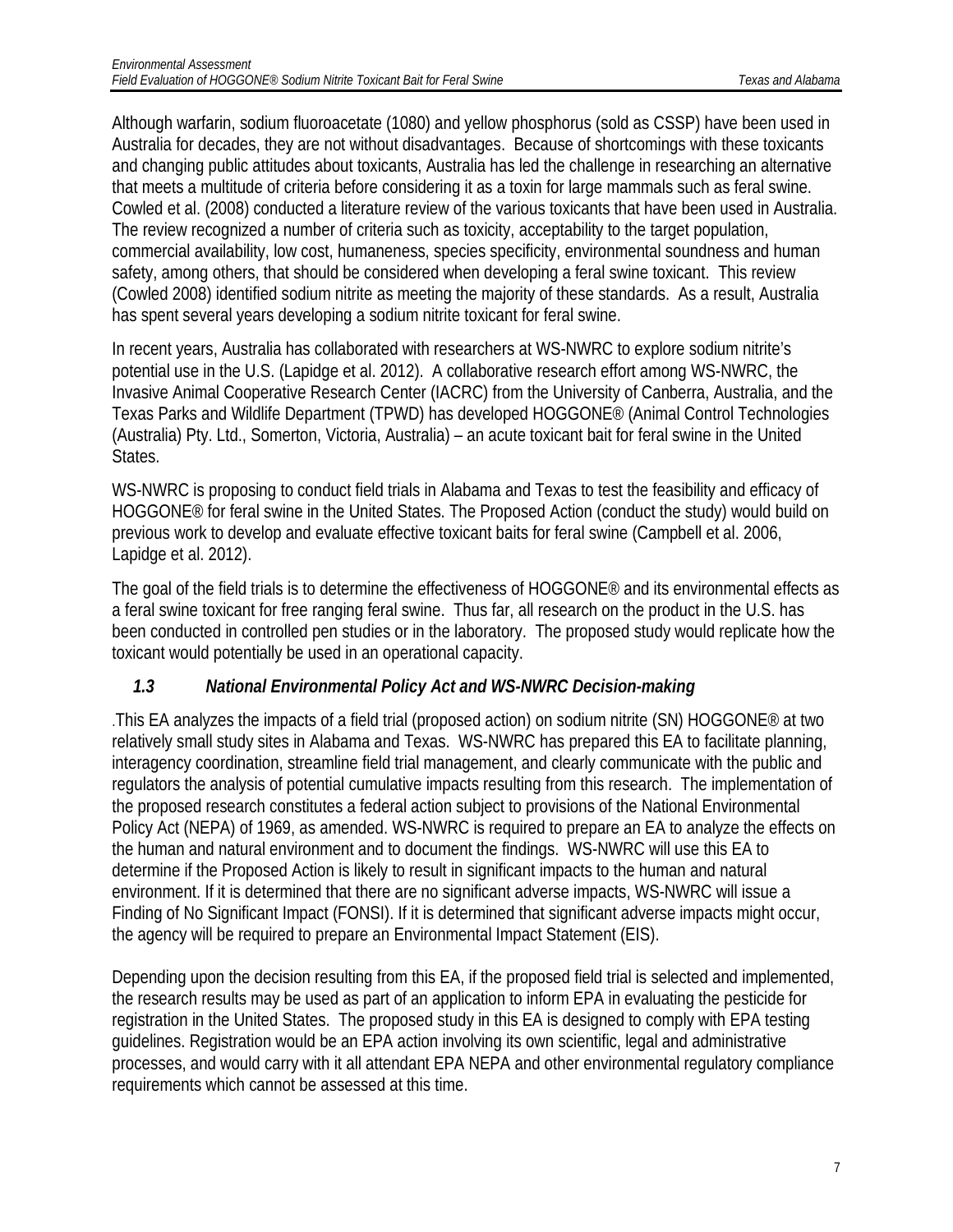### <span id="page-8-0"></span>*1.4 Objectives*

The objectives of the study are to analyze the effectiveness of the toxicant in a field setting, analyze and determine if there is a threat to non-target animals, particularly raccoons (*Procyon lotor*), and to continue evaluating the effectiveness of the prototype bait stations used to deploy the toxicant.

### <span id="page-8-1"></span>*1.5 Scope of Analysis*

The scope of the analysis includes a field study in two study sites in Texas and Alabama (Section 1.5.1). The analysis evaluates effects on humans and pets, terrestrial and aquatic environments, non-target and threatened and endangered species, and humaneness and ethics.

Actions outside the scope of this EA are those actions already taking place to reduce the feral swine population in the respective study sites in Texas and Alabama. Those actions which include traditional control measures such as trapping and aerial hunting are considered in other state environmental documents (USDA AL 2014, USDA TX 2014b).

### <span id="page-8-2"></span>*1.5.1 Sit***e-***Specificity*

WS-NWRC is proposing to evaluate the efficacy of HOGGONE<sup>®</sup> on free-ranging feral swine in 2 different climatic ecoregions of the United States. The first ecoregion, South-Central Semi-Arid Prairies, is part of the Tropical/Subtropical Steppe Ecosystem Division with a hot semiarid climate that rarely falls below freezing in the south-central part of the US (Archer, Baylor, Cottle, Foard, Hall, Knox, Motley, Wichita and Wilbarger counties of Texas) The second ecoregion, Southeastern U.S. Plains, is part of the Subtropical Ecosystem Division marked with high humidity and high temperatures during the summer and an absence of cold winters (Bailey 1998) in the south-eastern part of the U.S. (Bullock, Macon, and Montgomery counties in Alabama). These represent a range of climatic conditions and the geographic areas in which the majority of feral swine currently exist in the U.S.

While the proposed study sites have not yet been specifically identified, there are general criteria established for the selection of the sites. Within each of the 2 geographic locations, NWRC would target 3– 9 unique sounders of feral swine for testing. Testing sites would be selected based on recommendation of experienced WS-TX and WS-AL operations personnel and the following criteria:

- 1. Contains a robust population of feral swine (e.g., presence of wallows, rooting, feces, and fresh tracks).
- 2. Landowners have granted USDA APHIS WS permission to access their land.
- 3. Low probability of interference from hunting or other public activities.
- 4. Few to no sensitive or protected habitats or species are present.
- 5. Separated by 1–2 km from other sounders of feral swine to reduce spatial dependency among sounders.

### <span id="page-8-3"></span>*1.6 Agencies Involved in this EA and Their Roles and Authorities*

### **Lead Agency**

**United States Department of Agriculture (USDA), Animal and Plant Health Inspection Service (APHIS), Wildlife Services (WS) National Wildlife Research Center (NWRC)**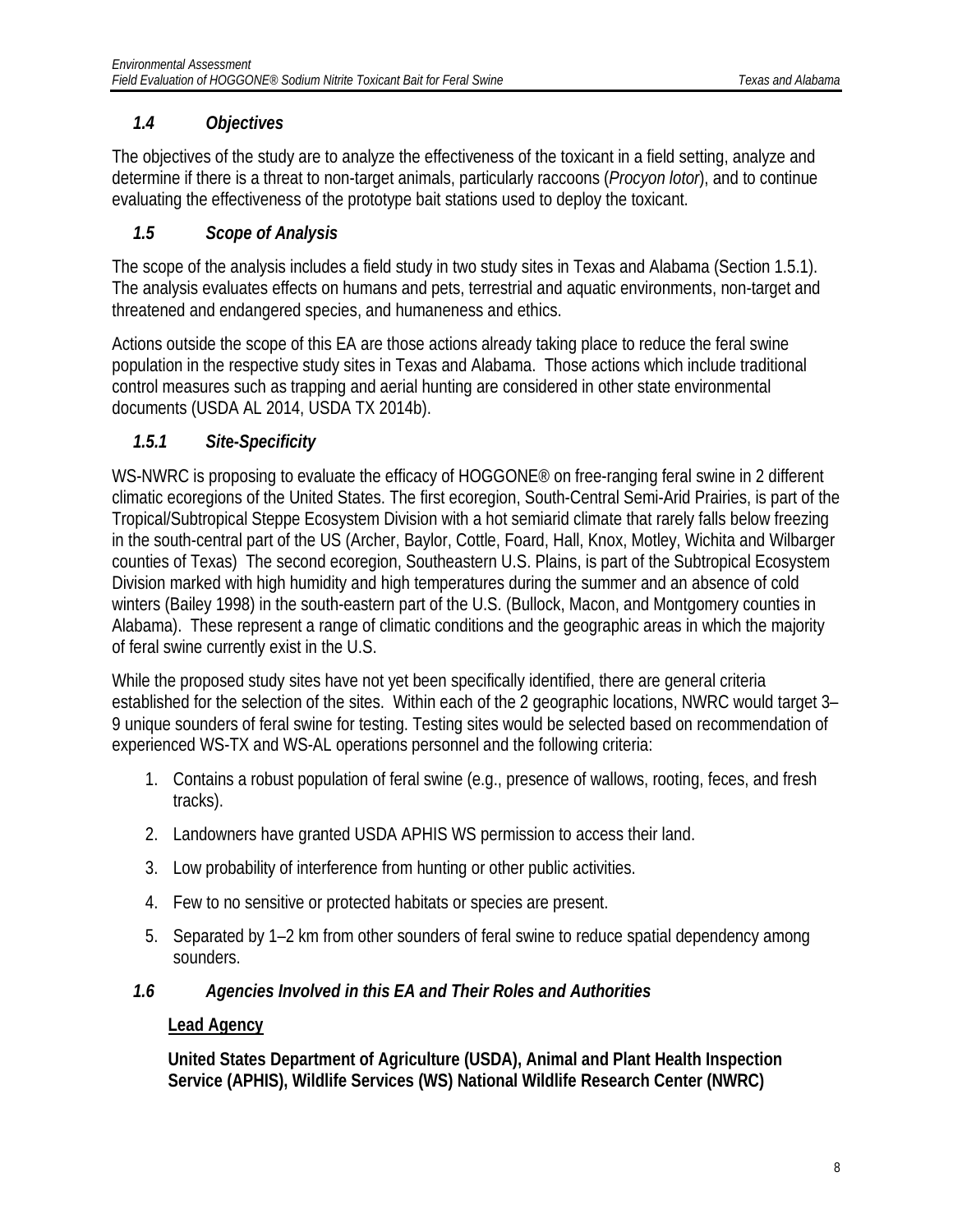USDA is authorized by law to protect American agriculture and other resources from damage associated with wildlife (Act of March 2, 1931 (46 Stat. 1468; 7 U.S.C. 8351–8352) as amended, and the Act of December 22, 1987 (101 Stat. 1329–331, 7 U.S.C. 8352). Within the USDA, this authority has been delegated to the APHIS-WS program. APHIS-WS' mission, developed through its strategic planning process, is: 1) *"to provide leadership in wildlife damage management in the protection of America's agricultural, industrial and natural resources, and 2) to safeguard public health and safety.*" APHIS-WS recognizes that wildlife is an important public resource greatly valued by the American people. By its very nature, however, wildlife is a highly dynamic and mobile resource that can cause damage to agriculture and property, pose risks to human health and safety, and affect industrial and natural resources. APHIS-WS conducts programs of research, technical assistance, and applied management to resolve problems that occur when human activity and wildlife conflict.

### **Consulting Agencies**

### **United States Fish and Wildlife Service (USFWS)**

USFWS has statutory authority to manage federally listed threatened and endangered species (T&E) through the Endangered Species act of 1973 (ESA) (16 U.S.C. 1531-1543, 87 Stat.884), as amended. The USFWS mission is to conserve, protect, and enhance fish and wildlife and their habitats for the continuing benefit of the American people. The Alabama Ecological Services Field Office located in Daphne, Alabama reviewed the T&E effect determinations for Alabama in this document and provided a letter of concurrence on April 27, 2017.

### **United States Environmental Protection Agency (EPA)**

The EPA is responsible for implementing and enforcing the Federal Insecticide, Fungicide, and Rodenticide Act (FIFRA), which regulates the registration and use of pesticides, including repellents. The EPA provided input into the development of this document.

### **State agencies**

The states involved in this proposed field study include Texas and Alabama. Each state has a state agency or agencies with authority under state law to manage, approve, conduct or coordinate various activities as they relate to wildlife, feral swine, agriculture, pesticides, etc. WS actions would only occur in complete cooperation with the appropriate state agency(ies) and in accordance with state authorities as identified by those agencies. A draft of this EA was provided to the Alabama Department of Conservation and Natural Resources, the Alabama Department of Agriculture and the Texas Parks and Wildlife Department.

### <span id="page-9-0"></span>*1.7 Documents Related to this EA*

**Final Environmental Impact Statement – Feral Swine Damage Management: A National Approach** WS has prepared a programmatic feral swine environmental impact statement (EIS) to evaluate alternatives for a nationally coordinated feral swine damage management program in the U.S., American Samoa, Guam and the Commonwealth of the Northern Mariana Islands, U.S. Virgin Islands, and Puerto Rico (hereinafter USDA 2015). The Record of Decision (ROD), issued July 2015, selected a nationally coordinated, integrated Feral Swine Damage Management (FSDM) program. The selected alternative in the ROD incorporated all legally available FSDM methods and retained the flexibility to continue to work with local stakeholders under state or local level NEPA decisions, with local stakeholders to manage feral swine damage according to local feral swine management goals. This EA is consistent with the applicable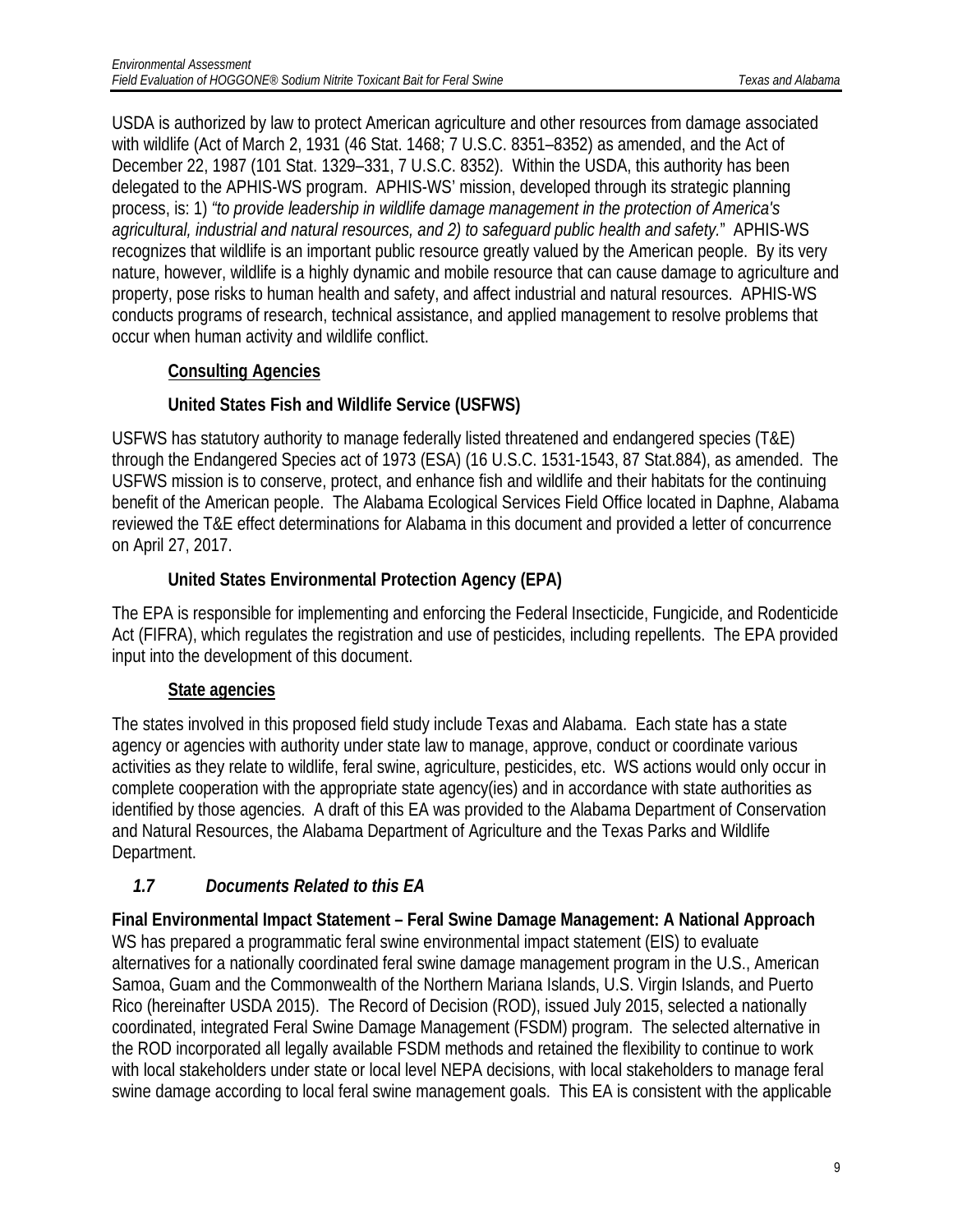findings, policies, and operational procedures evaluated in the Final EIS (FEIS). While the FEIS does not address the use of toxicants or repellants because they had not been developed at that time, it did identify research on sodium nitrite as a high priority to be conducted under the selected alternative of the FEIS.

**Environmental Assessment – Mammal Damage Management in Alabama**: WS has prepared an EA to evaluate the need to reduce damage and threats of damage associated with several species of mammals in Alabama (WS-Alabama), including feral swine (USDA 2014). The EA evaluates the potential effects associated with the alternative approaches and evaluates the need to manage damage associated with mammals in the State.

**Environmental Assessment – Feral Swine Damage Management by the Texas Wildlife Services Program:** The WS program in Texas (WS -Texas) has prepared an EA to evaluate the individual projects that could be conducted to manage damage and threats to agricultural resources, property, natural resources, and threats to people caused by feral swine (USDA 2014b).

**Study protocol – Field Evaluation of HOGGONE® Sodium Nitrite Toxicant Bait for Feral Swine:** WS-NWRC has prepared a detailed study protocol. This EA has incorporated all relevant information from this protocol as it relates to any potential environmental effects on the human environment. However, the study protocol incorporates specific details in regard to methodology that is not covered or applicable to this EA and therefore is not included in this document.

### <span id="page-10-0"></span>*1.8 Public Involvement*

As a part of the process for this proposed action, and as required by the Council on Environmental Quality (CEQ) and APHIS' NEPA implementing regulations, this document is being noticed to the public through legal notices published in local print media, through direct mailings to parties that have requested to be notified or have been identified to have an interest in WS-NWRC programs, and by posting the predecisional EA on the APHIS website at: [http://www.aphis.usda.gov/wildlife\\_damage/nepa.shtml.](http://www.aphis.usda.gov/wildlife_damage/nepa.shtml)

WS-NWRC will provide a 30-day comment period for the public and interested parties to provide new issues, concerns, and /or alternatives. Through the public involvement process, WS-NWRC will clearly communicate to the public and interested parties the analysis of potential environmental impacts on the quality of the human environment. New issues or alternatives identified from the public involvement process will be fully considered to determine whether the EA should be revisited and, if appropriate, revised prior to the issuance of a final EA and FONSI or the publication of a Notice of Intent to prepare an EIS.

### <span id="page-10-1"></span>*1.9 Rational for Preparing an EA rather than an EIS*

Based on guidance from APHIS NEPA implementing procedures, 7 CFR 372.5 States: Actions normally requiring environmental impact statements. Actions in this category typically involve the agency, an entire program, or a substantial program component and a significant impact on the human environment is anticipated. 7 CFR 372.6 States: Actions normally requiring environmental assessments. This category of actions is typically related to a more discrete program component but could be programmatic; however, the potential environmental impacts associated with the proposed action are not considered potentially significant at the outset of the planning process. An action in this category is typically characterized by its limited scope (particular sites, State-wide or district wide programs, specific or similar species, or particular activities). Actions normally requiring an environmental assessment, but not necessarily an environmental impact statement, include; (f) "Research or testing that will be conducted outside of a laboratory or other containment area."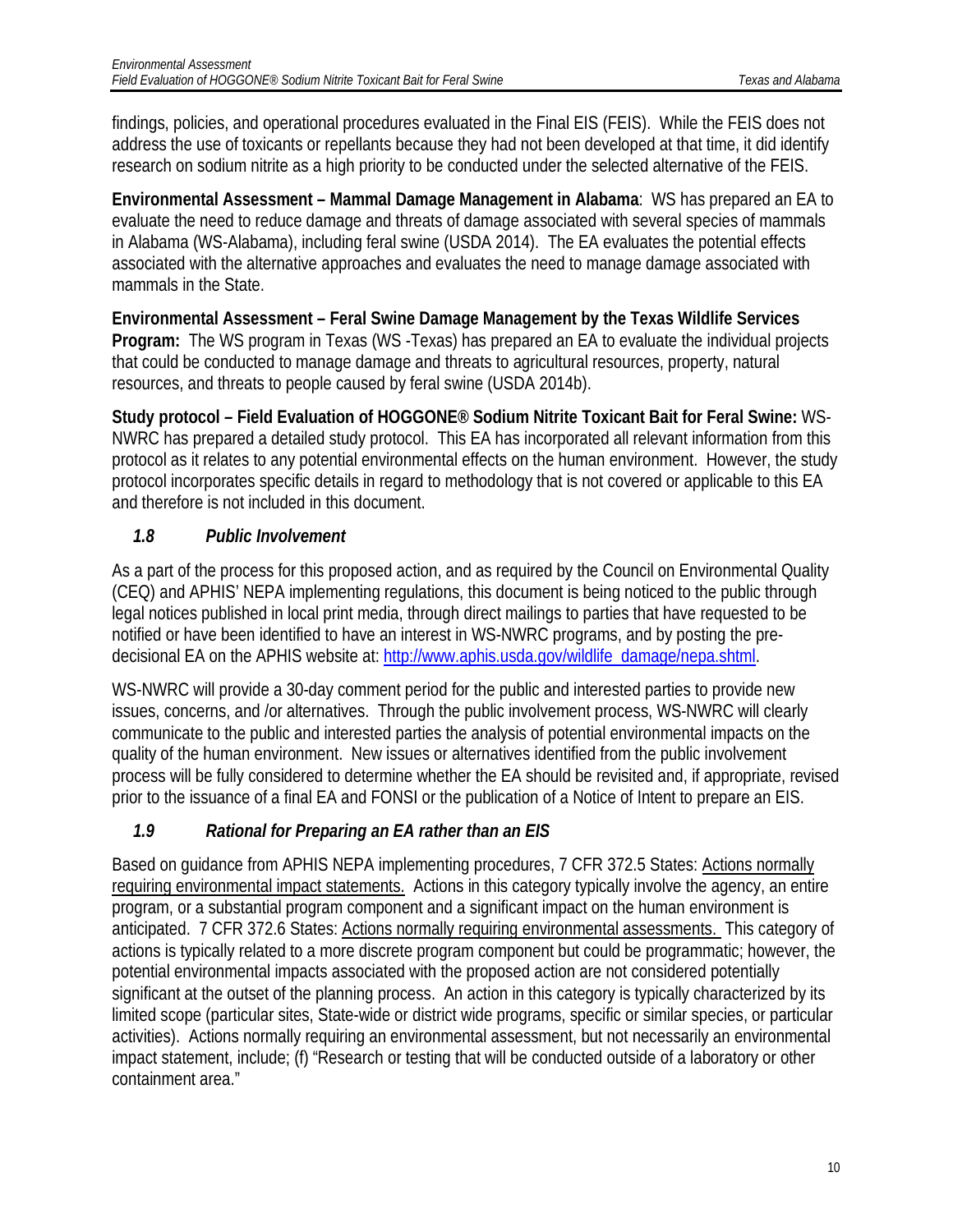Considering these guidelines, WS-NWRC believes the proposed action is limited in scope. The research is species-specific and involves only two isolated sites, specifically designated areas in Alabama and Texas.

As cited in 1.8 Public Involvement above, if new issues or alternatives are identified in the public involvement process or if the proposed action was determined to have significant impacts based on the context and intensity factors listed by the Council on Environmental Quality (CEQ) at 40 CFR 1508.27 it would require the preparation of an EIS. If this EA determines that an EIS is necessary, then WS-NWRC would issue a Notice of Intent to prepare an EIS.

### <span id="page-11-0"></span>*1.10 Laws Related to this Discussion*

**National Environmental Policy Act (NEPA) (42 U.S.C. 4321 et seq.).** All federal actions are subject to NEPA (42 U.S.C. §§ 4321 et seq.). WS-NWRC follows CEQ regulations implementing NEPA (40 CFR 1500 et seq.) and USDA (7 CFR 1b) and APHIS implementing regulation (7 CFR 372) as part of the decision-making process. These laws and regulations generally outline five broad types of activities to be accomplished as part of any project: public involvement, analysis, documentation, implementation, and monitoring. NEPA also sets forth the requirement that all major federal actions be evaluated in terms of their potential to significantly affect the quality of the human environment for the purpose of avoiding or, where possible, mitigating and minimizing adverse impacts.

Pursuant to NEPA and CEQ regulations, this EA documents the analysis for potential impacts of a proposed federal action, informs decision-makers and the public of reasonable alternatives capable of avoiding or minimizing adverse impacts, and serves as a decision-aiding mechanism to ensure that the policies and goals of NEPA are infused into federal agency actions. This EA was prepared by integrating as many of the natural and social sciences as warranted, based on the potential effects of the proposed action. The direct, indirect, and cumulative impacts of the proposed action are analyzed.

**Endangered Species Act (ESA) (16 U.S.C. 1531 et seq.).** It is federal policy, under ESA, that all federal agencies shall seek to conserve threatened and endangered (T&E) species and shall utilize their authorities in furtherance of the purposes of the Act (Sec.2(c)). For actions that "may affect" listed species, APHIS-WS conducts Section 7 consultations with the U.S. Fish & Wildlife Service (USFWS) to ensure that "any action authorized, funded or carried out by such an agency . . . is not likely to jeopardize the continued existence of any endangered or threatened species . . . Each agency shall use the best scientific and commercial data available" (Sec.7(a)(2)).

**National Historic Preservation Act (NHPA) of 1966 as amended (16 U.S.C. § 470).** NHPA and its implementing regulations (36 CFR 800) require federal agencies to: 1) determine whether activities they propose constitute "undertakings" that can result in changes in the character or use of historic properties and, 2) if so, evaluate the effects of such undertakings on such historic resources and consult with the State Historic Preservation Office regarding the value and management of specific cultural, archaeological, and historic resources, and 3) consult with appropriate American Indian Tribes to determine whether they have concerns for traditional cultural properties in areas of these federal undertakings.

The Proposed Action would not cause major ground disturbance, does not cause any physical destruction or damage to property, would not cause any alterations of property, wildlife habitat, or landscapes, and does not involve the sale, lease, or transfer of ownership of any property. In general, such methods in the proposed action also do not have the potential to introduce visual, atmospheric, or audible elements to areas in which they are used that could result in effects on the character or use of historic properties. Therefore, the methods that would be used under the Proposed Action are not generally the types of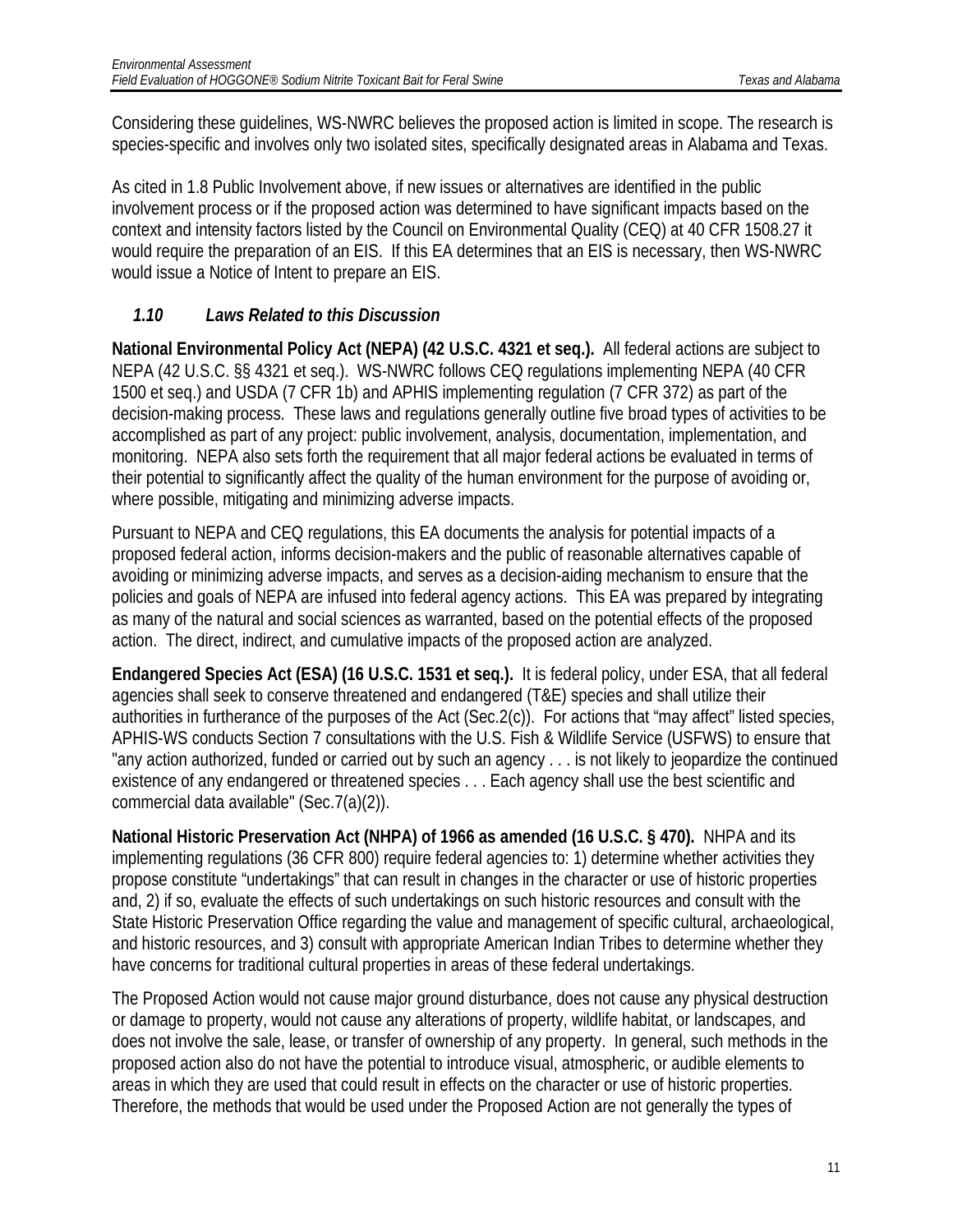activities that would have the potential to affect historic properties. If an individual activity with the potential to affect historic resources is planned under an alternative selected as a result of a decision on this EA, then site-specific consultation as required by Section 106 of the NHPA would be conducted as necessary.

**Executive Order on Environmental Justice.** Executive Order (EO) 12898, Federal Actions to Address Environmental Justice in Minority Populations and Low-Income Populations requires federal agencies to analyze disproportionately high and adverse environmental effects of proposed actions on minority and low-income populations. APHIS-WS-NWRC has analyzed the effects of the proposed action and determined that implementation would not have adverse human health or environmental impacts on lowincome or minority populations.

**Executive Order on Protection of Children from Environmental Health and Safety Risks.** Executive Order 13045 was passed to help protect children who may suffer disproportionately from environmental health and safety risks for many reasons. The analysis in Section 3.2.1 of this EA supports a conclusion of very low to no risk of adverse effects on human health and children from the Proposed Action. Implementation of the Proposed Action would not increase environmental health or safety risks to children.

#### **Invasive Species - Executive Order 13112**

Executive Order 13112 establishes guidance to federal agencies to prevent the introduction of invasive species, provide for the control of invasive species, and to minimize the economic, ecological, and human health impacts that invasive species cause. The Order states that each federal agency whose actions may affect the status of invasive species shall, to the extent practicable and permitted by law: 1) reduce invasion of exotic species and the associated damages, 2) monitor invasive species populations and provide for restoration of native species and habitats, 3) conduct research on invasive species and develop technologies to prevent introduction, and 4) provide for environmentally sound control and promote public education of invasive species. WS Directive 2.320 provides guidelines for WS' actions in the management of invasive species in fulfillment of Executive Order 13112.

#### **The Native American Graves and Repatriation Act of 1990**

The Native American Graves Protection and Repatriation Act (Public Law 101-106, 25 USC 3001) requires federal agencies to notify the Secretary of the Department that manages the federal lands upon the discovery of Native American cultural items on federal or tribal lands. Federal agencies are to discontinue work until the agency has made a reasonable effort to protect the items and notify the proper authority. The Proposed Action is not occurring on federal or tribal land.

### **Federal Insecticide, Fungicide, and Rodenticide Act**

FIFRA and its implementing regulations (Public Law 110-426, 7 USC 136 et. seq.) require the registration, classification, and regulation of all pesticides used in the United States. The EPA is responsible for implementing and enforcing FIFRA. The EPA and the Texas Department of Agriculture (TDA) and the Alabama Department of Agriculture and Industries (ADAI) regulate chemical methods that could be available to manage damage associated with feral swine in each state.

## <span id="page-12-0"></span>**2.0 ISSUES AND ALTERNATIVES**

NEPA requires consideration of reasonable alternatives, including a No Action Alternative to be used for comparison purposes. For the purpose of this environmental assessment, there are two alternatives, the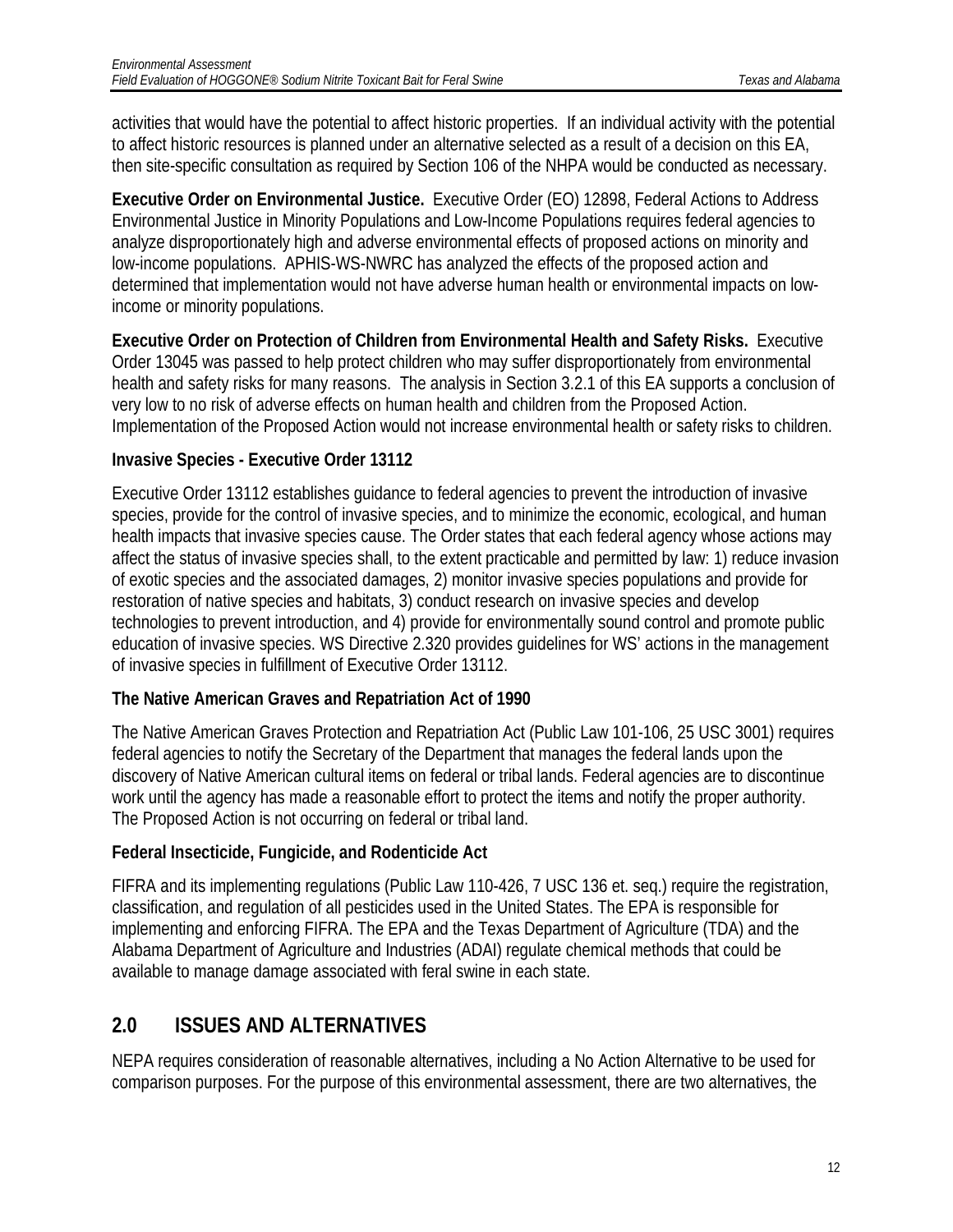Proposed Action to conduct the study and the No Action alternative is to not conduct the study. The alternatives are evaluated to determine what, if any significant impacts they may have on the environment.

### <span id="page-13-0"></span>*2.1 Introduction to issues and Alternatives*

This chapter describes and identifies the issues and the alternatives that will be analyzed in this environmental assessment. The following issues will be evaluated in detail for their potential environmental, social, and human health impacts as appropriate in Chapter 3, Environmental Effects. These issues have been identified based on WS-NWRC's experience, and previous EAs and public comments on those EAs.

### <span id="page-13-1"></span>*2.1.1 Issues Considered in Detail*

Effects on Human Health and Pet Safety

Impacts on Terrestrial and Aquatic Environments

Effects on Non-Target and T&E Species

Humaneness / Ethics

### <span id="page-13-2"></span>*2.1.2 Issues Not Considered in Detail with Rationale*

### Effects on Target Species

The goal of the study is to uniquely mark 30 feral swine in each geographic location. However, a minimum of 15 will be acceptable with a maximum of 60 feral swine being marked in each location. This would be a total (combined Alabama and Texas) of 120 marked feral swine or less that could be euthanized in the effort to determine the effectiveness of HOGGONE® on free-ranging feral swine. Mayer (2014) estimates there are 6 million feral swine in the U.S. Based on the proposed use of HOGGONE® in the study, WS-NWRC could remove a combined total of approximately 300-400 feral swine from the study sites. Both Texas and Alabama have robust feral swine populations and removing roughly 150-200 feral swine from each location will have little to no effect on the local population and no effect on the national population of feral swine.

### Impacts on Odor / Air Quality

Odor associated with feral swine or raccoon carcasses for this study would represent at most a small scale project with short term, temporary odor effects. Odor from feral swine is not considered a health risk. WS-NWRC would only leave feral swine carcasses on site where land uses, agreements with landowners and land managers, and local regulations allow. Carcass odor is also a temporary issue and would not contribute to significant direct, indirect or cumulative air quality or odor issues.

### Impacts on Hunting / Recreation

Feral swine are not categorized as a game animal in Texas or Alabama. There is no season or bag limits for feral swine in either state. Although feral swine hunting is popular in both states, the number of feral swine that would potentially be removed as a result of this study from either local area would be insignificant relative to the population. Furthermore, the lands that WS-NWRC would be conducting the field trials on are private and the land owners have requested WS assistance to conduct feral swine damage management. These properties are not accessible to local hunters and therefore the study would not impact hunting or recreation in Texas or Alabama. Section 3.2.1 does however provide a human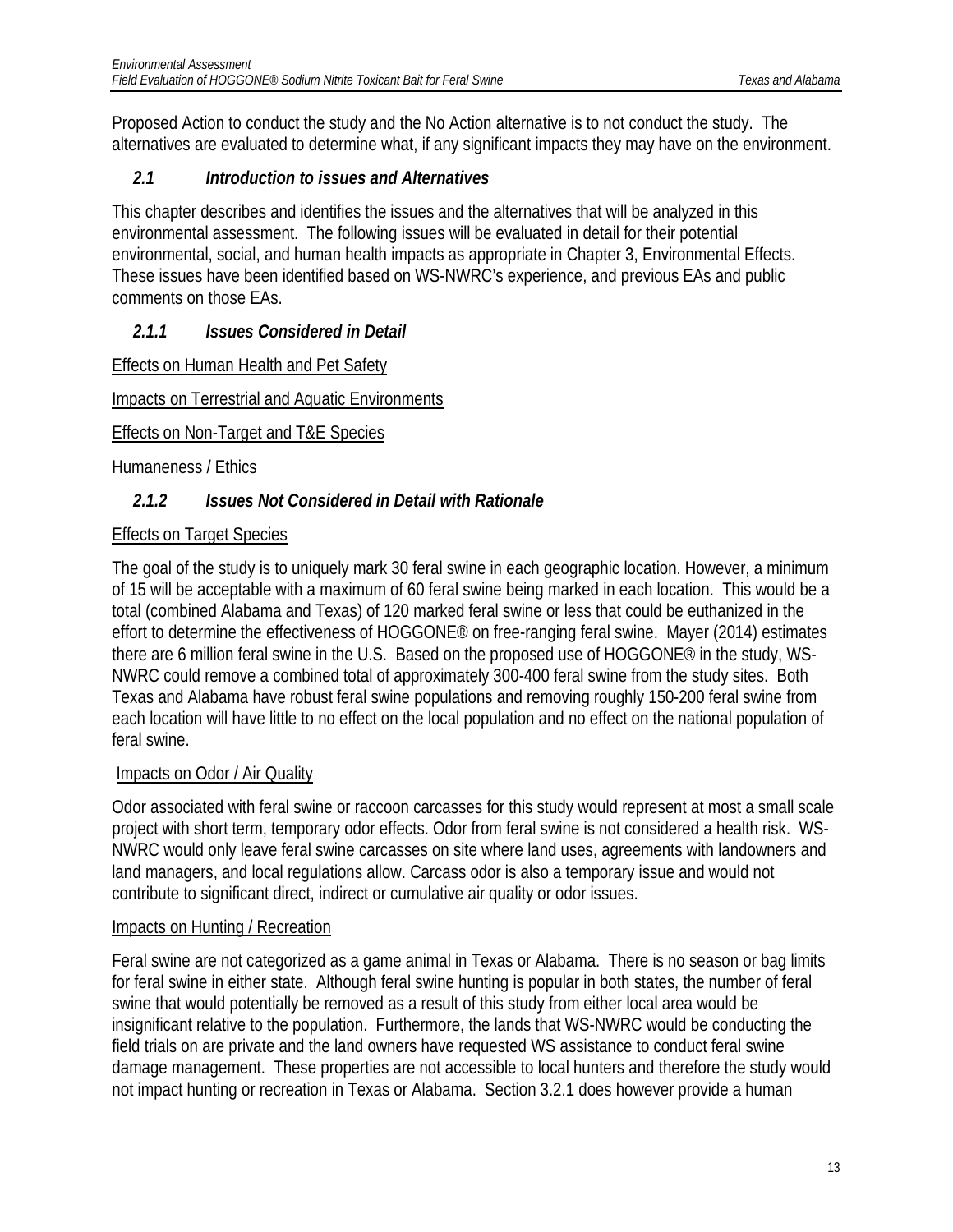exposure assessment. The analysis looks at a scenario where an individual hunter could trespass on the property where the study is being conducted. Although highly unlikely, it is addressed in Section 3.2.1.

#### Effects of Socio Cultural Resources

As described in 1.12, the proposed action would not cause major ground disturbance, does not cause any physical destruction or damage to property, would not cause any alterations of property, wildlife habitat, or landscapes, and does not involve the sale, lease, or transfer of ownership of any property. In general, such methods in the proposed action also do not have the potential to introduce visual, atmospheric, or audible elements to areas in which they are used that could result in effects on the character or use of historic properties. Furthermore, feral swine do not have traditional or cultural value in Texas or Alabama and are not expected to adversely affect any tribes, traditional cultures or ceremonial values in either study location.

#### Cost Effectiveness

Although this study does not specifically address the cost effectiveness of HOGGONE®, it is conceivable that the method (if ultimately registered with the EPA) could be more cost effective than some of the currently available methods to control feral swine, especially in particular situations. Its potential cost effectiveness as an additional tool for feral swine control is one of the motivations for the proposed study. Opponents may argue that recreational hunting of feral swine is more cost effective than a toxicant or other state/government organized control efforts because the service is provided "free" by hunters and states can generate income from selling licenses to harvest feral swine. It is true that some states do generate some revenue and feral swine can provide some recreational opportunities, however, each management situation needs to be evaluated independently to determine if public hunting is a viable option to meet management objectives. In most situations, public hunting does not control the population adequately and has been documented to promote the spread of feral swine (Richardson et al. 1995, Bevins et al. 2014) and generally does not meet management objectives.

Although cost effectiveness is always an important issue to consider when analyzing control techniques, it is not analyzed here in detail because this EA only considers the immediate issues within the confines of the proposed study and the small scale of the study does not warrant a cost effective analysis.

#### Economic Impacts

Like cost effectiveness, it is not relevant to analyze the economic impacts of this study because it is of such a small scale and it is not within the scope of this EA. As mentioned, the total number of feral swine that would potentially be removed from this study is insignificant in terms of economics.

#### <span id="page-14-0"></span>*2.2 Study Protocol*

The goal of this proposed study will be to expose feral swine from uniquely identified sounders to HOGGONE® sodium nitrite bait using anticipated application methods in field conditions. Lethal control of feral swine is hypothesized as most efficient when entire sounders (*i.e*., social group containing several adults and piglets) are removed from an area (Sparklin et al. 2009). Sounders of feral swine generally consist of 3–9 animals, although 2–30 are commonly reported (Mayer and Brisbin 2009). Failing to remove only a few animals may allow feral swine to become quickly re-established given their high reproductive capacity. Bait stations (Appendix B) designed to allow multiple feral swine (including piglets) to feed at once, and keep non-target species from accessing the toxic bait will be used to apply the bait. Secondly, the study will assess the risk that HOGGONE® poses to non-target species when applied in these bait stations. The study will also sample HOGGONE® for consistent concentrations of SN in the toxic bait and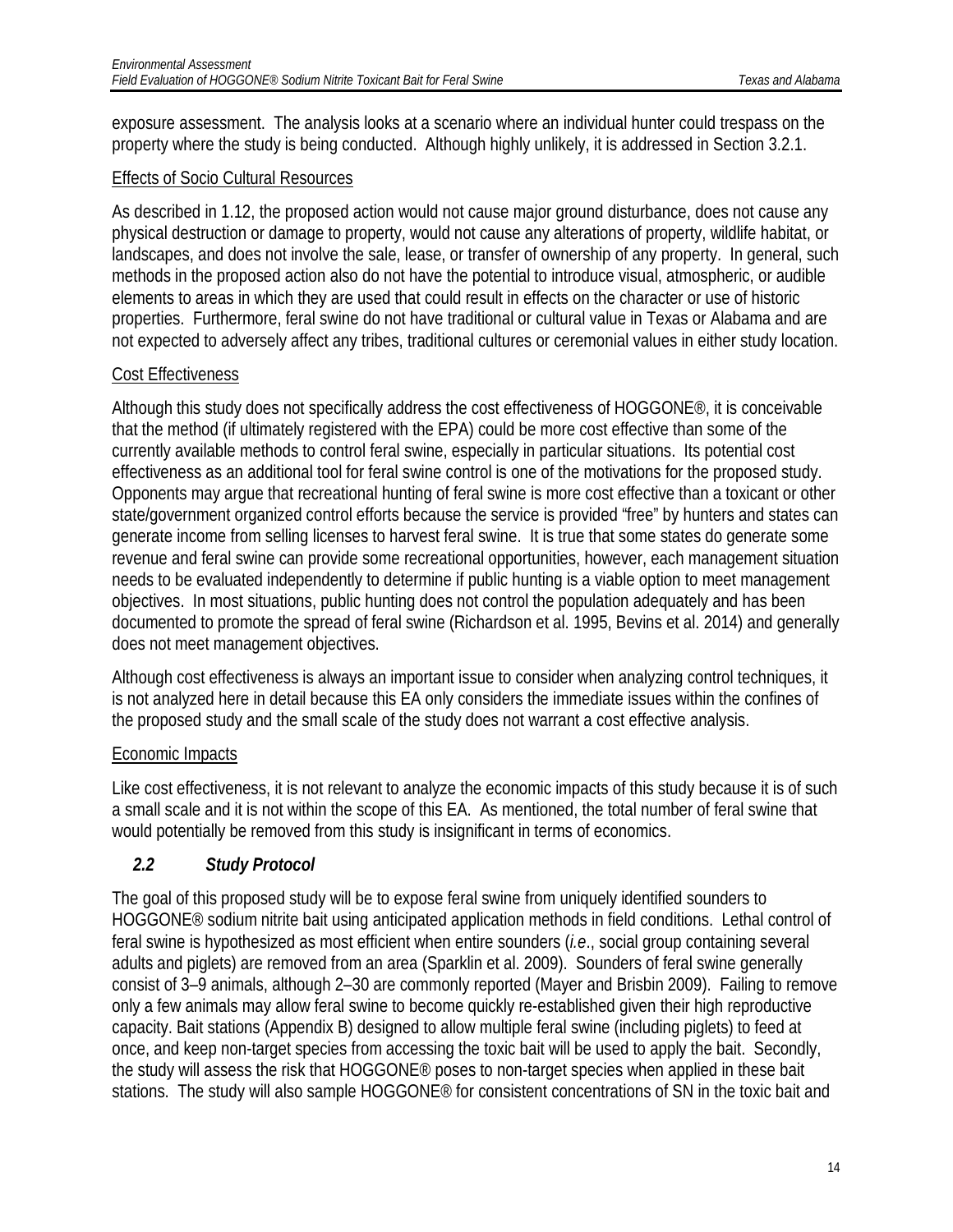lack thereof in the placebo HOGGONE® baits. Lastly, the study will test feral swine carcasses for SN residue and monitor their fate at each study site.

### <span id="page-15-0"></span>*2.2.1 Product Description*

HOGGONE® is comprised of the active ingredient, sodium nitrite (SN), within a bait matrix of black-colored peanut paste and crushed grains. WS-NWRC studies have identified that free-ranging feral swine exhibited no shyness to a black-colored bait matrix of peanut paste and crushed grains. The SN is concealed from detection by feral swine by a micro-encapsulation coating over the SN. The coating consists of an inert food-grade polymer (Connovation Ltd., Manukau, NZ) designed to dissolve in the high pH environment of the stomachs of feral swine. Pen studies at WS-NWRC recently identified that a single micro-encapsulation coating over the SN at 10% concentrations within the bait matrix is lethal to feral swine.

The mode of lethality of HOGGONE® is caused by its direct impacts on hemoglobin. Hemoglobin is a protein in blood responsible for transporting oxygen throughout the body. Sodium nitrite converts hemoglobin to methemoglobin (MtHb). Higher than normal levels of nitrite leads to methemoglobinemia which quickly leads to loss of consciousness and then death from the rapid depletion of oxygen to the brain and vital organs. The severity of methemoglobinemia depends on the balance between MtHb formation and its reduction or reversal back to hemoglobin by a protective enzyme called MtHb reductase. This naturally occurring enzyme catalyzes the reduction of MtHb back to hemoglobin to protect red blood cells against oxidative damage.

Different species have varying levels of the enzyme MtHb reductase resulting in varying levels of sensitivity to sodium nitrite. Feral swine have relatively low levels of the enzyme and so they are susceptible to nitriteinduced methemoglobinemia (Lapidge and Eason 2010). Snow et al. (2017a) showed a 95% mortality rate for captive feral swine in 2-choice laboratory efficacy tests with HOGGONE®. Studies have also demonstrated that 400 mg/kg of SN per body weight produced 100% mortality in feral swine within 2.5–4 hours of consumption and the Institute of Medical and Veterinary Science (2010) considers SN a humane toxicant for feral swine. Furthermore, Lapidge and Eason (2010) also demonstrated that MtHb reductase levels had a positive correlation to lethality in several different mammalian species suggesting that MtHb reductase levels could be used to estimate lethality for other mammalian species where toxicity data is unknown for sodium nitrite.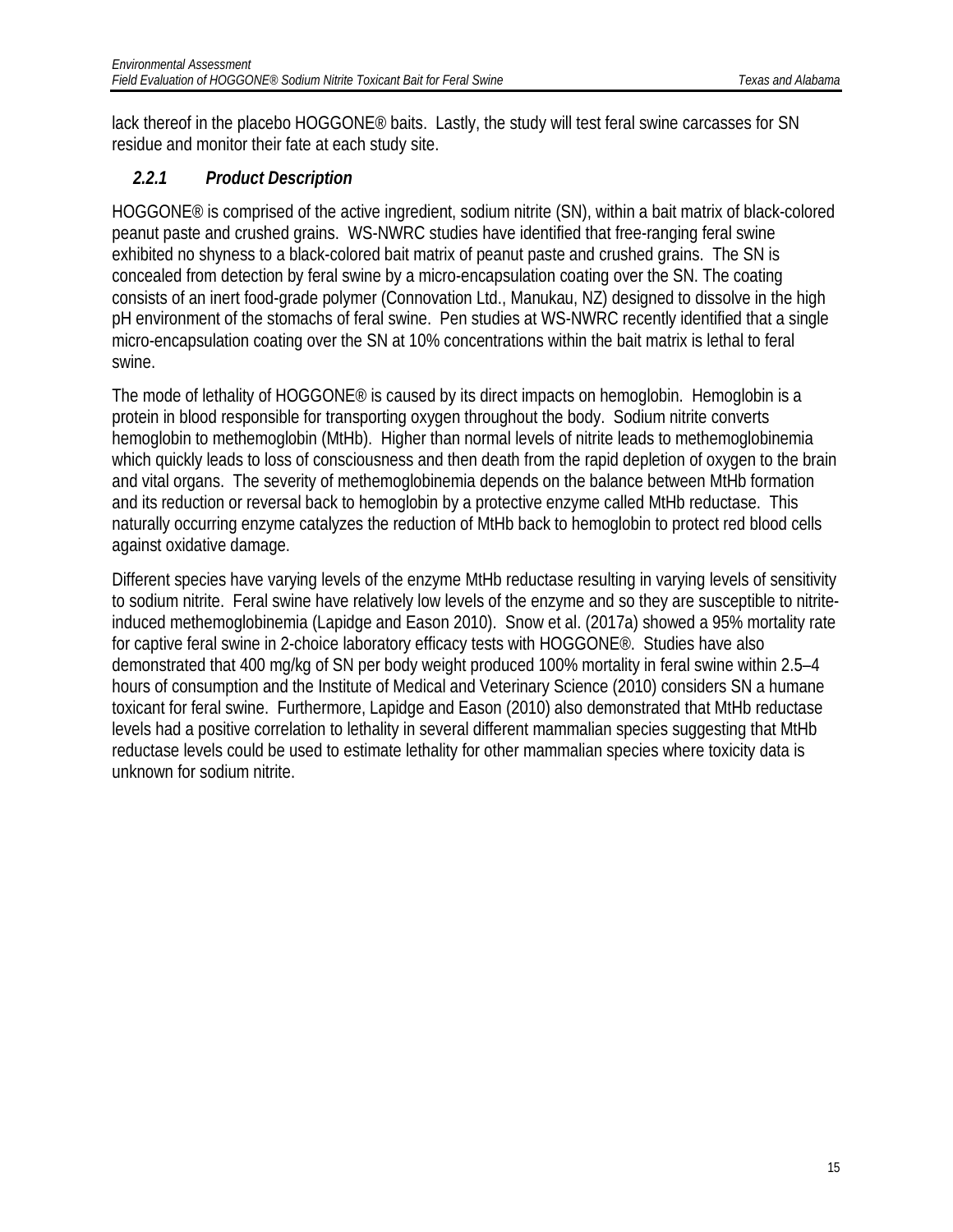

**Figure 3. A sample of toxic HOGGONE® bait. Bait will likely be packaged in pre-mixed buckets and scooped directly into the bait stations.**

### <span id="page-16-0"></span>*2.2.2 Description of Study*

This study is designed to test the efficacy of HOGGONE® for sounders of feral swine at bait sites located on a single property or adjacent properties, because this is the geographic scale at which WS feral swine control typically occurs, and therefore, represents how HOGGONE® would likely be applied if it were to be registered and used operationally by WS. In an analysis of sounders across the U.S., sounders separated by >2 km rarely came into contact (Pepin et al. 2016). Therefore, WS-NWRC expects sounders visiting bait sites separated by 1–2 km on a single or adjacent properties will be largely spatially and behaviorally independent during the duration of the study.

Trapping efforts will be conducted in specific areas (*e.g.,* 500 meter (m) radius). Within the concentrated areas, corral traps, box traps, drop traps, air-cannon nets, and drop nets could potentially be used to capture sounders of feral swine. Traps will be monitored using remote cameras (Reconyx PC900, Holmen, WI, USA) to identify the number of feral swine visiting the traps daily. Initially, all traps will be pre-baited and left unset to determine the number of feral swine visiting the traps. Once regular visits by feral swine are identified and the approximate number of feral swine per sounder is determined, an attempt to capture ≥75% of the animals observed within the target sounders will be made. Handling of captured feral swine will be conducted with the aid of chemical immobilization drugs (3.3 mg/kg body weight of Telazol® plus 1.6 mg/kg body weight of xylazine) or immobilization devices (e.g., squeeze chute) in order to humanely and safely attach the transmitters. Animals will be equipped with GPS/VHF transmitting collars or ear tags, and uniquely identifiable ear tags (3-star All American® ear tags, Y-Tex® Corporation, Cody, WY, USA) onto both ears of each feral swine. The goal will be to uniquely mark 30 feral swine in each geographic location. However, a minimum of 15 will be acceptable with a maximum of 60 feral swine being marked in each location.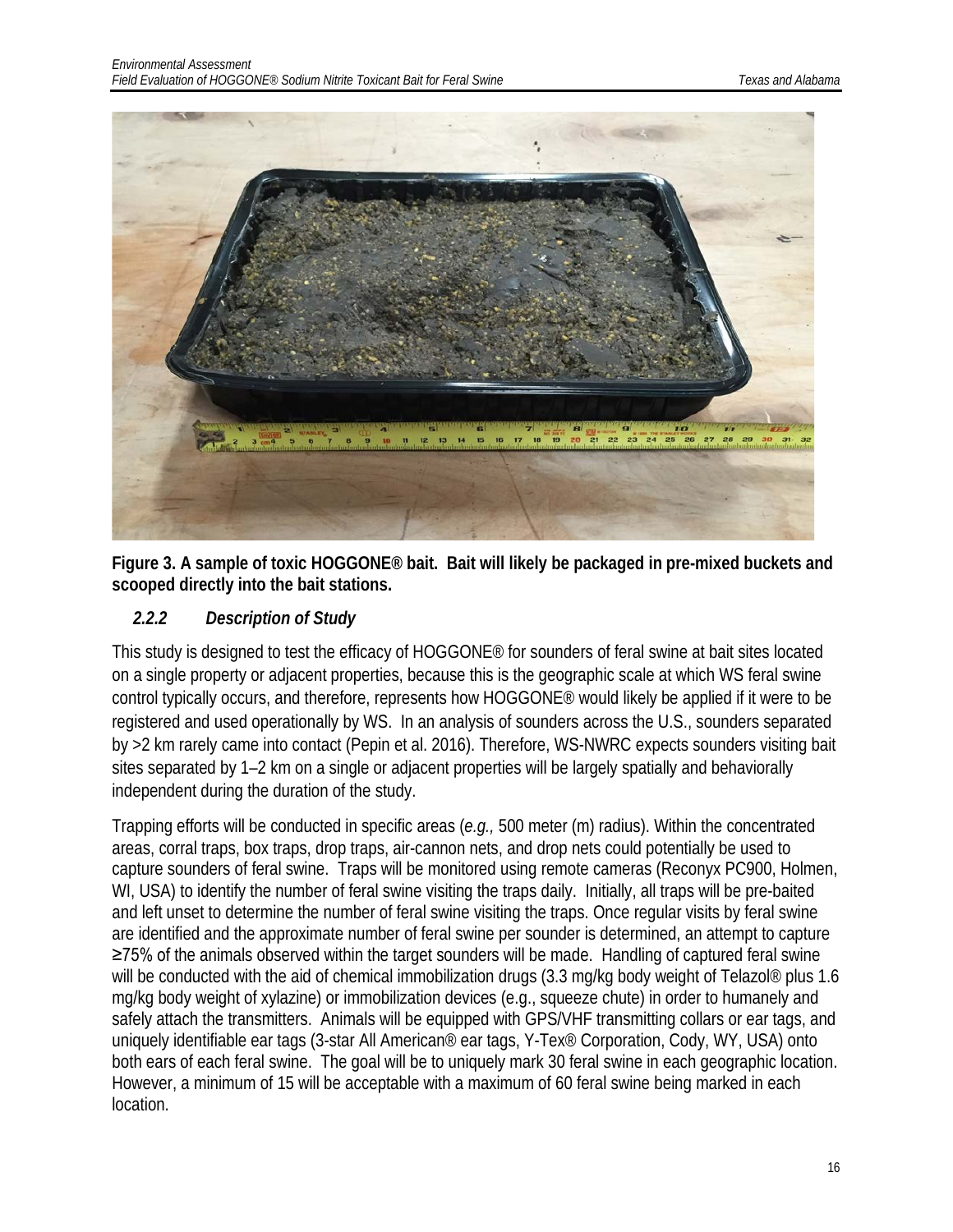Snow et al. (2016) identified that white-tailed deer (*Odocoileus virginianus*) and raccoons were the most frequently observed non-target species that visited placebo HOGGONE® without using bait stations in Texas. Previous studies identified raccoons as the primary non-target species accessing predecessor prototypes of bait stations for feral swine (Long et al. 2010, Campbell et al. 2011, Campbell et al. 2013). Given these findings, the study will focus on raccoons as the primary non-target species at potential risk from direct exposure to toxic HOGGONE® in bait stations.

To test effects on non-target species, WS-NWRC will live capture and uniquely mark 15 raccoons in each geographic location near the placement of the feral swine bait stations. However, a minimum of 6 and a maximum of 30 raccoons at each geographic location will be acceptable. Raccoons will be marked with GPS/VHF transmitting collars. Live capture of raccoons will be conducted primarily using cage traps (Tomahawk Live Trap, Hazelhurst, WI, USA) at night. Handling of raccoons will be conducted with the aid of chemical immobilization drugs (20 mg/kg body weight of ketamine plus 4 mg/kg body weight of xylazine, or 3 mg/kg body weight of Telazol® plus 2 mg/kg body weight of xylazine) in order to humanely and safely attach the transmitters. All non-targets will be released.

After marking feral swine and raccoons in each geographic location, a ≥2 week acclimation period will be initiated for the marked animals to recover from capture stress. During this period, exploratory baiting will be conducted using whole kernel corn to identify potential bait sites for deploying bait stations. Bait sites will be monitored using remote cameras to determine which bait sites marked animals are visiting and consuming bait. After the acclimation period, bait stations will be deployed at those bait sites with the highest visitation rate by feral swine. At each bait site, 1 bait station (Appendix B) will be deployed per 5– 10 feral swine that visit the location.

Pre-baiting the bait stations will begin immediately after being deployed. Snow et al. (2016) found that refreshing the placebo HOGGONE® daily at bait sites produced consistent and increasing visitation by feral swine over a period of at least 10 days. Bait stations will be monitored with 2 remote cameras. Initially the bait stations will be pre-baited with whole-kernel corn and transitioned to placebo HOGGONE® (same bait matrix but without active ingredient sodium nitrite) as feral swine regularly access the bait station. Bait stations will then be transitioned from having the lids propped completely open, to slightly open, to closed without resistance, and lastly to closed with 13.6 kg (30 lbs.) of magnetic resistance. All bait stations targeting a unique sounder will transition throughout the steps simultaneously. The transition between steps will be made as feral swine appear to regularly access the bait station at the previous stage. Once feral swine are observed regularly accessing the bait station with the lid closed with 13 kg magnetic resistance and consuming placebo HOGGONE® for 2 consecutive nights, the bait site is considered ready for a toxic HOGGONE® application.

For toxicant application, each side of the bait station is designed to hold 10 kilogram (kg) of the pre-mixed toxic HOGGONE®. The bait stations have two sides, therefore each station will contain 20 kg of HOGGONE® and will be applied for 2 consecutive nights. Fresh bait will be placed in the bait stations in the afternoons or early evenings. Remote cameras will be used to identify which marked animals accessed the bait station (*i.e*., they were observed with their head under a lid of the bait station) and were exposed to the toxic HOGGONE®.

Following 2 nights of toxicant baiting, 2 nights of post-baiting using placebo HOGGONE® will be initiated to observe if any marked feral swine continue to visit the bait station. If marked feral swine are observed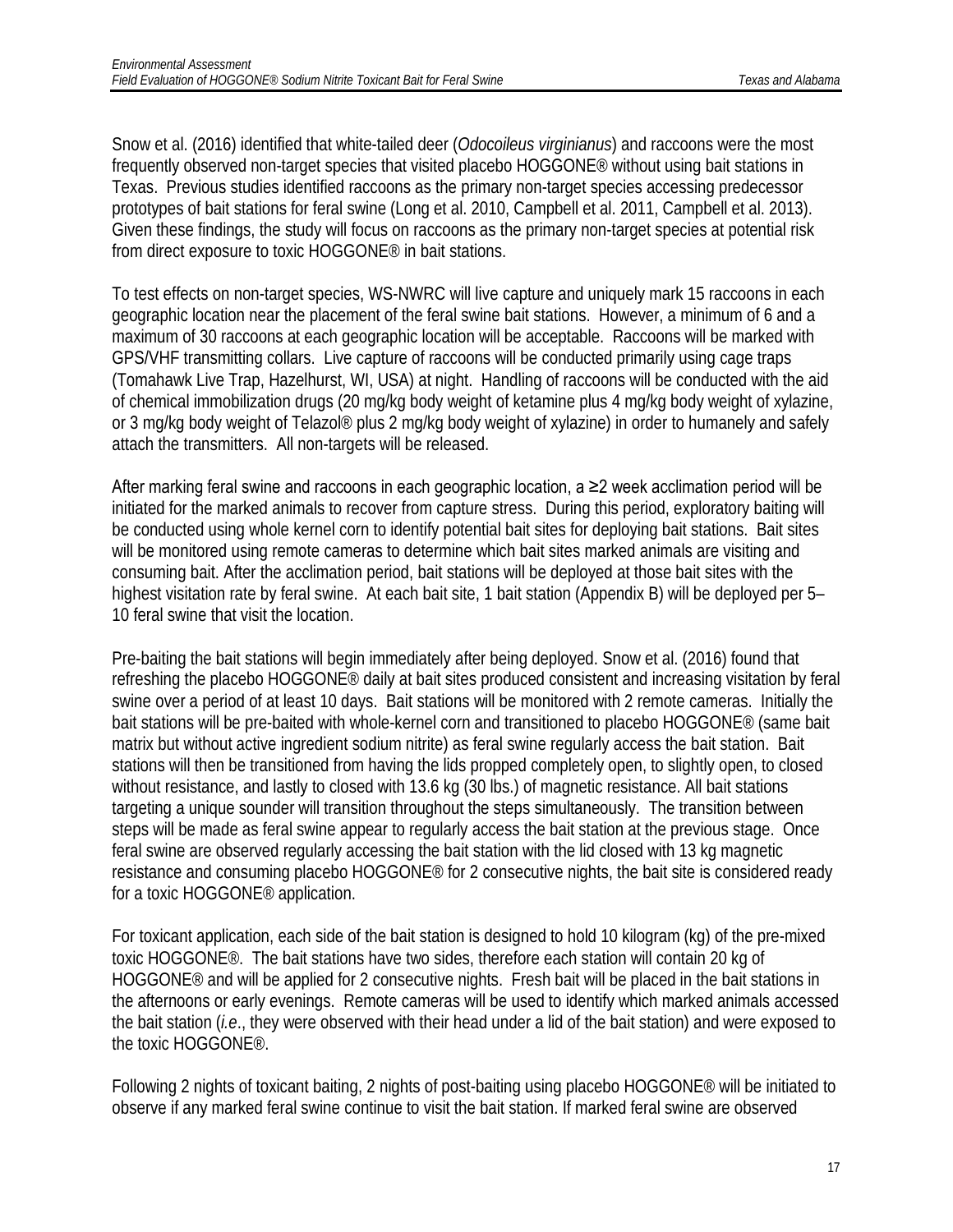visiting the bait station during this time, another 2-night period of toxic HOGGONE® baiting will be initiated. This procedure will continue for up to 3 rounds per bait station, after which WS-NWRC will consider any remaining visiting or unaccounted for marked feral swine to have survived the study.

### <span id="page-18-0"></span>*2.2.3 Study Assessment and Data Analyses*

Sodium nitrite is an acute toxicant, thus death from hypoxia occurs rapidly after ingestion of toxic HOGGONE<sup>®</sup> if a sufficient methemoglobin level is reached. The time to death was also identified to be ≤4 hours in multiple pen studies with toxic HOGGONE® (Snow et al. 2017a). Feral swine that fail to consume a lethal dose of HOGGONE® over a short-enough period of time will quickly convert the SN-induced methemoglobin back to hemoglobin via methemoglobin reductase. Thus, feral swine will either die within 4 hours from the time-of-last-visit to a bait station or survive because it did not consume a lethal dose. Therefore, WS-NWRC will use 4 hours as the time point to begin looking for carcasses. WS-NWRC will measure the following metrics of mortality for HOGGONE® on free-ranging feral swine and raccoons.

### GPS/VHF transmitters

GPS/VHF transmitters equipped with mortality sensors will be used to identify and locate any dead feral swine or raccoons. The transmitters will be used in conjunction with remote cameras to determine whether the marked animals are visiting the bait stations. Mortality sensors on the transmitters will determine whether the animals are alive both pre- and post- toxic HOGGONE® application. Mortalities will be identified by using these sensors, and they will assist with locating carcasses. Finally, the distance from the last bait station the animal visited will be recorded in order to measure the minimum distance traveled between ingestion of toxic HOGGONE® and death.

#### Remote Cameras

Each bait station will be monitored using 2 remote cameras. The first camera will be mounted 5 m from the bait station and 1.5 m above the ground on a T-post or tree. This camera will be set to record 1 time-lapse image of the bait station every 5 minutes (i.e., 288 images per day). From these images, WS-NWRC will record daily indices of visitation by all species that visit the bait site. These indices will be used to compare visitation pre- and post-toxicant deployment. Any reduction in visitation will be attributed to mortality from the toxic HOGGONE®.

The second camera will be mounted on the opposite side of the bait station from the first camera, 3 m from the bait station and 1 m above the ground. This camera will be used to record motion activated images in bursts of 3 images at 5 second intervals per trigger. Motion activated trigger events will be separated by 10 second intervals. From these images, uniquely marked animals (identified from collars, ear tags, and unique markings) will be confirmed visiting and accessing the bait station. This information will be used to estimate the proportion of the population exposed to toxic HOGGONE®. Animals will be recorded as accessing the bait station if their head is observed under a lid of the bait station. Unique feeding bouts for each animal will be considered as any feeding event that occurs ≥30 minutes from a previous feeding event for that animal. For all other non-target species, the species and whether or not the species accessed the bait station will be recorded.

All images from the remote cameras will be assessed following previously established techniques (Snow et al. 2016) using the Colorado Parks and Wildlife (CPW) Photo Database for image processing (Newkirk 2014, Ivan and Newkirk 2015). A single-observer technique will be used to identify and count the number of species in each image. The total number of feral swine and the total number of adult feral swine (i.e.,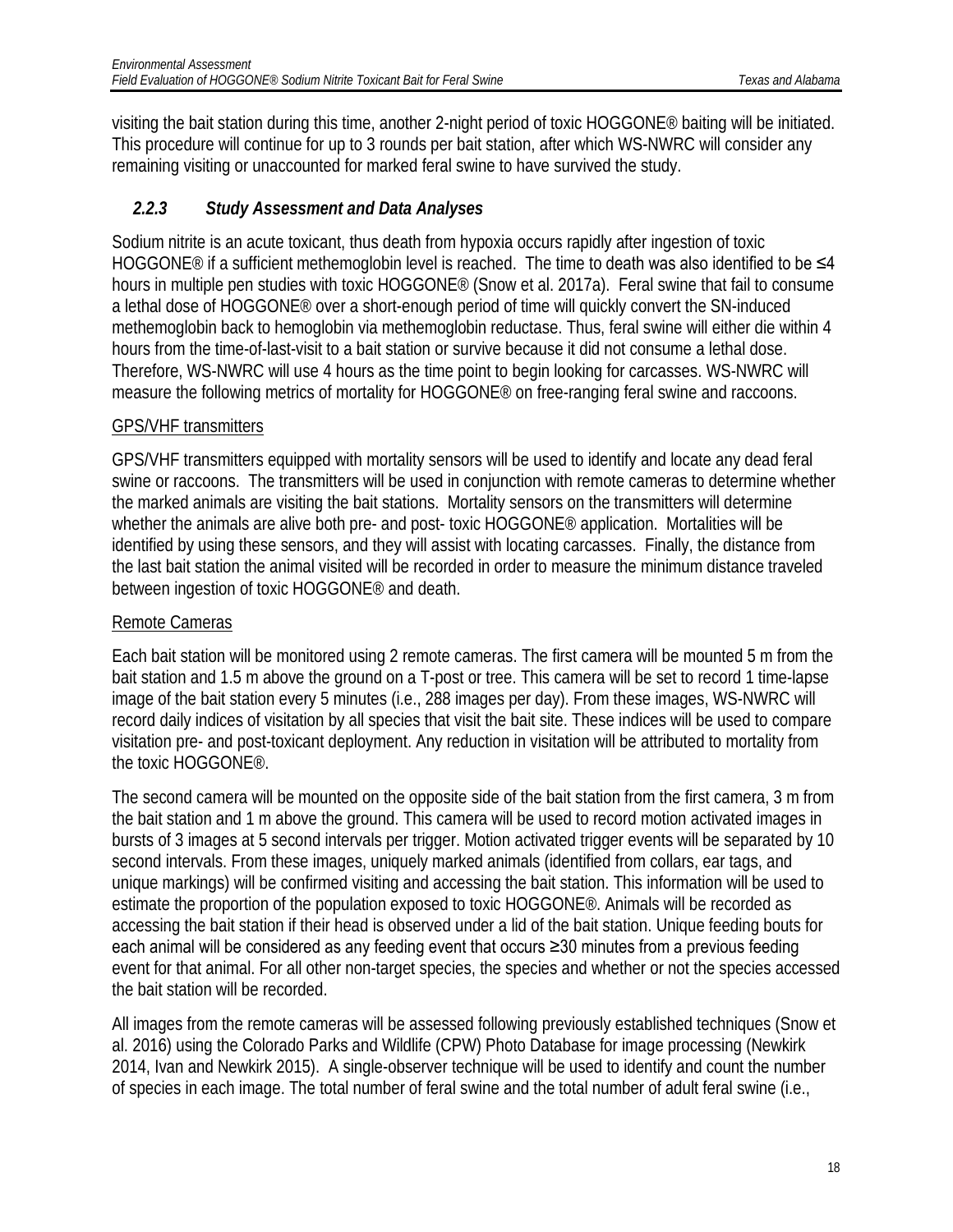estimated as >20 kg body weight) will be counted. Weight estimation will be standardized among observers using example images prior to image processing and knowledge of weights from captive feral swine. All non-target species will be recorded separately, with the exception of combining all birds under one category, except for wild turkeys (*Meleagris gallopavo*), combining cottontail rabbits (*Sylvilagus* spp.) and black-tailed jackrabbits (*Lepus californicus*), and combining all rodents, except for squirrels (*Sciurus* spp.).

#### Bait Consumption and Spillage

All bait will be weighed after each baiting period to measure the amount of bait consumed. This will include the 2-night pre-baiting periods, the 2-night toxicant periods, and the 2-night post-baiting periods. The bait stations and the surrounding area will also be examined for bait spillage, any spilled bait will be weighed and removed. Bait consumed, pre- and post-toxicant deployment will be compared. Any reduction in consumption between the pre-baiting and post-baiting period will be attributed to mortality from the toxic HOGGONE®.

#### Systematic Transects

Following each 2-night deployment of toxic HOGGONE®, systematic transects will be walked near the bait stations to search for and document locations of carcasses of feral swine and non-target species. A search will also be conducted to locate any regurgitated bait from feral swine. Snow (2017b) found that 70% of feral swine regurgitated before death after consuming a lethal dose of toxic HOGGONE® bait. The search area will cover a 400 m  $\times$  400 m area surrounding the bait stations, divided into 50 m transects (Figure 4). Species, location of the carcass or regurgitated bait, and distance from the nearest bait station will be recorded.



#### **Figure 4. Diagram of hypothetical transects to be walked after each 2-night application of toxic HOGGONE®**

#### Postmortem Examination of Carcasses

Carcasses will be examined for evidence of death from consuming toxic HOGGONE® bait. An obvious symptom of methemoglobinemia caused by SN toxicity is the resulting darkening of blood to a chocolatebrown color from high levels of methemoglobin. The mouth, esophagus, or stomach will be examined for any signs of toxic HOGGONE<sup>®</sup> that was consumed prior to death (e.g., residual HOGGONE<sup>®</sup> is found in the digestive tract). Any carcasses with evidence of consuming toxic HOGGONE® bait will be considered dead as a result of consuming a lethal dose of HOGGONE® unless an alternative cause of death is evident from the carcass (e.g., the animal was shot).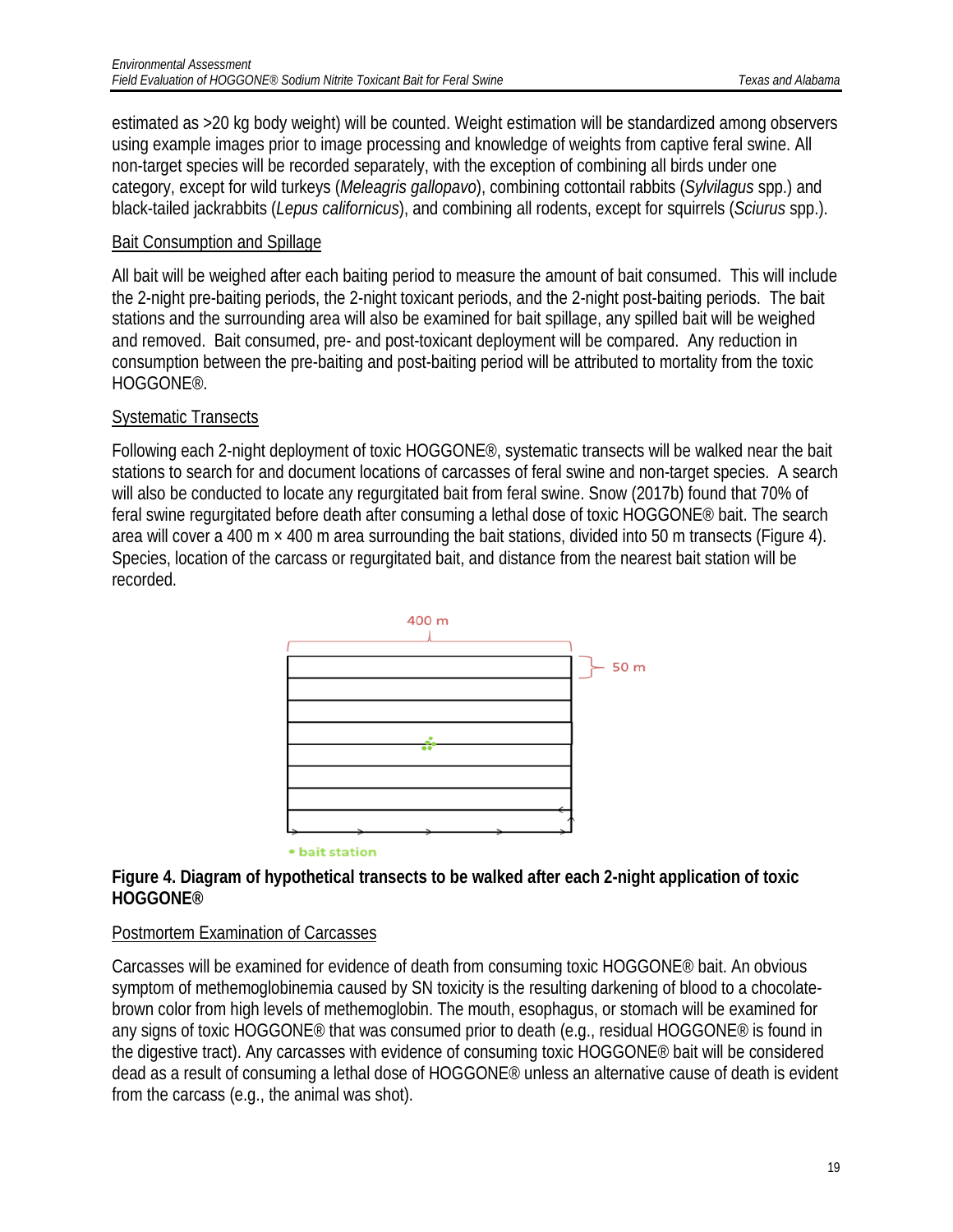#### Statistical Analysis and Reporting

Descriptive statistics will be used to calculate the number of nights of pre-baiting required and visitation rates per species for each bait station. Reports will describe and compare the metrics of efficacy for feral swine and the non-target risk to raccoons separately for each geographic location. The proportion of marked feral swine per sounder and raccoons that succumb to toxic HOGGONE<sup>®</sup> after being exposed (i.e., visiting the bait station) will provide a robust estimate of mortality rates for exposed populations of these species. Overall mortality rates and conditional mortality rates will be recorded for each repeated application of the toxic HOGGONE® bait. Any reductions in visitation to the bait stations and in bait consumption will provide relative indices for population reduction pre- and post-toxicant deployment. The counts of carcasses found during transects will provide a ratio of feral swine to non-target species that were killed by the toxicant. From the motion-activated camera data, the proportion of marked animals that access the bait stations will be identified.

For comparison of metrics within and between the two geographic locations, generalized linear mixedeffects models will be used with package lme4 in Program R (v3.1.1; R Development Core Team). Each sounder will be treated as a random effect. For all statistical tests, significant differences will be considered at the level of  $\alpha$  = 0.05, and where 95% confidence intervals of parameter estimates do not overlap zero.

### <span id="page-20-0"></span>*2.3 Standard Operating Procedures*

WS-NWRC has a number of standard operating procedures (SOPs) and operational policies. In addition to operating policies and SOPs, the study protocol follows an Experimental Use Permit (EUP) label for the HOGGONE® product that has directions and use restrictions. The following, in no particular order are the SOPs, operational policies, study protocols, EUP label requirements that will be followed for this proposed study.

- WS-NWRC personnel would operate in accordance with WS Directive 2.210 (Compliance with federal, state and local laWS-NWRC and regulations) and WS Directive 2.450 (Traps and trapping devices). Personnel would check live-capture methods in accordance with Alabama / Texas laws and regulations. This would help ensure that WS-NWRC' personnel could release non-target species in a timely manner.
- WS-NWRC personnel would use immobilizing drugs and euthanasia chemicals according to the United States Drug Enforcement Administration and United States Food and Drug Administration guidelines, along with WS-NWRC' directives and procedures.
- WS-NWRC personnel would only use controlled substances registered with the United States Drug Enforcement Administration or the United States Food and Drug Administration.
- WS-NWRC personnel that use controlled substances receive training and certification to use those substances.
- Pesticide and controlled substance use, storage, and disposal would conform to (draft) label instruction and other applicable laws and regulations, and Executive Order 12898.
- As appropriate, capture devices would be equipped in such a manner to reduce the potential of capturing non-target animals.
- WS-NWRC personnel employees would release non-target animals live-captured in traps unless it was determined that the animal would not survive and/or that the animal could not be released safely.
- Remote cameras will be used to monitor bait stations and if a T&E or other protected species is found accessing the bait station, baiting will be discontinued.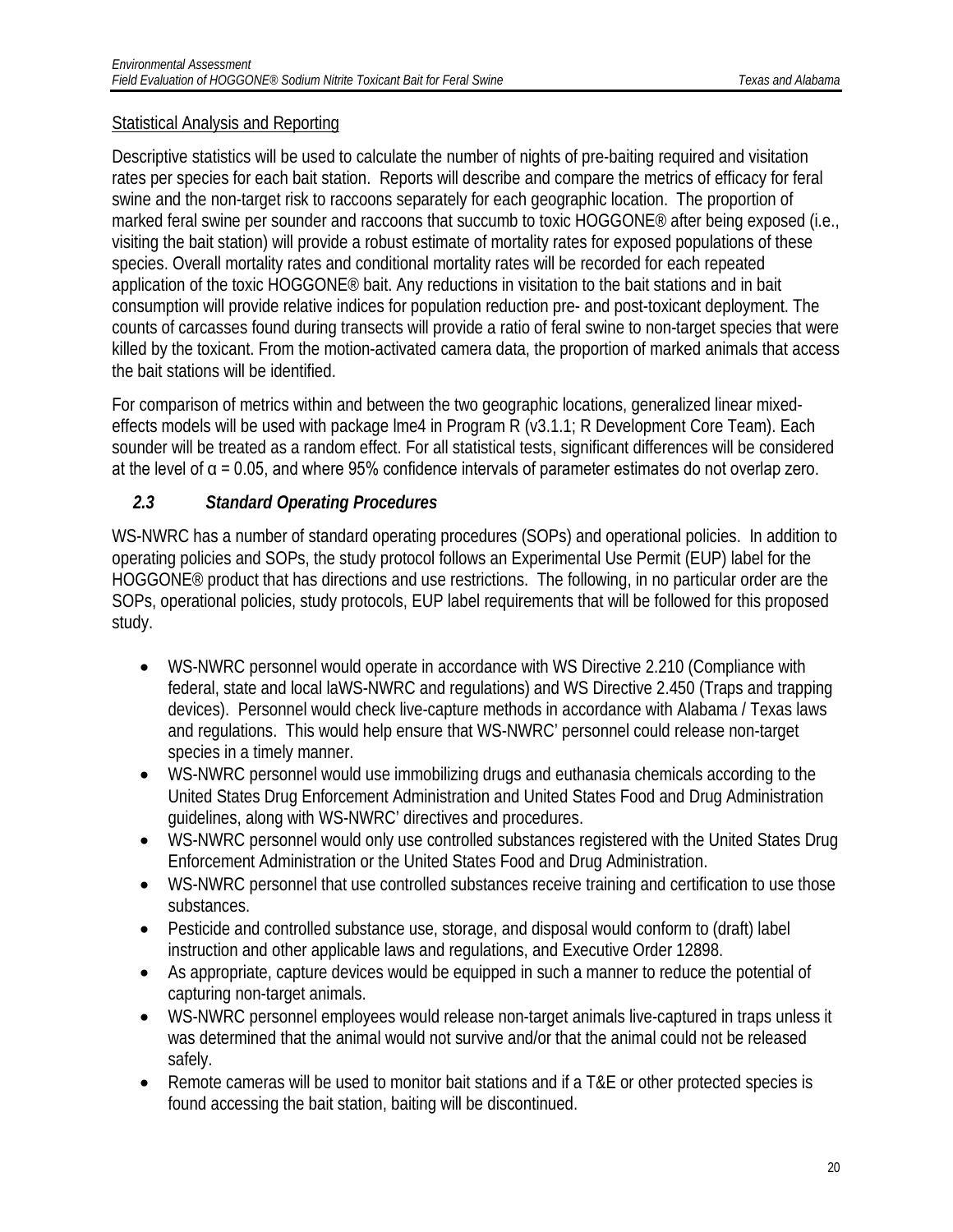- Any spilled bait will be cleaned up and disposed of every day when bait stations are checked.
- Bait stations will not be placed closer than 25 feet from permanent water bodies or water wells.
- Bait stations will not be placed any closer than 300 meters from property lines unless permission is obtained from the adjoining property owner. A warning sign will also be placed at the bait stations.
- GPS/VHF transmitters will be equipped with mortality sensors to quickly identify and locate dead feral swine or raccoons.
- Systematic transects will be walked near the bait stations immediately after a toxic baiting to search for any carcasses of feral swine and non-target species (not equipped with transmitters). The search area will cover a 400 m  $\times$  400 m area surrounding the bait stations, divided into 50 m transects. Species, location of the carcass or regurgitated bait, and distance from the nearest bait station will be recorded.
- WS-NWRC personnel would dispose of carcasses retrieved in accordance with WS Directive 2.515.
- WS-NWRC personnel would keep their presence at sites to a minimum to reduce disturbance to the area.

### <span id="page-21-0"></span>*2.4 Alternatives Considered in Detail*

The following alternatives were developed to meet the objectives for a field trial.

#### **Alternative 1 – No Action – No Study**

The no action alternative is the status quo. Under this alternative, a research study on the effectiveness of HOGGONE® sodium nitrite bait to control feral swine would not be conducted. The No Action alternative is required for comparative evaluation in an EA.

### **Alternative 2 – Proposed Action – Conduct the Study**

This alternative consists of conducting a study to determine the effectiveness and environmental effects of HOGGONE® as a toxicant bait for feral swine as described in Sections 2.2.1, 2.2.2, 2.2.3.

### <span id="page-21-1"></span>*2.5 Alternatives and Strategies Not Considered in Detail*

Australia has collaborated with researchers at WS-NWRC to explore the potential use of a sodium nitrite product to control feral swine for several years. Literature reviews (Cowled et al. 2008) have shown that sodium nitrite has the potential to meet high standards in regard to a potential feral swine toxicant. Research has been on-going for several years developing acceptable bait formulas and delivery systems. Recently, the EPA (January 2017) approved a warfarin-based toxicant for feral swine in the U.S. An alternative strategy would be to discontinue the current research on sodium nitrite and the proposed field study and pursue using the warfarin product.

Initially, this may appear to be a viable alternative given the fact that the EPA registration process can be costly (Eason et al. 2010). However, as discussed briefly in 1.2, warfarin and other toxicants have been used in Australia for decades and those toxicants have been shown to have shortcomings (Cowled 2008). Previous research has shown that sodium nitrite meets a multitude of criteria to include; toxicity to the target population, commercial availability, low cost, humaneness, environmental soundness and human safety. These criteria, among others, are important considerations when developing a vertebrate toxicant. WS-NWRC believes it is important to continue research on sodium nitrite despite the recent EPA registration of a warfarin product. This alternative would not meet the objective of studying the efficacy of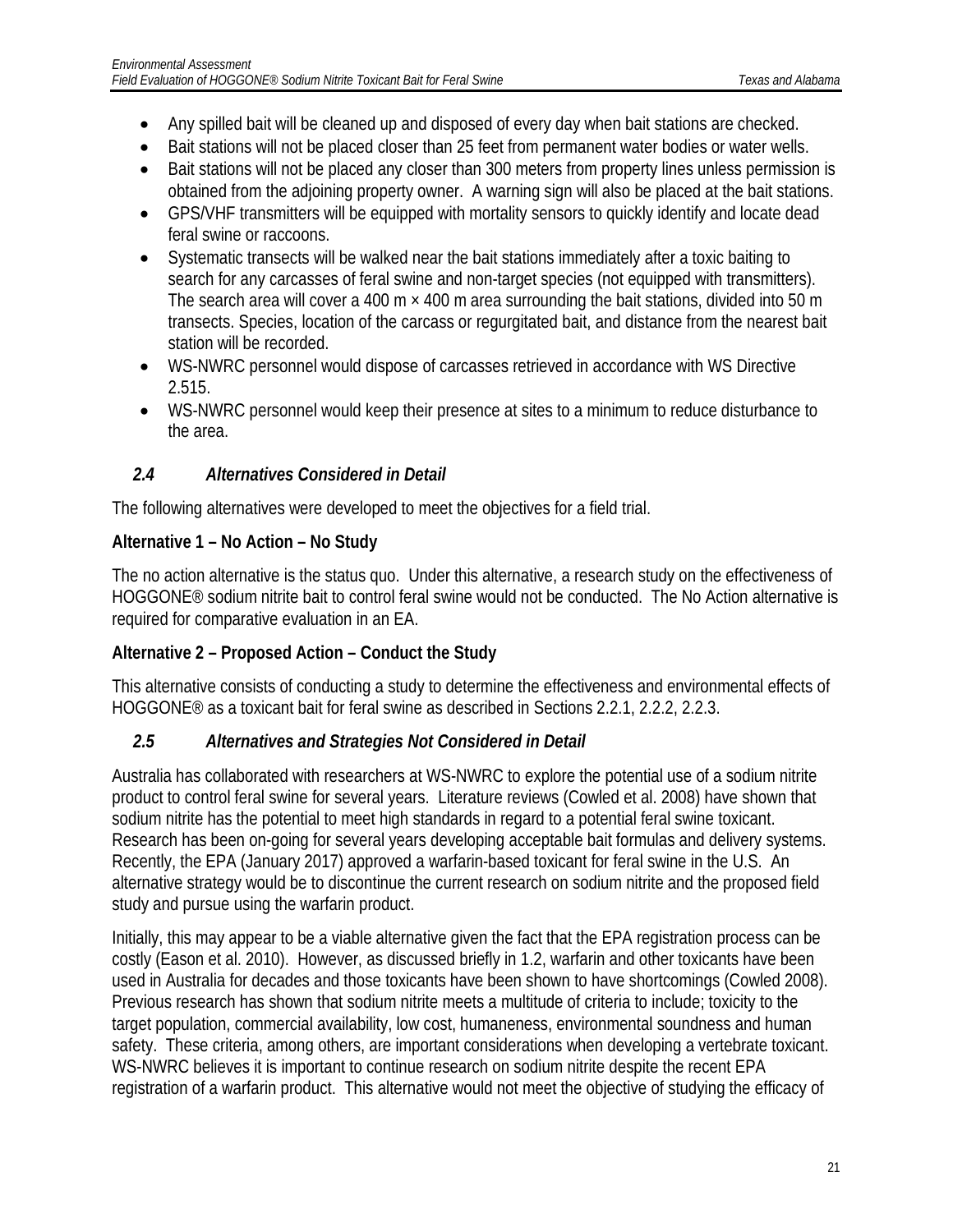sodium nitrite bait and delivery system in a field setting and evaluating its effects on non-target animals, particularly raccoons.

Another alternative would be to conduct the proposed study at alternate sites. Texas is believed to harbor approximately one third of the 6 million feral swine in the United States. Alabama also has a robust and expanding population of feral swine. The two locations are thought to represent habitat that is similar to over three quarters of the total feral swine population in the U.S. These locations are also within close proximity to WS-NWRC staff therefore making the study more cost effective. Using the criteria established in section 1.5.1 for final site selection would limit the potential for adverse effects on the environment and minimize the need for alternative locations.

# <span id="page-22-0"></span>**3.0 ENVIRONMENTAL EFFECTS**

This chapter discusses the beneficial and adverse environmental impacts of the Proposed Action and the No Action Alternative on environmental, human health and safety and threatened and endangered species. Each section includes information on existing conditions of the resource and the expected consequences or impacts of the alternatives. Impacts include direct impacts from the proposed study, indirect and cumulative impacts that could occur at a later point in time. Impacts are described as either beneficial or adverse and are quantified where possible. When it is not possible to quantify, impacts are qualitatively described as no effect, minor, insignificant, discountable, moderate, or major. They are also described as short-term, longterm or cumulative whenever possible.

### <span id="page-22-1"></span>*3.1 Ability of Alternatives to meet Management Objectives*

As described in 1.4, the proposed action objectives are to analyze the effectiveness of the toxicant to adequately control free-ranging individual sounders (groups) of feral swine, analyze and determine if there is a threat to non-target animals, particularly raccoons, and to continue evaluating the effectiveness of the prototype bait stations used to deploy the toxicant.

This section reviews each alternative to determine if the alternative could be successful in meeting the objectives. The evaluation is distinct from the environmental impacts analyses in 3.2. Sections 3.1.1, 3.1.2 summarize the ability of each alterative to meet the management objectives, and will aid the decision maker in making a well informed decision.

### <span id="page-22-2"></span>*3.1.1 Alternative 1 – No Action – No Study*

The No Action Alternative is a procedural NEPA requirement (40 CFR 1502) and serves as a baseline for comparison with the other alternatives. The No Action Alternative can be defined as "no change" from the status quo, which means a research study on the effectiveness of HOGGONE® sodium nitrite bait to control feral swine would not be conducted. Without the study, there is no way to establish the effectiveness of a sodium nitrite toxicant for feral swine or its effects on non-target raccoons through testing of the prototype bait stations.

### <span id="page-22-3"></span>*3.1.2 Alternative 2 – Proposed Action – Conduct the Study*

The proposed action is to conduct the sodium nitrite toxicant study. Conducting the study would meet the objectives and allow WS-NWRC to determine the efficacy of sodium nitrite baits in a filed setting, and provide data and information on risks to non-target species and the design of the bait stations.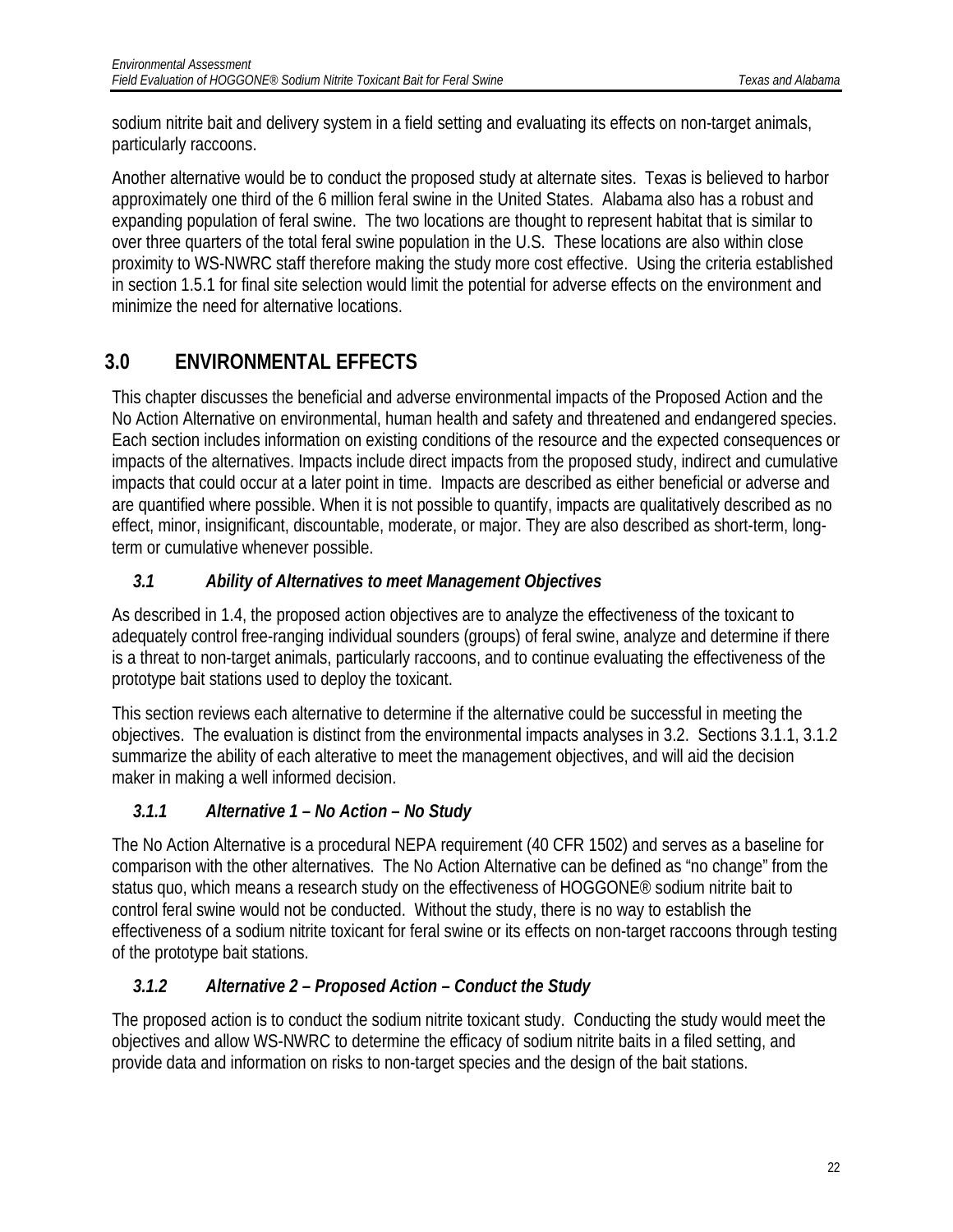### <span id="page-23-0"></span>*3.2 Issues Considered in Detail and Their Associated Impacts.*

The issues identified in chapter 2 are addressed here in detail for each alternative. This section analyzes the environmental consequences of the No Action Alternative for the identified issues and compares these impacts with the projected environmental impacts of the Proposed Action. The environmental baseline, or status quo of the No Action Alternative, for this EA provides the necessary benchmark to determine if the real or potential impacts of the Proposed Action are greater, lesser or the same for each of the issues. This section considers direct, indirect and cumulative impacts on the resources.

### <span id="page-23-1"></span>*3.2.1 Effects on Human Health and Pet Safety*

It is important to evaluate the effects of the proposed study on human health and pet safety. WS-NWRC believes any risks to humans or pets associated with the study would be minimal, however, in order to reduce any potential effects, WS-NWRC will follow the study protocol, EUP product label and a number of SOPs put in place to mitigate any potentially negative effects on humans or pets.

### **Alternative 1 – No Action - No Study**

Under this alternative, there would be no direct effect on human health and pet safety. Field trials to test the effectiveness of a feral swine toxicant would not be conducted.

### **Alternative 2 – Proposed Action – Conduct the Study**

Under this alternative, WS-NWRC would conduct the study to test the effectiveness of a feral swine toxicant on free-ranging feral swine in Alabama and Texas. The details of the study are outlined in 2.2 through 2.3.

The proposed study would be conducted on private land at both sites. Access to the study sites in Alabama and Texas would only be granted to WS-NWRC personnel and there would be no public access. Any direct impacts to public human health and safety or pets would be eliminated unless the public were trespassing on private land and pets were free-roaming and in violation of leash laws. Based on this assessment, it is unlikely that humans or pets would be exposed to sodium nitrite during this proposed study. However, since trespassing could be an issue, a human exposure assessment along with some unlikely scenarios are discussed below.

### Human Exposure Assessment

Due to the use of sodium nitrite as a food preservative, a large amount of data exists on its metabolism in humans as well as numerous other species. Exposure assessments evaluate the potential exposure risks to humans by first accessing any exposure pathways to sodium nitrite. The exposure assessment begins with the use and application method of the sodium nitrite product. An identified exposure pathway for sodium nitrite includes (1) a release from a sodium nitrite source, (2) an exposure point where contact can occur, and (3) an exposure route such as ingestion, inhalation, or dermal contact by which contact can occur (USEPA 1989). Exposures for the identified human populations are qualitatively evaluated for each identified exposure pathway.

(1) A release from a sodium nitrite source. To evaluate this potential exposure route, the application method is accessed. As described in 2.3.2, and pictured in figure 3, the baits will be contained in an enclosed bait station (Appendix B). Based on the application method, the greatest chance for human exposure to sodium nitrite would be from WS-NWRC' employees who handle and load the bait stations. Exposure to employees while transporting the bait is unlikely since the bait comes in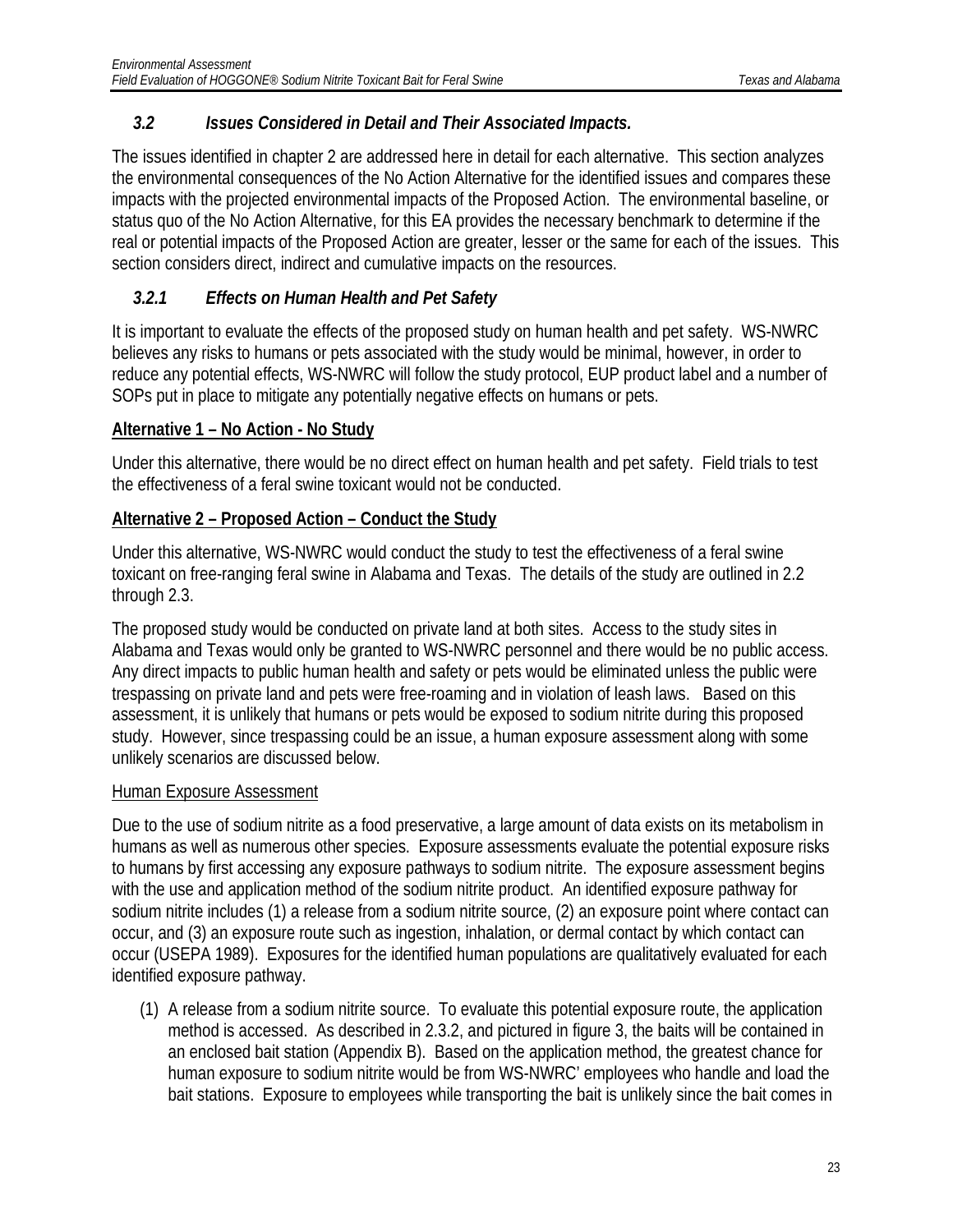sealed containers. The bait is pre-packaged and no mixing is required, reducing the potential to expose employees while loading the bait station. In addition, following label directions including the proper use of personal protective equipment (PPE) will minimize exposure to employees. Otherwise, once the bait is contained in the bait stations there is not a pathway to human or pet exposure except for accidental spills or bait that is dropped from feral swine during feeding. Effects of spilled bait is addressed in 3.2.3 Impacts on Terrestrial and Aquatic environments.

- (2) An exposure point where contact can occur. Besides the direct exposure potential from loading the bait stations or from spilled bait discussed above, the only other plausible exposure would be from secondary exposure from a carcass that has consumed sodium nitrite. This scenario is discussed below when addressing possible exposure to hunters.
- (3) An exposure route such as ingestion, inhalation or dermal contact. Of these exposure routes, only ingestion has a viable pathway for exposure and would still be considered highly unlikely. Potential ingestion via water contamination is also addressed in 3.2.2 Impacts on Terrestrial and Aquatic environments. Inhalation and dermal exposure is also expected to be insignificant due to the anticipated formulation as a paste bait. In addition, sodium nitrite is not considered to be volatile further reducing the potential for exposure from inhalation.

#### Exposure to Hunters

The potential exposure of hunters to feral swine with a lethal dose of sodium nitrite shot while or after feeding at a bait station could occur if a hunter ignores the placarding (warning signs) and trespasses to gain access to one of the sites. In the rare event that this were to happen and a hunter shot a feral swine at a bait station containing bait with sodium nitrite, or just after feeding at one, the hunter would typically clean the animal in the field discarding the stomach and other abdominal contents. These items are typically discarded during the field dressing process along with any meat that may have come in contact with stomach or intestinal contents may also get cut out and thrown away. Therefore, the potential exposure for a hunter to receive a significant dose of sodium nitrite through consumption of hunted feral swine is low. In addition, the potential exposure of sodium nitrite through dermal contact is low because many hunters wear protective gloves when cleaning feral swine. Hunters that harvest feral swine at a bait station likely are aware that they are trespassing or have seen the signage and should be aware of the potential for feral swine being treated with a toxicant which should discourage them from such areas.

Another possible scenario would be a hunter that shot a feral swine that may have received a sublethal dose of sodium nitrite. The sodium nitrite concentrations consumed from hunted sublethal exposed feral swine are not expected to be high because a) sub lethal doses are rapidly eliminated (nitrite plasma half-life is 29 to 62 minutes in rats, humans, sheep, dogs and horses), b) most nitrite was converted during the toxicosis process, and c) a dose to cause fatal methemoglobinemia is difficult to extract quickly in meat (Lapidge et al. 2012). Snow et al. (2017b) found residual SN in muscle, liver and eye tissue to be very low (average 3.2 mg/kg). Previous residue testing from pen and field-poisoned feral swine show that nitrite residues in thigh muscle, eye, liver, and small intestine were less than 100mg/kg (Lapidge et al. 2012). By comparison, the U.S. Food and Drug Administration regulates that no more than 200 mg/kg of sodium nitrite can be used as a preservative in meat products. Snow et al. (2017b) and (Lapidge et al. 2012) both reported nitrite concentrations that were considerably higher in undigested stomach contents or vomitus and could be a concern for scavengers that consume stomach contents such as canids and vultures, but not for humans. This issue will be addressed in 3.2.3, effects on non-target species.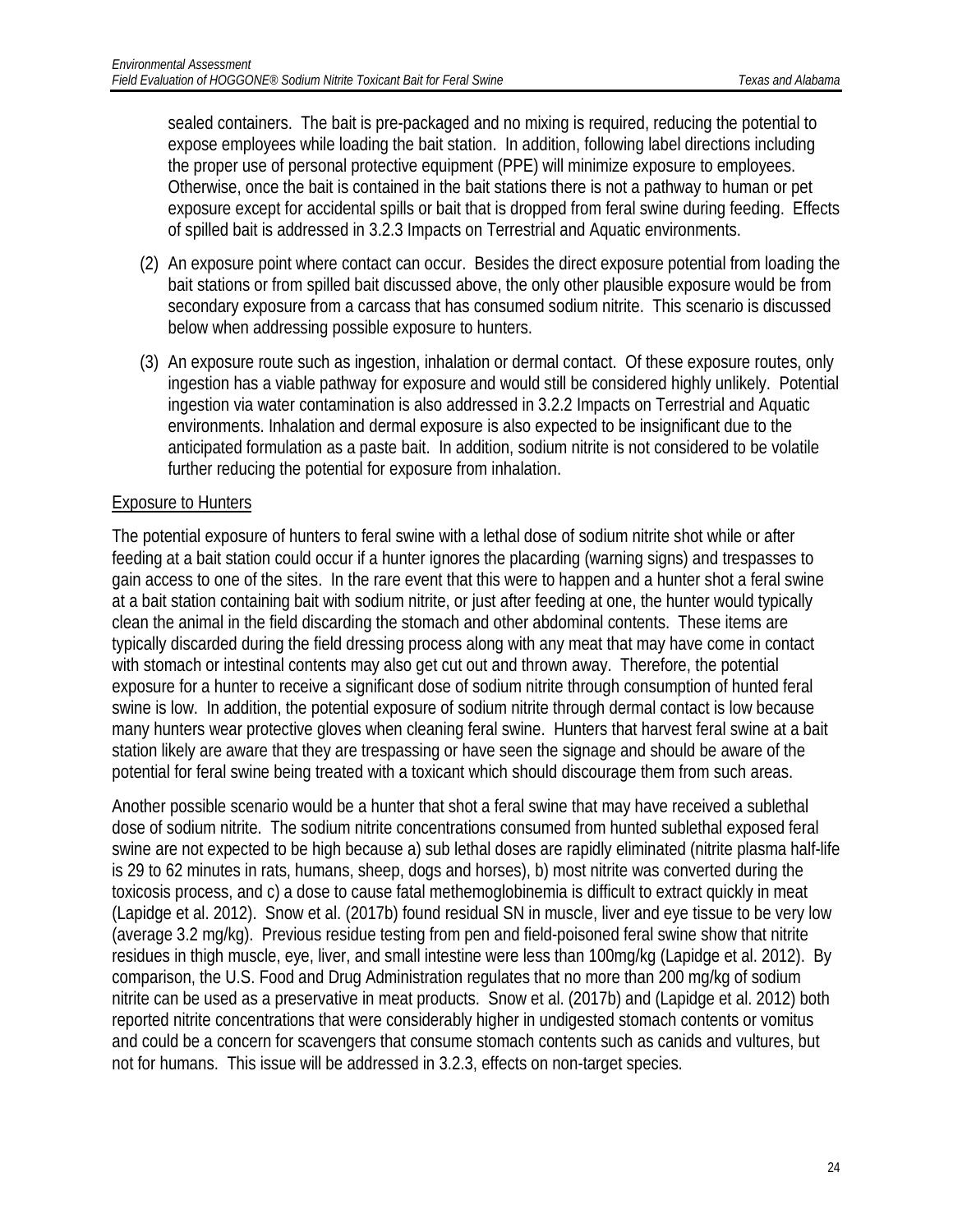#### Exposure to Feral Swine Meat Markets

For the purpose of the study, WS-NWRC will conduct the study on large private properties and will not place bait stations any closer than 300 meters from any adjoining property line unless WS-NWRC also has an agreement with the adjoining property owner. This will insure that no feral swine are likely to leave the study area before succumbing to the lethal effects of sodium nitrite.

Texas has approximately one hundred feral swine "buying stations" around the state. These stations are essentially wholesaler operations that buy live feral swine from private trappers at a per-pound price. Feral swine are held in holding pens at these buying stations until the wholesaler has enough to transport to a processing plant where they are held to USDA pre- and post-slaughter inspections and can then be marketed for sale for human consumption. The meat is marketed as "wild boar" mostly to European restaurants but is also sold to some domestic U.S. markets as well.

As discussed in 2.3.1, the mode of lethality of HOGGONE<sup>®</sup> is caused by its direct impacts on hemoglobin. Sodium nitrite converts hemoglobin to methemoglobin (MtHb). Higher than normal levels of nitrite leads to methemoglobinemia which quickly leads to loss of consciousness and then death from the rapid depletion of oxygen to the brain and vital organs. This has been shown to occur when feral swine consume a lethal dose in 2-4 hours (Snow 2017a). Data from Australia on free-ranging feral swine show that swine traveled a maximum of 230 meters from the nearest bait station after consuming a lethal dose of HOGGONE®.

Furthermore, in the unlikely event that a feral swine were to consume a sub-lethal dose of sodium nitrite, travel to an adjacent property, be trapped and transported to a buying station, then transported to a processing facility (several hours and likely days later), there would be no excess nitrite or residue in the blood or tissue due to the reversal of MtHb back to hemoglobin from the protective enzyme called MtHb reductase. This naturally occurring enzyme catalyzes the reduction of MtHb back to hemoglobin to protect red blood cells against oxidative damage and ultimately death. Death only occurs when swine consume excess nitrites and hemoglobin is converted to MtHb faster than MtHb reductase can reverse its effects. Sodium nitrite does not bio-accumulate and sub-lethal doses are expected to be completely metabolized in a matter of hours with no evidence of residual sodium nitrite and no debilitating effects to the swine (Snow et al. 2017b).

Due to the processing requirements (swine must be alive for pre-slaughter inspections), the amount of time it would take to bring feral swine to a processing facility and the toxicosis process of sodium nitrite, WS-NWRC believes there is no plausible way that a feral swine could consume a lethal dose of sodium nitrite from a bait station, travel to an adjacent property and be trapped, transported to a buying station, held for several hours and more likely days, and finally transported to a processing facility before succumbing to the effects of sodium nitrite or completely recovering from a sub-lethal dose. Therefore, for the size and scale of the proposed study, HOGGONE® would have no effect on the feral swine meat market and no risk of exposing sodium nitrite to the human food chain through the commercial processing of feral swine in Texas.

### <span id="page-25-0"></span>*3.2.2 Impacts on Terrestrial and Aquatic Environments*

The public, regulatory agencies and WS-NWRC are concerned about the toxic effects of using a chemical could have on the environment. The evaluation of sodium nitrite on terrestrial and aquatic environments is described and analyzed in this Section.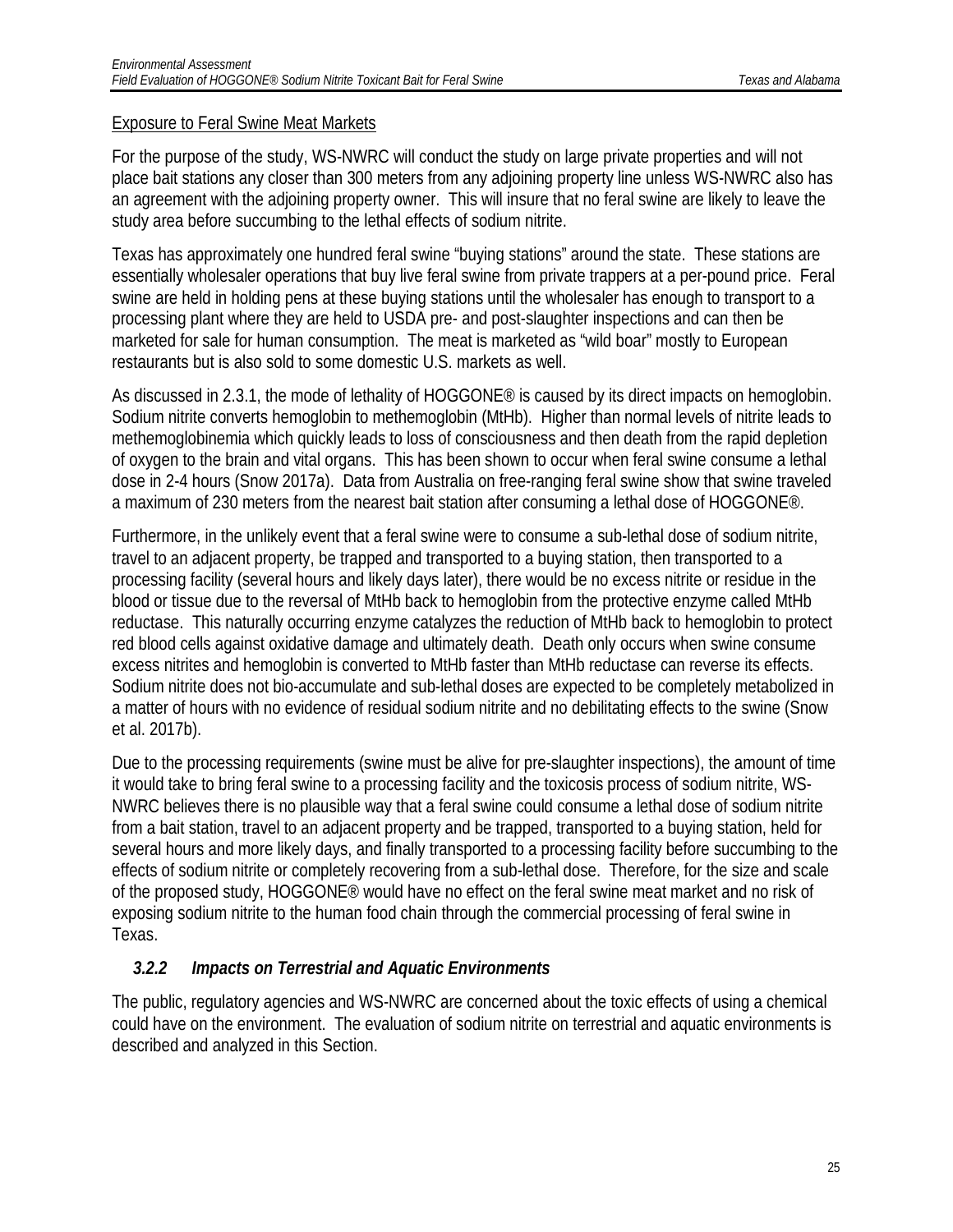#### **Alternative 1 – No Action - No Study**

Under this alternative, there would be no direct impacts on the terrestrial and aquatic environment. There would be no study to test the effectiveness of a feral swine toxicant.

#### **Alternative 2 – Proposed Action – Conduct the Study**

The proposed action to conduct the study would determine the effectiveness of SN to control free-ranging feral swine at two field sites and also assess the effectiveness of the bait stations to exclude raccoons and other non-target wildlife. From existing data, WS-NWRC believes the proposed action would have the following effects on the terrestrial and aquatic environment if the decision is made to conduct the study.

#### Environmental Fate of Sodium Nitrite

In order to assess rather or not the proposed study would have any effects on the terrestrial or aquatic environment, WS-NWRC will first analyze how the product HOGGONE® will specifically be used and what potential there is for the active ingredient sodium nitrite to enter the environment and to discuss the environmental fate of sodium nitrite.

The environmental fate describes the processes by which sodium nitrite moves and transforms in the environment. The environmental fate processes include: 1) mobility, persistence, and degradation in soil, 2) movement to air, 3) migration potential to groundwater and surface water, and 4) plant uptake.

The soil environment is composed of organic and inorganic material as well as air and water. Sodium nitrite does not adhere well to soil particles. Sodium nitrite remains as a particulate in the air pockets in soil because it is not volatile. In the air (both above the soil and within the soil) sodium nitrite gradually oxidizes to nitrate. However, in the presence of water, sodium nitrite immediately dissociates into sodium and nitrite ions. In water, the nitrite ions easily oxidize to nitrate, and nitrate is the more predominant compound of the two detected in groundwater (OECD 2005). Nitrate and nitrite are likely to remain in water until consumed by plants or other organisms (USEPA 2006). Biodegradation of nitrite in the environment occurs when bacteria (such as members of genus *Nitrobacter*) oxidize nitrites to nitrates. Then, anaerobic bacteria present in soil and sediment reduce nitrates to nitrogen, which is then absorbed into the nitrogen cycle. Bioconcentration or bioaccumulation of nitrite is not expected for residues that could occur in aquatic systems. Nitrite is highly soluble which is not typical for compounds that may accumulate in aquatic biota (OECD 2005). A low estimated bioconcentration factor (BCF) of 3.162 and the metabolism of nitrite by fish further supports the lack of potential for bioconcentration or bioaccumulation in aquatic habitats.

#### Aquatic Exposure Assessment

The anticipated use of the sodium nitrite product HOGGONE® will significantly reduce the possibility of any exposure to aquatic environments. The use of baits that are contained within a bait station will virtually eliminate the potential for off-site transport of sodium nitrite from drift and significantly reduce the potential for any runoff to aquatic systems. The possibility does however exist that some runoff could occur if baits are dropped or spilled on the ground during feeding. The amount of runoff from this type of scenario is expected to result in very low estimated residues. Most bait will be consumed in the bait station. Baits dropped on the ground by feeding swine will likely be consumed by feral swine or other animals, thereby, decreasing the probability baits would stay on the ground for a sufficient amount of time to allow for degradation and be susceptible to runoff.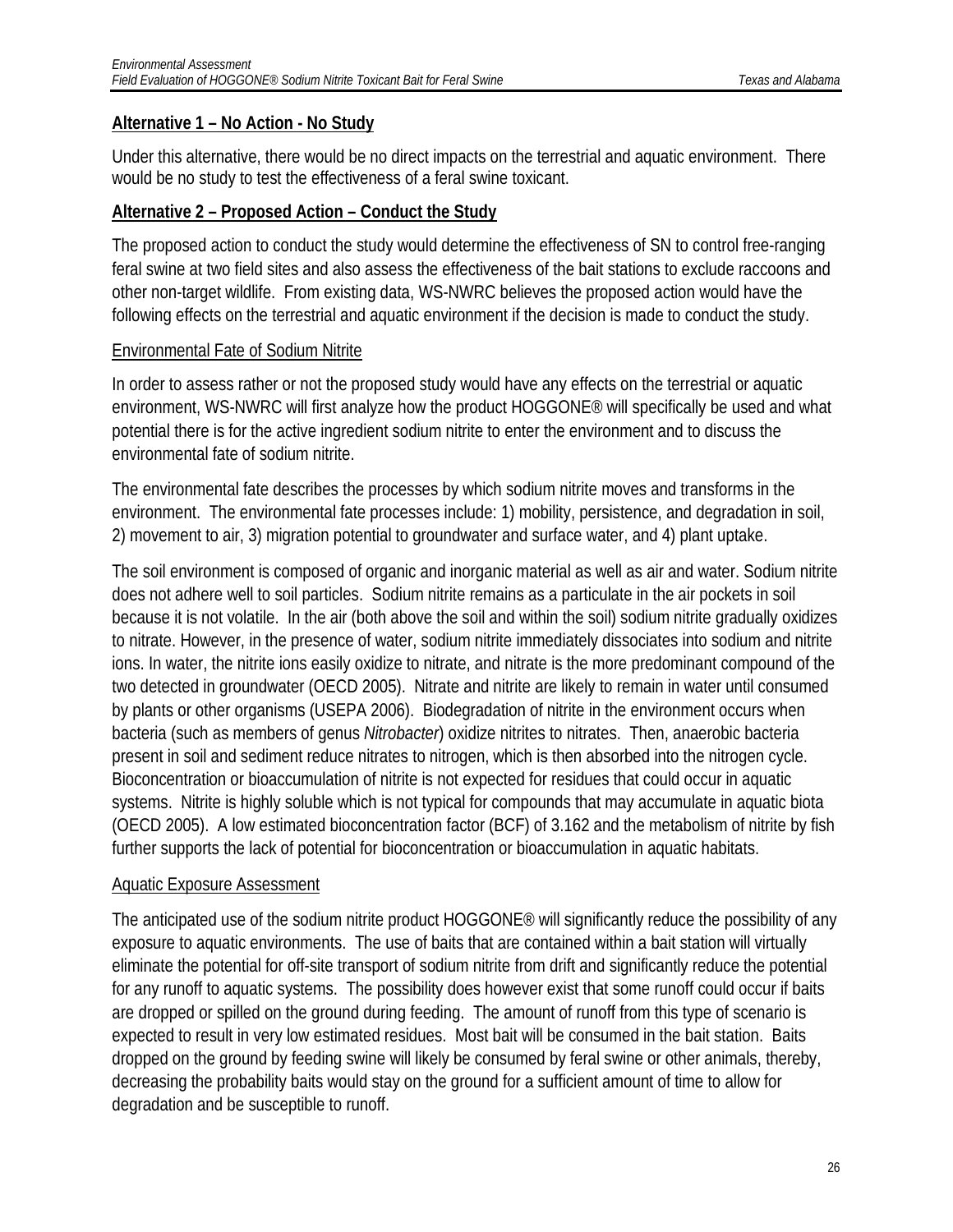To estimate what the risks would be in a typical baiting situation, WS-NWRC characterized potential residues in various sized water bodies using several conservative assumptions. The total amount of bait in a bait station is 20 kg with 10 percent of the material by weight (10% concentration) containing sodium nitrite. This is the maximum amount of bait that would be in an individual bait station. Based on observed removal efficiencies of the bait noted in previous unpublished pen studies the total amount that could end up on the ground was estimated to be 0.1 to 1.0%. The amount of material susceptible to runoff was set at 10 percent based on maximum runoff values for conventionally applied liquid pesticides. This value is conservative since it assumes that feral swine or non-target mammals and birds would remove none of the material on the ground, and that all of the sodium nitrite would be susceptible to runoff instantaneously. Baits will degrade at different rates depending on the environmental conditions and nitrite leaching and movement will occur slowly at varying rates instead of one large single runoff event indicative of broadcast liquid pesticide applications.

Residues from the above exercise were calculated for three different aquatic habitats: a wetland, small pond and drinking water reservoir. The dimensions of these water bodies are based on USEPA default assumptions for each habitat type. The water bodies are assumed to be static with no inflow or outflow and residues are considered instantaneous with no degradation or partitioning. This is also a very conservative assumption since nitrite in runoff would be susceptible to a variety of transformation processes to less toxic forms of nitrogen or assimilation by terrestrial or aquatic plants, or partitioning to soil/sediment (Bowden 1987). Residues were also assumed to be instantaneously distributed throughout the water column, as opposed to a chemical gradient with higher residues adjacent to the point source as observed under normal field conditions. Potential residues into flowing aquatic habitats were assumed to be captured by the use of the three static water bodies that were used in this exposure assessment. Instantaneous surface water concentrations ranged from 0.003 parts per billion (µg/L) or .000003 (mg/L) in a wetland habitat to 2.47 X 10<sup>-5</sup> ug/L in a small pond. These are considered very conservative estimates of potential aquatic residues and highly unlikely to occur, but can be used for screening level purposes to compare to available aquatic effects data and determine the potential for risk to aquatic biota.

#### Risks to Aquatic Vertebrates

The below section provides a summary of available nitrite toxicity data for aquatic vertebrates. Nitrite toxicity varies considerably between different fish species, ranging from highly toxic to practically non-toxic (Figure 5). Cold tolerant freshwater species such as salmonids appear to be the most sensitive fish species with median lethality concentrations (LC50) in the low part per billion ( $\mu q/L$ ) range while marine fish and cyprinids appear to be more tolerant to sodium nitrite exposure with median lethality values greater than 100 parts per million (mg/L).

Sublethal acute and chronic effects have also been noted in fish species at concentrations below median lethality values (Jensen 2003, Kroupova et al. 2005, Jensen 2007, Russo 2006). Nitrite at sublethal concentrations can result in methemoglobinemia as well as affect the gill, brain and liver, where it can accumulate (Margiocco et al. 1983). Effects on swimming performance, food consumption and growth, ability to survive hypoxic conditions and increased pathogen susceptibility have been reported in acute sublethal dosing studies (Eddy and Williams 1987, Carballo and Munoz 1991, Carballo et al. 1995, Russo et al. 1981). These types of effects result in decreased fitness, reducing reproduction potential and predator avoidance as well as increased susceptibility to other natural and anthropogenic stressors. Acute sublethal responses that have been observed in fish exposed to sodium nitrite have also been observed in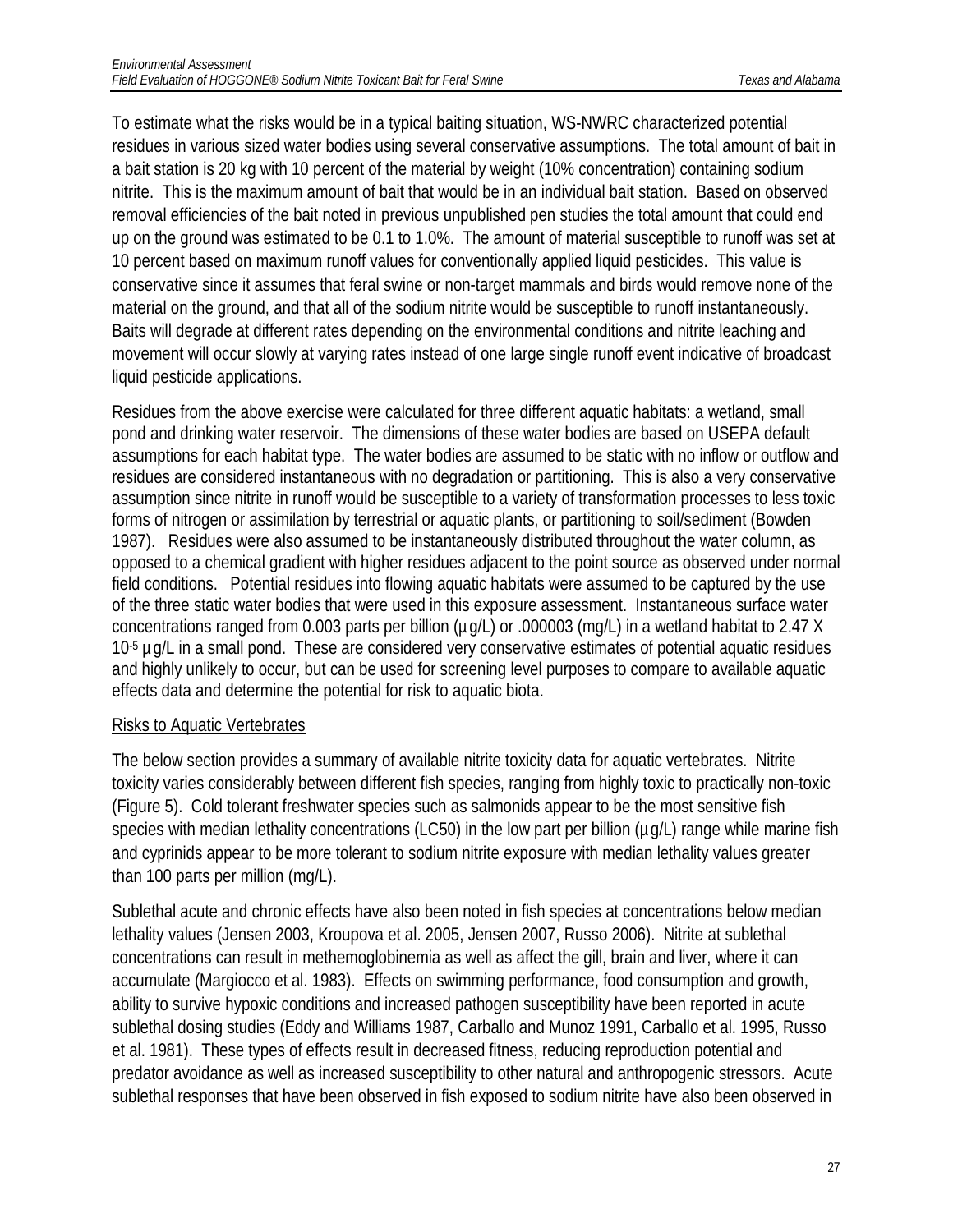chronic studies. Hilmy et al. (1987) noted effects on erythrocyte (red blood cell) count, hemoglobin content and hematocrit (percentage of red blood cells) counts during a six month exposure to nitrite at 1/10 (2.8 mg/L), the median lethal concentration for the African mudfish, *Clarias lazera*. In another long-term exposure study, steelhead trout (*Onchorhynchus mykiss*) were exposed to sodium nitrite concentrations ranging from 0.015 to 0.060 mg/L for six months. Methemoglobinemia was slightly elevated compared to controls observed at each test concentration; however, no effects on growth or other hematological abnormalities were noted at concentrations ranging up to 0.030 mg/L. The highest test concentration (0.060 mg/L) resulted in hypertrophy, hyperplasia, and lamellar separation in the gill epithelium (Wedemeyer and Yasutake 1978).





Amphibian sensitivity to nitrite is comparable to the range of sensitivities reported for acute lethal exposures to fish. Marco et al. (1999) reported 96-hr median lethality values ranging from 0.59 mg/L for the northwestern salamander (*Ambystoma gracile*) to greater than 5.0 mg/L for the Oregon spotted frog (*Rana pretiosa*), the northern red-legged frog (*R. aurora*), and the Western toad (*Bufo boreas*). In another study using small-mouthed larval salamanders (A. texanum), the 96-hr LC<sub>50</sub> value was reported as 1.09 mg/L suggesting that larval salamander species may be more sensitive than tadpole species (Huey and Beitinger 1980a). Shinn et al. (2008) reported five and six-day median lethality values of 127.6 and 116.4 mg/L for larval Perez's frog (*Pelophylax perezi*) and Mediterranean tree frog (*Hyla meridionalis*)*.* Sensitivity was shown to increase with longer exposure time, which is typical for most chemicals.

Smith (2007) reported no lethal or sublethal effects of nitrite concentrations ranging up to 20 mg/L for the wood frog (*R. sylvatica*). A similar lack of lethal or sublethal effects has also been noted in the bullfrog (*R. catesbiana*) at concentrations up to 10 mg/L (Huey and Beitinger 1980b; Smith et al. 2004). However, sublethal effects have been noted in other amphibian species at lower test concentrations. Marco and Blaustein (1999) documented developmental and behavioral effects at a concentration of 3.5 mg/L for the Cascades frog (*R. cascadae*) resulting in increased susceptibility to predation. Griffis-Kyle (2005, 2007) reported sublethal effects on growth and development in 30-day exposures using embryos and larvae of wood frogs and eastern tiger salamanders (*A. tigrinum tigrinum*) at concentrations ranging from 0.3 to 6.0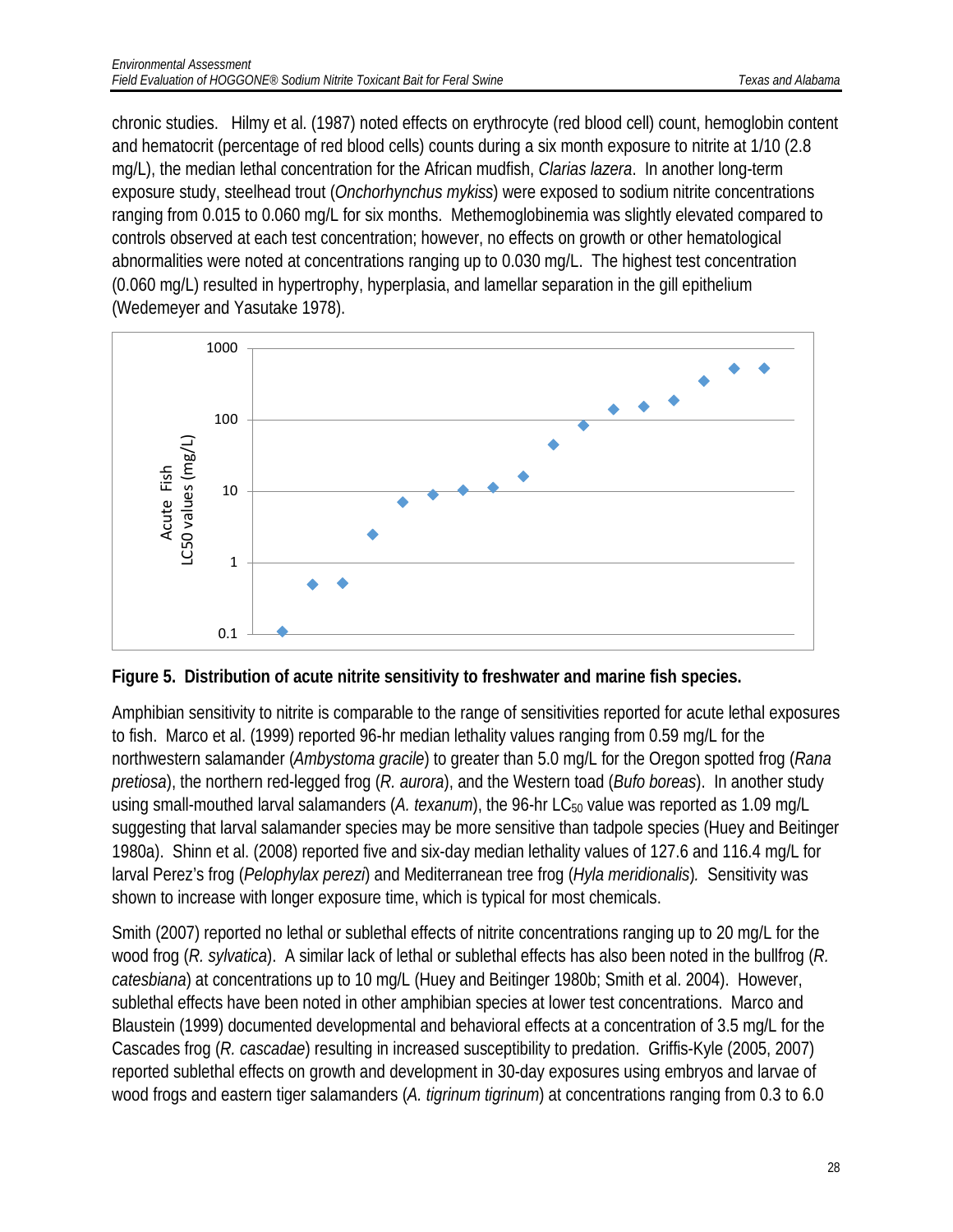mg/L. This variability, even within the *Rana* genus, is due to the type of endpoint measured, water chemistry during the test exposures, and potential differences in physiological adaptation related to lower ion uptake or a more effective methemoglobin (metHb) reductase enzyme system for those species and life stages that are less sensitive.

#### Risks to Aquatic Invertebrates

Aquatic invertebrate acute toxicity to sodium nitrite ranges from highly toxic to nearly non-toxic with median lethality values ranging from approximately 1.0 mg/L to greater than 500 mg/L (Figure 6).

Chronic toxicity of nitrite has also been evaluated in different aquatic invertebrate species. Water chemistry, in particular chloride levels, can also influence the effect on toxicity of nitrite to aquatic invertebrates with increasing chloride concentrations reducing toxicity (Lin and Chen 2003, Russo 2006, Alonso and Camargo 2007). Chen and Chen (1992) reported Maximum Allowable Toxicant Concentrations (MATC) of 4, 2 and less than 2 mg/L in 10, 30 and 60 day exposures for the marine shrimp (*Penaeus monodon*) and reported EC50 values at 60 days for length and weight were 26.20 and 22.45 mg/L. Armstrong et al. (1976) found larval giant Malaysian prawn (Macrobrachium rosenbergii) to have LC50 values of 6-12 mg/L. Kelso et al. (1999) in a reproductive study using the freshwater cladoceran, (*Daphnia magna*), reported a significant linear negative impact on length and weight of adult cladocerans as well as reproduction at concentrations ranging from 2.5 to 40 mg/L. Dave and Nilsson (2005) reported nitriterelated reproductive and adult effects in a chronic study using another freshwater cladoceran (*Ceriodaphnia dubia*) at the lowest test concentration 0.0157 mM (converted to 1.08 mg/L by multiplying the molecular weight of sodium nitrite 68.9953 g/mole). Chen et al. (2011) demonstrated impacts on growth and reproduction in a twelve-day exposure for the freshwater rotifer (*Brachionus calyciflorus*) at 10 mg/L nitrite but not at 3 and 6 mg/L suggesting a No Observable Effect Concentration (NOEC) of 6 mg/L.

Mollusks have been shown to have much higher tolerances to nitrates and nitrites than crustaceans and aquatic insects (Soucek and Dickinson 2012). Soucek and Dickinson 2012 also conducted a review of the literature that found five species of mollusks to have LC $_{50}$  for nitrite that ranged from 15.6 mg/L to 535 mg/L. Epifanio and Srna (1975) found tolerance levels of 330-736 mg/L in juveniles and adults in the clam (*Mercenaria mercenaria)* and the oyster (*Crassostrea virginica)*. Widman and Meseck (2008) found bay scallops (*Argopectien irradians irradians*) to have LC<sub>50</sub> levels at 345.13 mg/L. Furthermore, considering that most nitrite would likely oxidize to nitrate in water, increasing those tolerances substantially anywhere from 2 to 10 times higher depending on the species (Soucek and Dickinson 2012).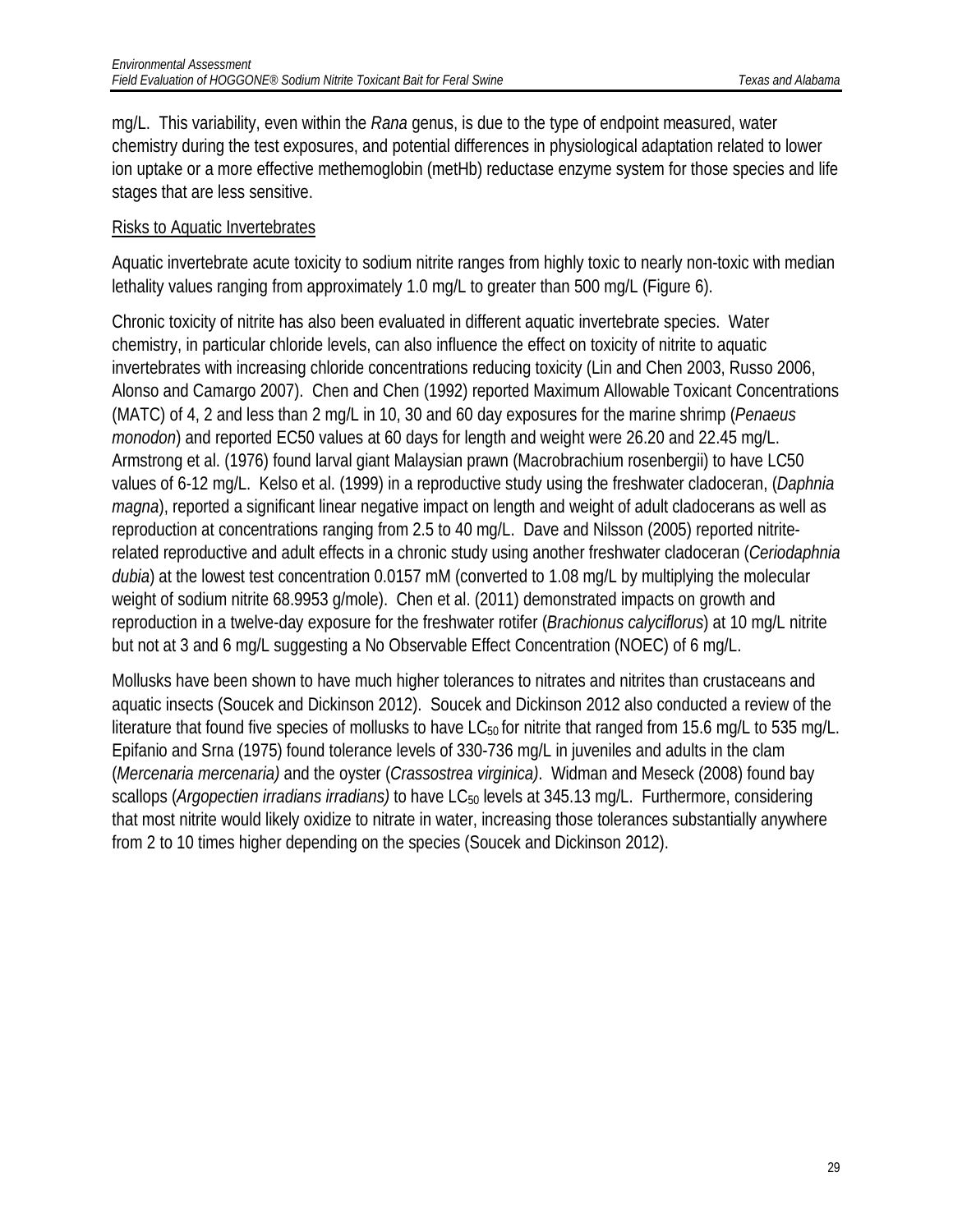

#### Figure 6. Distribution of acute median lethality concentrations (LC<sub>50</sub>) for nitrite toxicity to **freshwater and marine aquatic invertebrates.**

#### Risks to Aquatic plants

Available toxicity data for aquatic plants is limited primarily to algal species. Algal sensitivity to sodium nitrite is low with a reported 72-hr EC<sub>50</sub> value for the green algae (*Scenedesmus subspicatus*) of greater than 100 mg/L. No sublethal effects were noted at the highest test concentration used in the study resulting in a NOEC of 100 mg/L. Comparative experiments using several species of green and blue-green algae suggest that blue green algae are more sensitive based on photosynthesis inhibition when exposed to 1.0 mM (68.9 mg/L) nitrite (Wodzinski et al. 1978). Risk to aquatic plants from nitrite would also be negligible based on the available toxicity data endpoint of a NOEC of 100 mg/L. Toxicity to aquatic plants is several orders of magnitude above any of the residues that would be expected in various water bodies.

#### Summary of Aquatic Risks

The risk of nitrite exposure from HOGGONE® applications was evaluated by comparing the estimated residues in a typical wetland and pond to the range of acute and chronic toxicity data for aquatic vertebrates and invertebrates and is summarized in Figure 7.

All acute and chronic toxicity endpoints were several orders of magnitude above the range of estimated acute aquatic concentrations suggesting a lack of risk to aquatic fauna. As previously stated, the estimated aquatic values for nitrite are conservative since they would decrease rapidly due to degradation and uptake from other biota. The estimate of aquatic residues in this assessment also assumed that baiting stations would be established adjacent to aquatic habitats. A setback buffer of 25 feet from aquatic habitats is required under the current EUP HOGGONE® label and will further reduce the potential for acute or chronic nitrite exposure to aquatic organisms.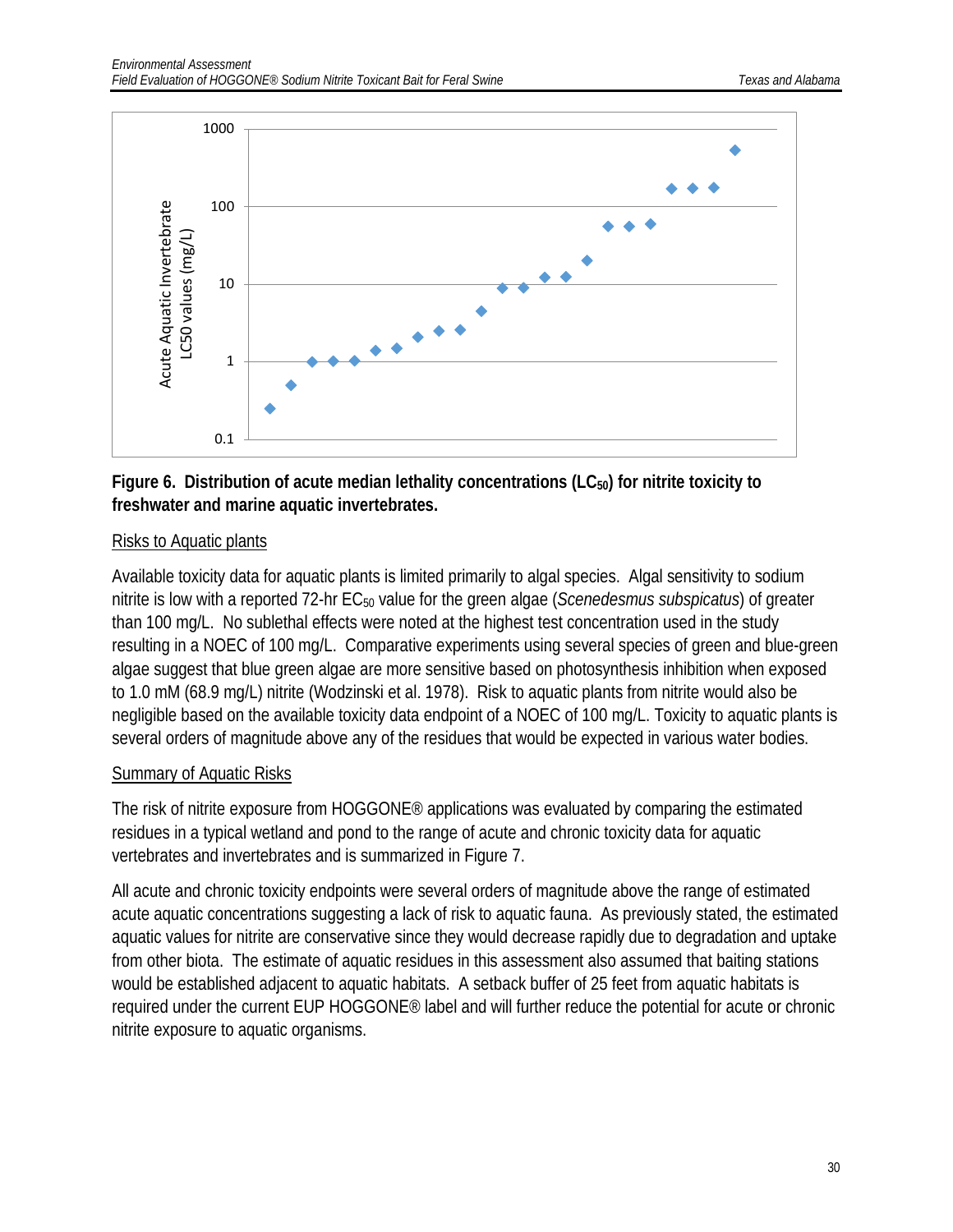

#### **Figure 7. Aquatic vertebrate and invertebrate risk characterization for nitrite.**

It is anticipated that toxic baiting in most situations would be for two days. It may be necessary to reapply a toxic bait after two days for an additional two days if it is found that some feral swine did not receive a toxic dose. Therefore, WS-NWRC does not expect there to be any chronic nitrite exposure due to a short application period. Furthermore, referring back to figure 7, there are still wide margins of safety between the estimated acute residues and the chronic toxicity data. The available data for aquatic vertebrates, invertebrates and plants demonstrate that the estimated residues of HOGGONE in aquatic habitats presents risks to these organisms that are insignificant and discountable. This includes direct risk from exposure to nitrite as well as any indirect risk to available food items and habitat.

#### Terrestrial Exposure Assessment

The primary exposure pathway to terrestrial wildlife will be via the dietary route. Exposure may occur for those animals that can access bait from the bait station itself or from bait that falls on the ground during feeding events. As mentioned above in the aquatic assessment, it is anticipated that no more than 0.1 – 1.0% of sodium nitrite would end up on the ground for any terrestrial wildlife to consume directly. That is the equivalent of 2 – 20g (approximately .64 ounce, about the size of a small salt shaker) of active ingredient. A detailed analysis of the potential effects these concentrations may have on non-target and threatened and endangered terrestrial wildlife is addressed below in 3.2.3.

### Risk to Terrestrial Vertebrates

Sensitivity of different mammalian species to sodium nitrite is correlated to levels of MtHb reductase which converts methemoglobin to hemoglobin. Lapidge and Eason (2010) demonstrated the relationship between MtHb reductase and lethality for several mammal species in Figure 8. A statistically significant positive correlation was observed between MtHb reductase levels and lethality suggesting that reductase levels can be used to estimate lethality for other mammal species where toxicity data is unknown for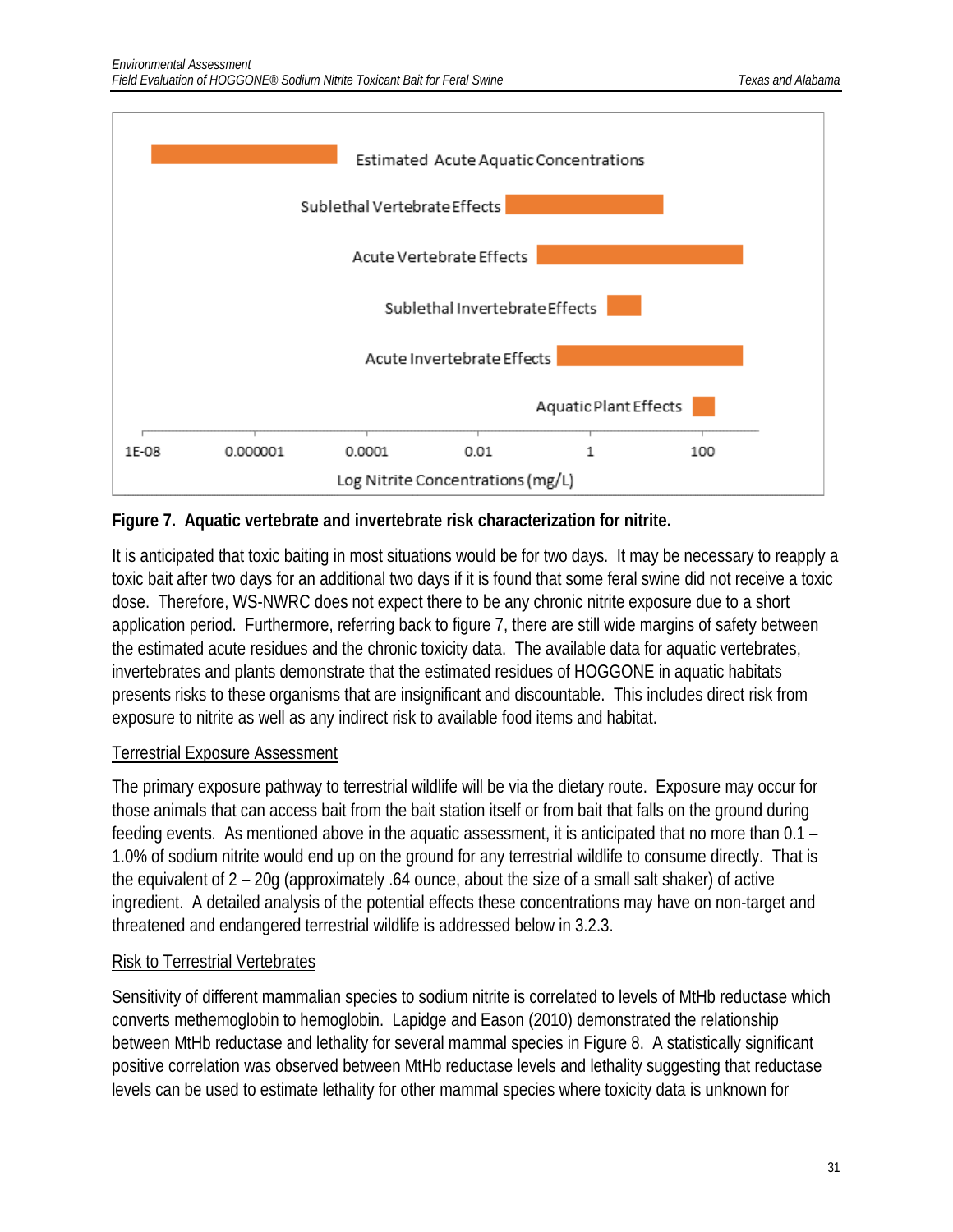sodium nitrite. The correlation between lethal doses and data regarding MtHb reductase levels demonstrates that domestic animals such as dogs and some livestock are particularly sensitive to the effects of sodium nitrite toxicity.



#### **Figure 8. Regression between sodium nitrite lethal doses and NADH (Nicotinamide Adenine Dinucleotide (NAD+) reduced by oxidization) MtHb reductase levels in various mammal species (from Lapidge and Eason 2010)**

Lethality in mammals can occur when methemoglobin levels exceed 70 percent; however, many sublethal responses may occur at lower levels and may be ecologically relevant. Clinical signs of nitrite exposure can appear in some species of mammals when methemoglobin levels reach 20 percent (Bruning-Fan and Kaneene 1993). Ataxia (lack of coordination), dyspnea (shortness of breath) and general weakness are some of the typical signs of nitrite toxicosis and could impact the ability of non-target mammals to avoid predation as well as impact other behavioral and physiological responses. However, any potential sublethal effects are expected to be short-lived based on the rapid metabolism of sodium nitrite observed in various mammals. Lapidge and Eason (2010) summarized data from previous studies in the rat, sheep, dog and horse and observed the elimination half-life  $(T_{1/2})$  of sodium nitrite in plasma to range from 29 to 62.5 minutes based on a range of doses.

Chun-Lap Lo and Agar (1986) compared MtHb reductase levels in erythrocytes (red blood cells) from eleven newborn and adult mammal species and found that with the exception of the rabbit and humans, levels were higher in newborns when compared to adults of the same species. These results are consistent with previous work with the exception of cattle and pigs which demonstrated that newborns were shown to have less MtHb reductase levels compared to adults (Agar and Harley 1972).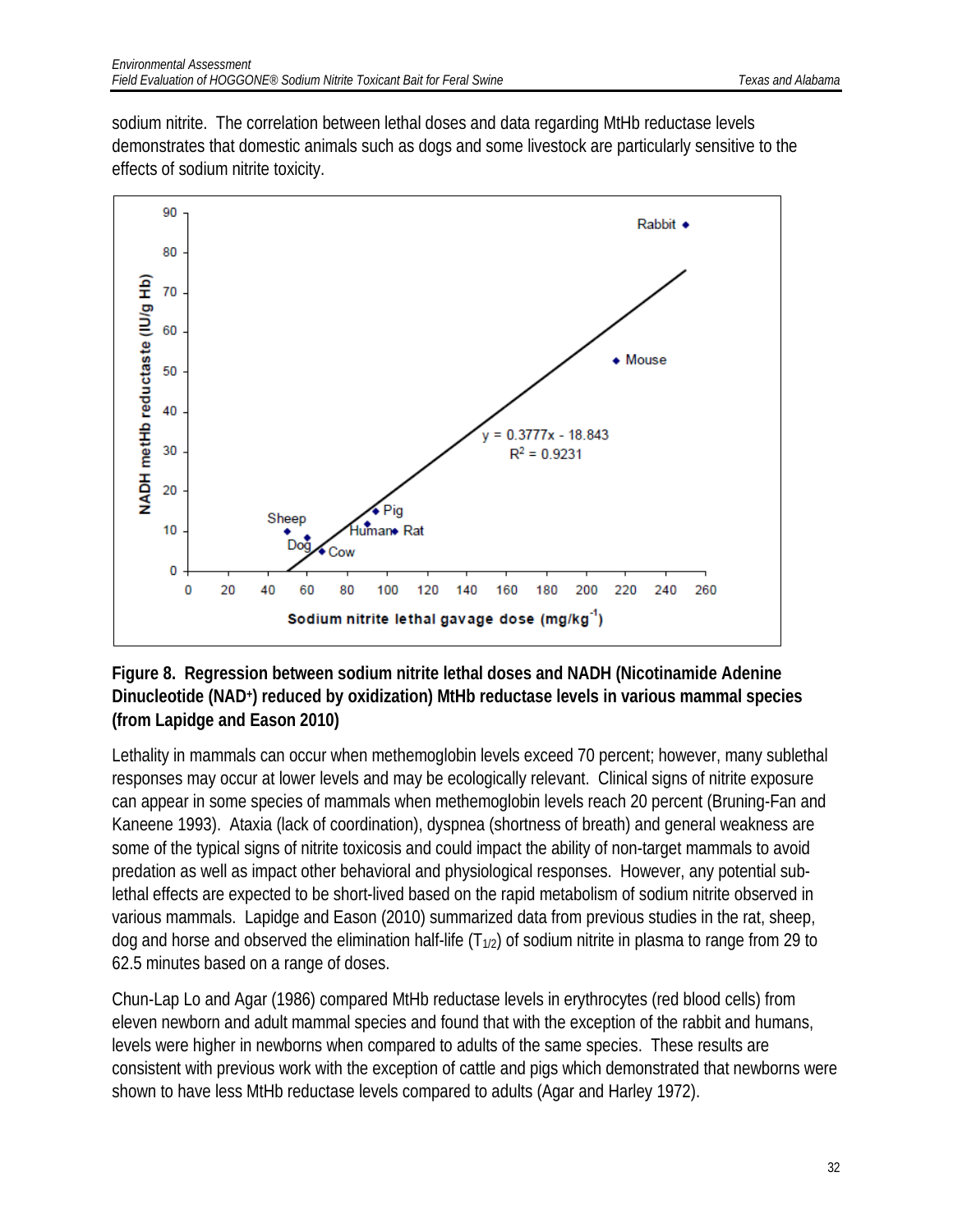Dietary exposure may also occur from consumption of potentially contaminated drinking water. Strnad and Persin (1983) reported average methemoglobin levels of 16.5 percent in fourteen-day old ring-necked pheasant (*Phasianus colchicus*) chicks exposed to 15 mg/L of sodium nitrite in drinking water; liver and kidney dysfunction were also reported at this exposure. Other studies exposing birds to a range of nitrite concentrations in drinking water have demonstrated similar impacts to those observed from feeding studies in various test species at concentrations of 200 mg/L (Bruning-Fan and Kaneene 1993). However, this exposure pathway is anticipated to be insignificant or discountable since conservative estimated aquatic residues presented above in the aquatic assessment are well below concentrations that would be expected to result in adverse effects.

No nitrite toxicity data appears to be available for reptiles and the terrestrial phase for amphibians. USEPA Office of Pesticide Programs (OPP) assumes that bird sensitivity to pesticides is representative of the potential effects to reptiles, however, some uncertainty is presumed with this assumption. Differences in metabolism and other physiological adaptations and life history traits are unique to reptiles and not shared with birds. Uncertainty regarding nitrite sensitivity of reptiles compared to birds and other non-target vertebrates can be addressed by assessing available information regarding MtHb reductase levels. Reductase levels are equal to, or greater in reptiles than to birds suggesting sensitivity to the effects of nitrite poisoning would be similar, or less, for reptiles (Board et al. 1977). A similar trend was also observed when comparing MtHb reductase levels in nucleated erythrocytes (red blood cells) between birds and the adult bullfrog suggesting similar sensitivity between terrestrial phase amphibians and birds (Ito et al. 1984).

#### Risk to Terrestrial Invertebrates

Acute exposure data using the earthworm demonstrates moderate toxicity with a 48-hr  $LC_{50}$  ranging from 100 to 1000 µg/cm3 (Roberts and Dorough 1984). Elevated soil nitrite concentrations impact soil microorganisms responsible for methanogenesis and other degradation processes (Banihani et al. 2009, O'Reilly and Colleran 2005). Other studies have shown some nitrite-related impacts to soil-borne terrestrial invertebrates, but these studies are typically conducted with sewage sludge and contain other pollutants that could be responsible for adverse impacts; thus, these studies would have limited ecological relevance in evaluating the impacts of the use of sodium nitrite as a feral swine toxicant. Some nitrite toxicity information is available for non-soil-borne terrestrial invertebrates. Sarikaya and Cakir (2005) conducted feeding studies using the larval fruit fly, (*Drosophila melanogaster*)*,* and found no effects on survival when exposed to 25 mM sodium nitrite until pupation. Ionescu et al. (1990) reported 100 percent mortality to honey bees (*Apis mellifera*) when exposed to a 1 percent solution of sodium nitrite with a maximum allowable concentration of 1 mg/L. More recently, Leonard (2016) evaluated the effects of SN on honey bees and found a NOED of 100µg (0.1 mg/L) and a LOED of 400µg (0.4 mg/L).

Most recently, Shapiro et al. (2017) evaluated the primary and secondary poisoning risks to several surrogate species in New Zealand when exposed to a new SN toxicant registered in New Zealand for brushtail possums (*Trichosurus vulpecula)* and feral swine that has a very similar formulation as HOGGONE®. Shapiro evaluated the risks to the cave weta (Family: Rhaphidophoridae) a common native New Zealand invertebrate similar to a grasshopper or cricket. These invertebrates were commonly found sheltering in bait stations and could potentially access and consume baits that could cause direct mortality or consume sub-lethal amounts of bait and then be eaten by other non-targets such as birds.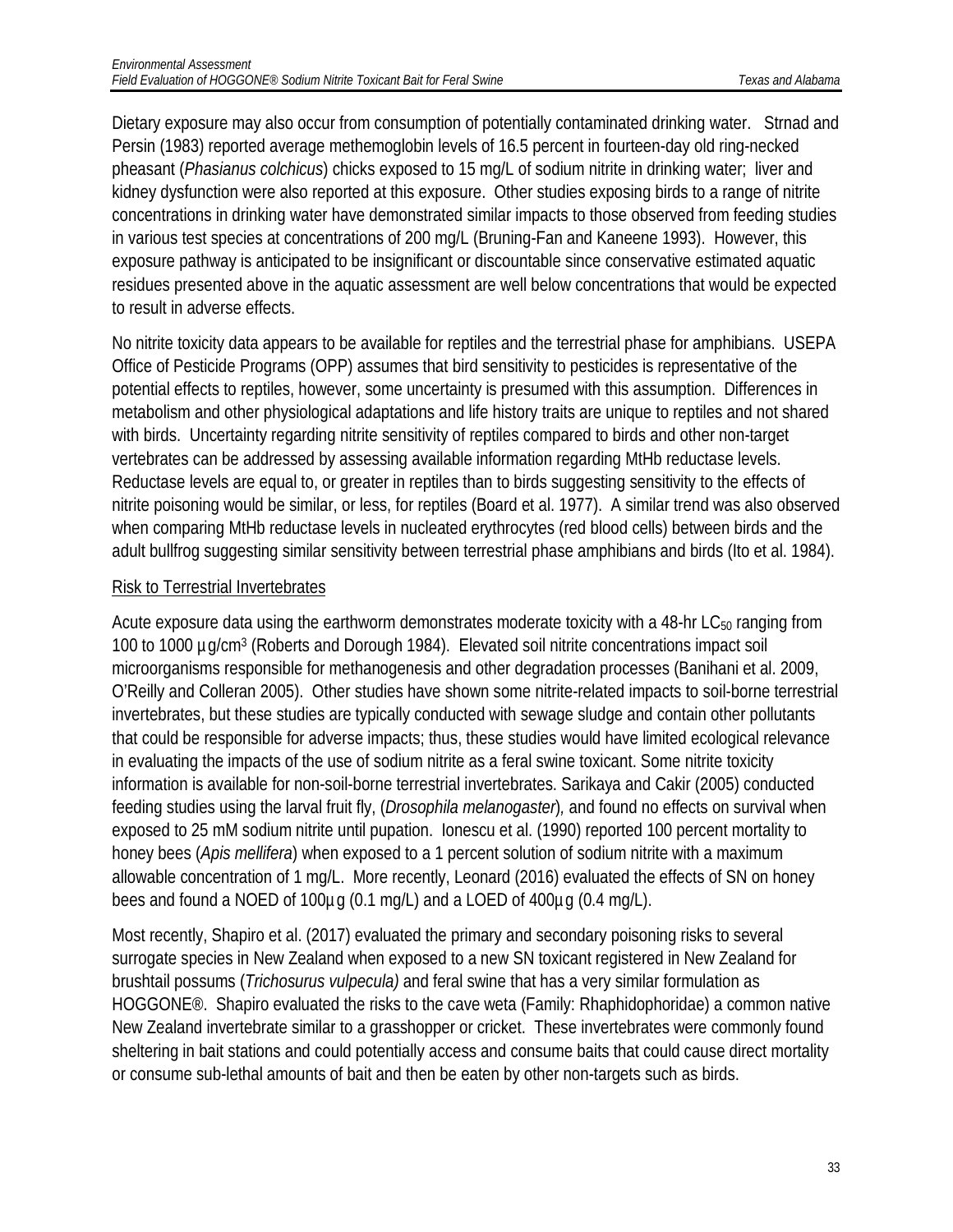Shapiro et al. (2017) collected sixteen cave weta and allowed them direct access to bait for a two week period. All cave weta were alive after the trial suggesting there was no primary poisoning. Following the direct exposure trial, cave weta were euthanized and assayed to determine if any trace of SN could be detected. One cave weta was found to have SN residue of 10 µg suggesting the potential for bioaccumulation and secondary poisoning is extremely low. Furthermore, this concentration was just above the minimum detection level and the author suggests it could have been the result of some bait material contaminating the weta when collected at the conclusion of the trial. The authors go on to suggest that based on the dietary LD $_{50}$  calculated for chickens, a 1 kg chicken would need to consume over 25,000 weta (each with a residue of  $10\mu$ g) in quick succession to receive an  $LD_{50}$  dose.

#### Risk to Terrestrial Plants

Available toxicity data for terrestrial plants suggested effects can occur when nitrite soil or soil water concentrations exceed 1.0 mg/L. Effects on root and shoot growth, dry matter yield and chlorosis have been observed in crops such as lettuce, tomato and tobacco (Phipps and Cornforth 1970, Hamilton and Lowe 1981, Hoque et al. 2007). Wheat seedlings exhibited nitrite related effects to root growth in exposures to 1 mM (68.9 mg/L) sodium nitrite (Tari and Csiszar 2003).

As discussed above, the amount of sodium nitrite that could inadvertently end up on the ground as a result of spillage from a bait station would be minimal. Predicted values would still be far below the 1.0 mg/L concentration that have been shown to have negative effects on plants. It should also be noted that sodium nitrite would also be susceptible to degradation to other forms such as nitrogen that are less toxic and can be assimilated by plants. Similar to soil invertebrates the risk to terrestrial plants is low and would only occur in areas where bait contacts the ground and decomposes. However, due to degradation of the bait and sodium nitrite, extremely low concentrations and low bioavailability, potential effects would be transient and specific to soil under, and immediately adjacent to, any spilled bait. The removal of spilled bait as required by the label would further reduce the availability of sodium nitrite to terrestrial plants.

#### Summary of Terrestrial Risks

Overall, risks to terrestrial vertebrates, invertebrates and plants are expected to be minimal based on the proposed use and available effects data. Some terrestrial vertebrates and invertebrates may be attracted to spilled bait as a food source but any potential risk would be limited to individuals actively feeding on the bait and would not result in population level impacts. A more detailed analysis of non-target mammals and birds is presented below in 3.2.3. The lack of toxicity at relevant doses to pollinators such as the honey bee and the low potential for exposure to pollinators suggests they would not be at risk from the proposed use of sodium nitrite. The risk to soil-borne invertebrates would be possible if bait was left on the ground and allowed to degrade in place adding sodium nitrite levels to the soil resulting in exposure. However, current SOPs and the proposed product label would prevent that much bait from ending up on the ground and therefore WS-NWRC does not believe this to be an exposure risk. Any dietary exposure to vertebrates from contaminated water is shown to be insignificant based on the estimated aquatic residues presented above. These levels are also shown to be insignificant for terrestrial plants as well.

Other indirect effects of this study that may affect the terrestrial environment such as trails accessing bait sites or other human activities were also considered. Bait sites will be visited daily most likely via a 4x4 vehicle or an ATV. Access on private land would be from established trails or roads and access off of those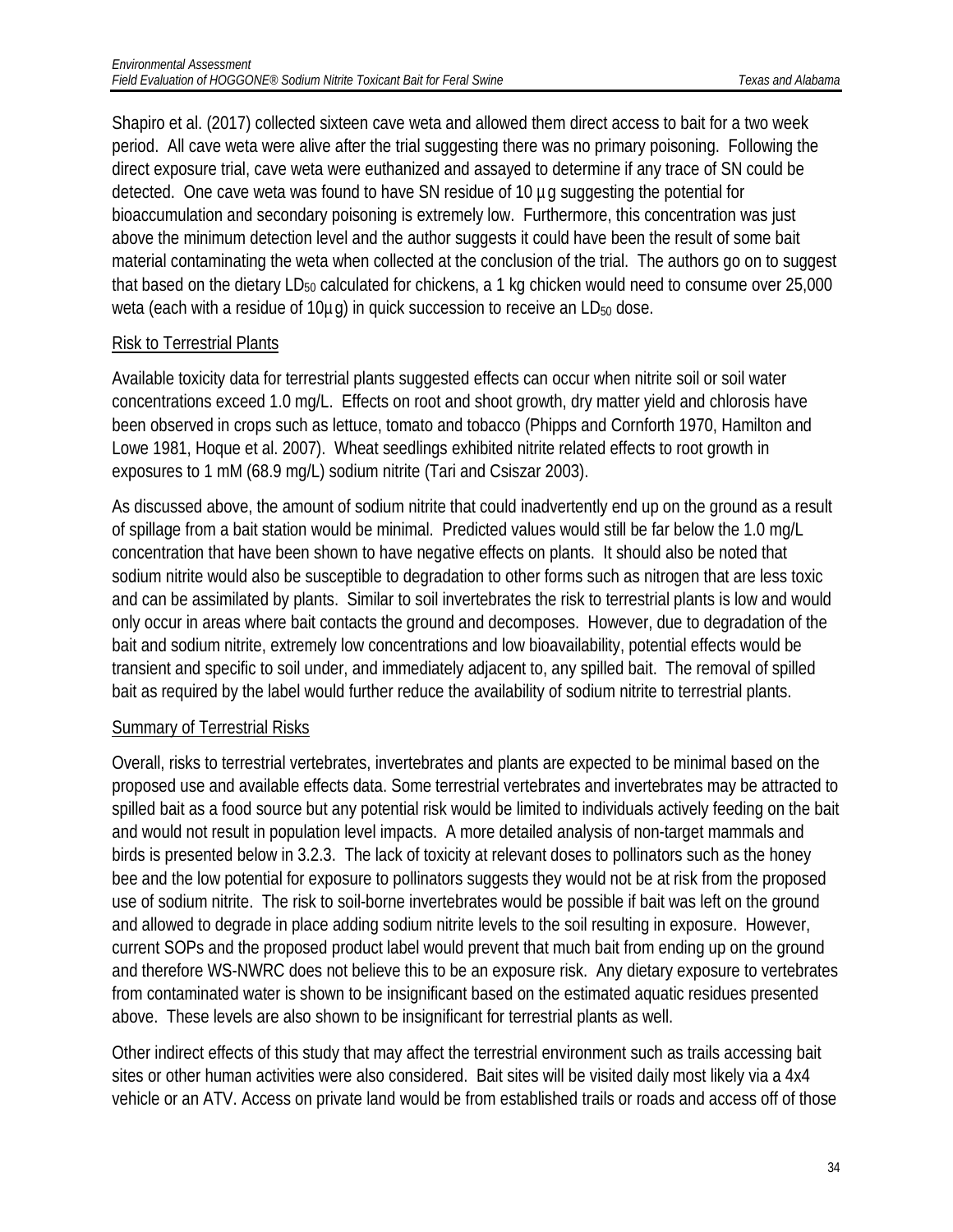trails would either be by an ATV or by foot. Any foot traffic or ATV traffic off of established trails would be minimal. It would not only be desirable to leave a "minimal footprint" to prevent any environmental damage such as trampling of vegetation, erosion from new trails etc., it would also likely be beneficial to the effectiveness of the control program and the study so that feral swine are not disturbed or frightened from the area, so, all efforts will be made to keep disturbances in the area to a minimum.

### <span id="page-35-0"></span>*3.2.3 Effects on Non-target and T&E Species*

A common concern among members of the public and wildlife professionals, including WS-NWRC personnel is the impact of any wildlife damage management action on the target species, non-target species and T&E species. This Section analyzes those potential effects by alternative.

### **Alternative 1 – No Action - No Study**

Under this alternative, there would be no direct effects on non-target or T&E species. Field trials to test the effectiveness of a feral swine toxicant would not be conducted.

### **Alternative 2 – Proposed Action – Conduct the Study**

The proposed action to conduct the study would determine the effectiveness of SN to control free-ranging feral swine at two field sites and also assess the effectiveness of the bait stations to exclude raccoons and other non-target wildlife. Under this alternative, WS-NWRC would be able to continue researching and assessing the effects of SN on non-target wildlife. From existing data, WS-NWRC believes the following effects on non-target and T&E species would result if the decision is made to accept the Proposed Action to conduct the study.

### Impacts on Threatened and Endangered Species

WS-NWRC reviewed the status, critical habitats designations, and current known locations of all species listed as threatened, endangered, or candidates within the counties where the two study sites in Alabama and Texas would be selected. Species effects determinations were made for each study location and where applicable, were submitted to the USFWS for concurrence pursuant to Section 7 of the Endangered Species Act. In Alabama, WS-NWRC considered three counties (Bullock, Mason and Montgomery) for the study site and these species listed in those counties.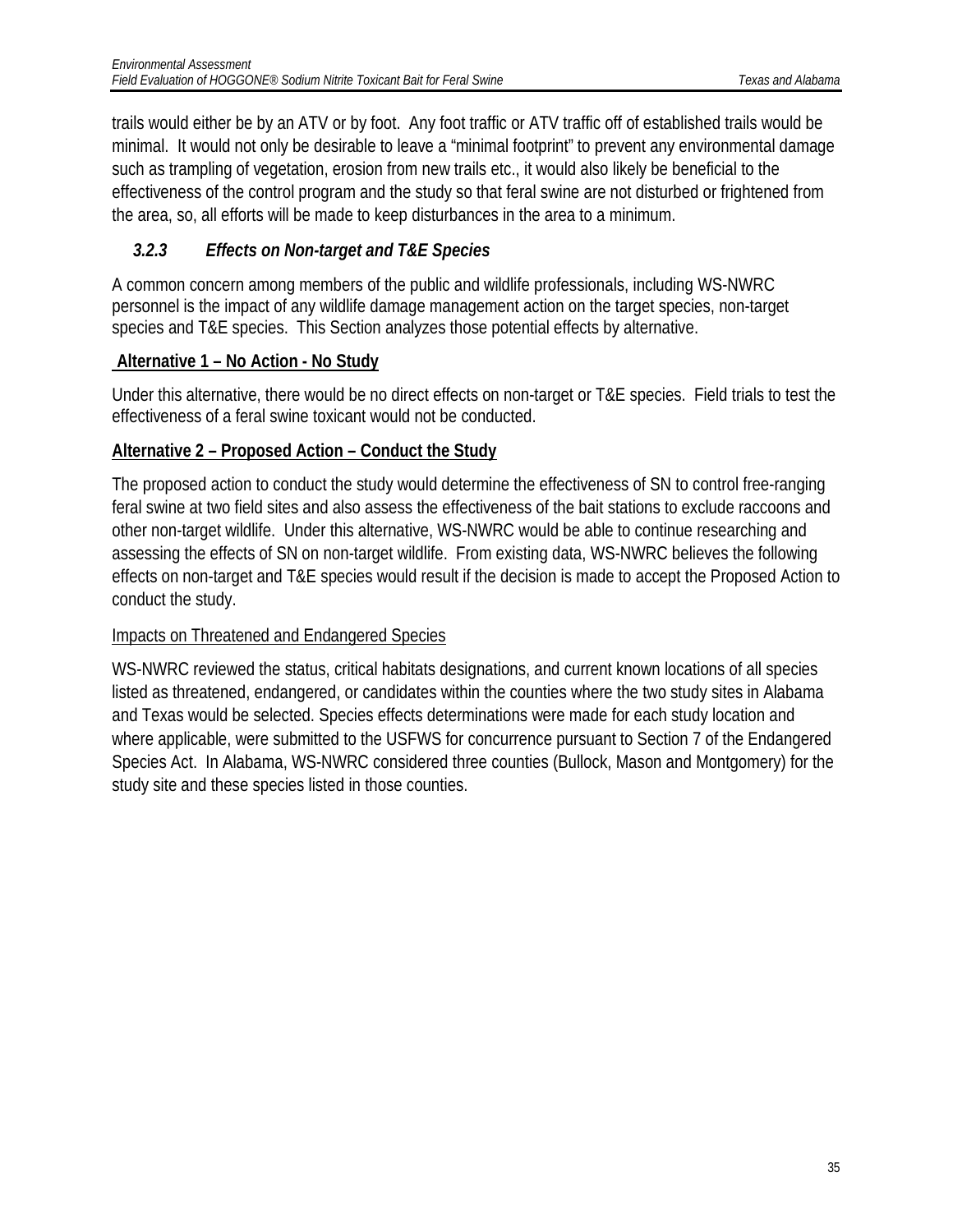### **Species listed as threatened, endangered, or candidate in three Alabama counties.**

| <b>Common Name</b>              | <b>Scientific Name</b>            | Status <sup>t</sup> | Determination <sup>#</sup> |  |  |
|---------------------------------|-----------------------------------|---------------------|----------------------------|--|--|
|                                 | <b>ANIMALS</b>                    |                     |                            |  |  |
|                                 | <b>Snails</b>                     |                     |                            |  |  |
| Tulotoma snail                  | Tulotoma magnifica                | Τ                   | <b>MANLAA</b>              |  |  |
|                                 | <b>Mussels</b>                    |                     |                            |  |  |
| Choctaw bean                    | Villosa choctawensis              | E                   | MANLAA                     |  |  |
| Finelined pocketbook            | Hamiota altilis                   | T                   | <b>MANLAA</b>              |  |  |
| Fuzzy pigtoe                    | Pleurobema strodeanum             | Ť                   | <b>MANLAA</b>              |  |  |
| Narrow pigtoe                   | Fusconaia escambia                | T                   | <b>MANLAA</b>              |  |  |
| Oval pigtoe                     | Pleurobema pyriforme              | E                   | <b>MANLAA</b>              |  |  |
| Ovate clubshell                 | Pleurobema perovatum              | E                   | <b>MANLAA</b>              |  |  |
| Round ebonyshell                | Fusconaia rotulata                | E                   | <b>MANLAA</b>              |  |  |
| Southern clubshell              | Pleurobema decisum                | E                   | <b>MANLAA</b>              |  |  |
| Southern kidneyshell            | Ptychobranchus jonesi             | E                   | <b>MANLAA</b>              |  |  |
| Southern sandshell              | Hamiota australis                 | T                   | <b>MANLAA</b>              |  |  |
| Tapered pigtoe                  | Fusconaia burkei                  | Τ                   | <b>MANLAA</b>              |  |  |
| Stirrup Shell                   | Quadrula stapes                   | Ē                   | <b>MANLAA</b>              |  |  |
|                                 | Reptiles and Amphibians           |                     |                            |  |  |
| Gopher tortoise                 | Gopherus polyphemus               | $\mathsf C$         | <b>MANLAA</b>              |  |  |
|                                 | <b>Birds</b>                      |                     |                            |  |  |
| Wood stork                      | Mycteria americana                | E                   | <b>MANLAA</b>              |  |  |
| Red-cockaded woodpecker         | Picoides borealis                 | Ē                   | <b>MANLAA</b>              |  |  |
|                                 | <b>PLANTS</b>                     |                     |                            |  |  |
| <b>Flowering Plants</b>         |                                   |                     |                            |  |  |
| Alabama canebrake pitcher-plant | Sarracenia rubra ssp. alabamensis | E                   | <b>MANLAA</b>              |  |  |
| American chaffseed              | Schwalbea Americana               | Ē                   | <b>MANLAA</b>              |  |  |
| Georgia rockcress               | Arabis georgiana                  | Ť                   | <b>NE</b>                  |  |  |
| Little Amphianthus              | Amphianthus pusillus              | T                   | <b>NE</b>                  |  |  |
| <b>Relict trillium</b>          | Trillium reliquum                 | Ē                   | <b>MANLAA</b>              |  |  |

†T=Threatened; E=Endangered; C=Candidate; PT=Proposed Threatened

‡NE=No effect; MANLAA=May affect, not likely to adversely affect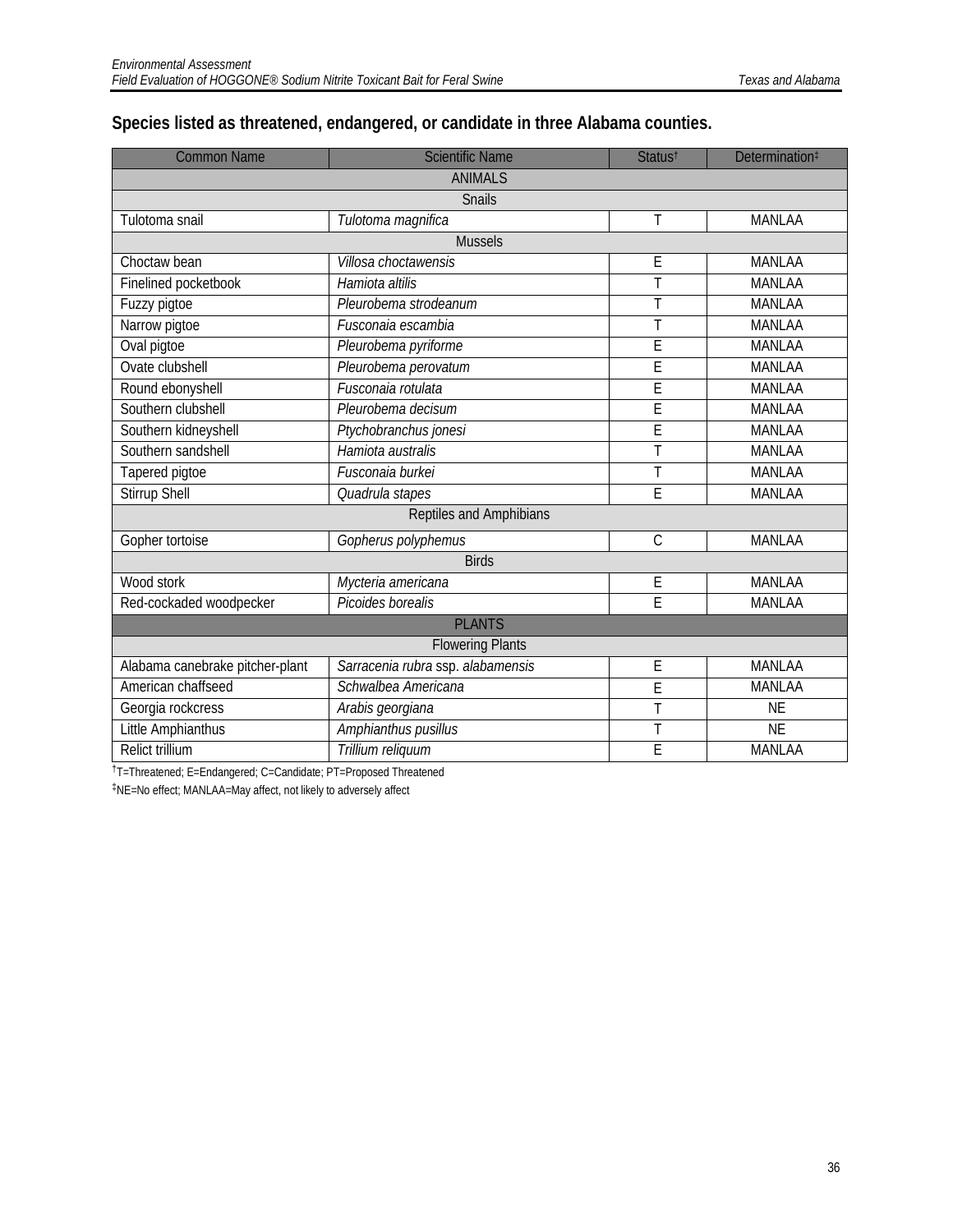The USFWS has also designated critical habitat in Alabama for some of the species listed as threatened or endangered. Below is a list of those species with critical habitat designated in Bullock, Macon and Montgomery counties in Alabama along with a summary of WS-NWRC' effects determination.

| <b>Common Name</b>      | <b>Scientific Name</b> | Status <sup>t</sup> | Determination <sup>#</sup> |  |  |
|-------------------------|------------------------|---------------------|----------------------------|--|--|
| <b>Mussels</b>          |                        |                     |                            |  |  |
| Choctaw bean            | Villosa choctawensis   | <b>CH</b>           | MANLAA                     |  |  |
| Finelined pocketbook    | Hamiota altilis        | <b>CH</b>           | MANLAA                     |  |  |
| Fuzzy pigtoe            | Pleurobema strodeanum  | <b>CH</b>           | MANLAA                     |  |  |
| Narrow pigtoe           | Fusconaia escambia     | <b>CH</b>           | MANLAA                     |  |  |
| Oval pigtoe             | Pleurobema pyriforme   | <b>CH</b>           | MANLAA                     |  |  |
| Ovate clubshell         | Pleurobema perovatum   | <b>CH</b>           | MANLAA                     |  |  |
| Round ebonyshell        | Fusconaia rotulata     | <b>CH</b>           | MANLAA                     |  |  |
| Southern clubshell      | Pleurobema decisum     | <b>CH</b>           | MANLAA                     |  |  |
| Southern kidneyshell    | Ptychobranchus jonesi  | <b>CH</b>           | MANLAA                     |  |  |
| Southern sandshell      | Hamiota australis      | <b>CH</b>           | MANLAA                     |  |  |
| Tapered pigtoe          | Fusconaia burkei       | <b>CH</b>           | MANLAA                     |  |  |
| <b>PLANTS</b>           |                        |                     |                            |  |  |
| <b>Flowering Plants</b> |                        |                     |                            |  |  |
| Georgia rockcress       | Arabis georgiana       | <b>CH</b>           | ΝE                         |  |  |

WS-NWRC' provided a review of the proposed study and these effect determinations in the form of a Biological Assessment (BA) on March 16, 2017 to the USFWS Alabama Ecological Services Field Office located in Daphne, Alabama. The USFWS provided a letter of concurrence on April 27, 2017.

In Texas, WS-NWRC considered nine counties (Archer, Baylor, Cottle, Foard, Hall, Knox, Motley, Wichita and Wilbarger) for the study site and the T&E species in those counties.

|  | Species listed as threatened, endangered or candidate in nine Texas counties. |
|--|-------------------------------------------------------------------------------|
|--|-------------------------------------------------------------------------------|

| <b>Common Name</b>     | <b>Scientific Name</b>  | Status <sup>t</sup> | Determination <sup>‡</sup> |  |  |
|------------------------|-------------------------|---------------------|----------------------------|--|--|
|                        | <b>ANIMALS</b>          |                     |                            |  |  |
|                        | Clams                   |                     |                            |  |  |
| Texas fawnsfoot        | (Truncilla macrodon)    | С                   | ΝE                         |  |  |
|                        | <b>Birds</b>            |                     |                            |  |  |
| Whooping crane         | (Grus Americana)        | F                   | ΝE                         |  |  |
| Red knot               | (Calidris canutus rufa) |                     | NE                         |  |  |
| Piping Plover          | (Charadrius melodus)    |                     | NE                         |  |  |
| Least tern             | (Charadrius melodus)    | F                   | ΝE                         |  |  |
| Black-capped vireo     | (Vireo atricapilla)     | E, PD               | <b>NE</b>                  |  |  |
| Golden-checked warbler | (Dendroica chrysoparia) | Е                   | ΝE                         |  |  |
| Fish                   |                         |                     |                            |  |  |
| Smalleye Shiner        | (Notropis buccula)      | F                   | <b>NE</b>                  |  |  |
| Sharpnose Shiner       | (Notropis oxyrhynchus)  | F                   | ΝE                         |  |  |

†T=Threatened; E=Endangered; C=Candidate; PT=Proposed Threatened; PD=Proposed Delisting

‡NE=No effect; MANLAA=May affect, not likely to adversely affect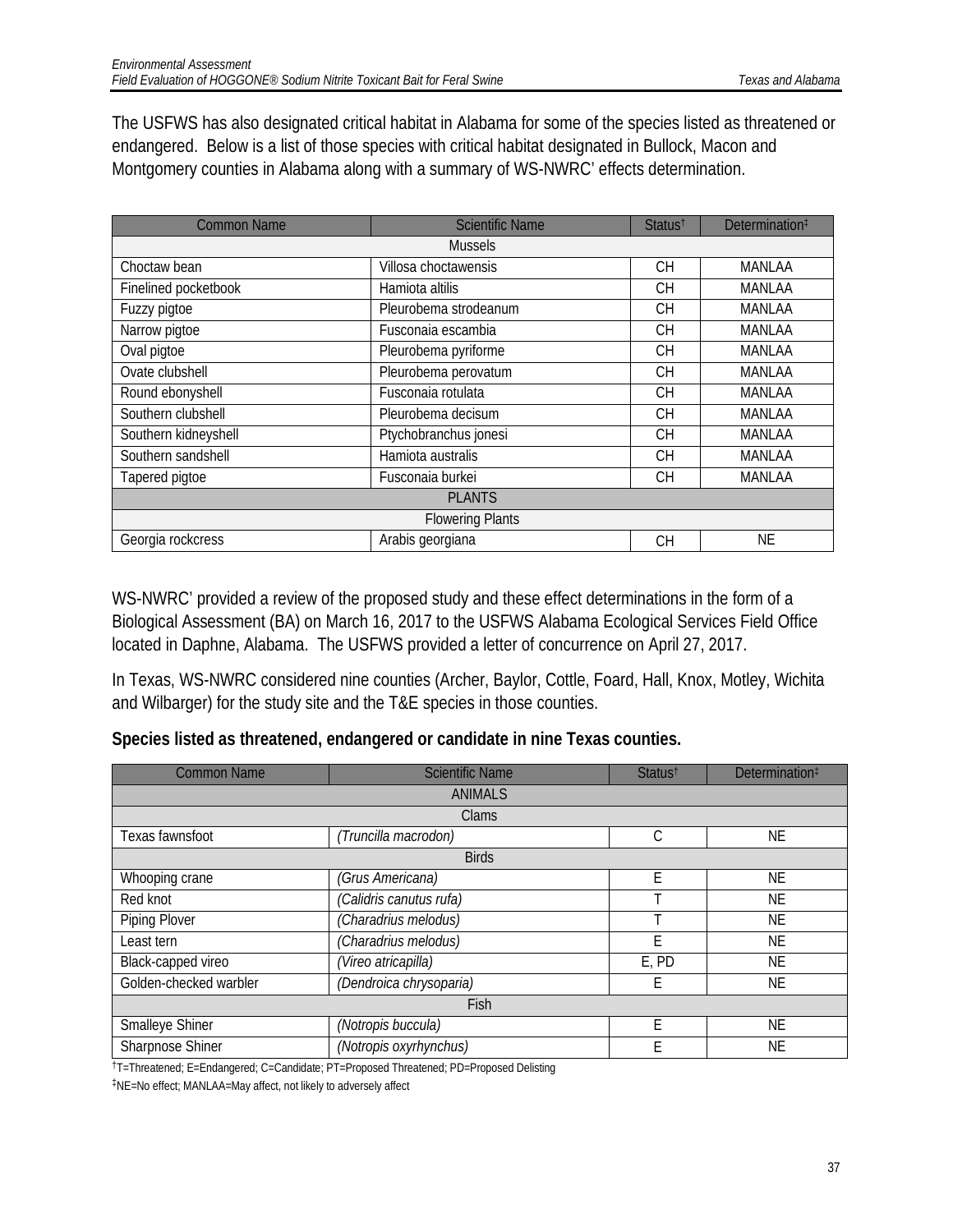WS-NWRC' provided a review of the proposed study and these effect determinations in a letter to the USFWS Texas Ecological Services Field Office located in Arlington, TX on June 5, 2017.

#### Dissimilarities of Threatened and Endangered Species between Study Sites

The following is a brief discussion and rationale for WS-NWRC' different endangered species "effect" determinations between the two study sites. As discussed in 1.10, this proposed study consists of two study sites and field trials will be conducted at different times but within 6 months of each other.

Threatened and endangered species effects and determinations must be treated and analyzed separately between study sites. The primary reason for this is the variability between the species analyzed, their biology, and habitat. Although the study intends to replicate the exact trial in each location (i.e. same SN concentrations and amounts deployed, etc.), the trials will take place at different times of the year, in different habitat types, and involve different T&E species. Therefore, even if a T&E species appears to be similar at each site, the effects determination can be very different because of these variables. For example, the wood stork (in Alabama) could be considered similar to the whooping crane (in Texas). They are both large birds that feed primarily on aquatic vertebrates and therefore it is plausible to assume the effect determinations may be similar for the two species. Conversely, WS-NWRC determined there would be "no effect" to the whooping crane and a "may effect, not likely to adversely affect" determination was made for the wood stork.

These different determinations are explained by what WS-NWRC would reasonably expect the presence or absence of these two birds at the proposed study sites along with other variables. In the case of the wood stork in Alabama, this species has not been documented to nest in the state, but juvenile birds have been documented dispersing up the coastal rivers of lower Alabama and could potentially take up a semiresidence near a study location. Based on the data provided in this document, WS-NWRC believes the study would have no effect on the wood stork, but recognizes it is possible for a wood stork to be present during the time of the proposed study and the study site may be located in or near favorable wood stork habitat. Therefore, WS-NWRC has taken a conservative approach and given the wood stork a "may effect, but not likely to adversely affect" determination.

Whooping cranes breed in Canada during the summer months and spend the winters on the Texas coast near Rockport, TX. Whooping cranes only migrate through the proposed study site counties in Texas and would likely only stop briefly (if at all) as they migrate to the coast. Furthermore, study site locations would not likely be located in whooping crane habitat and WS-NWRC does not anticipate any whooping cranes to be present during the study time frame. Therefore, given very different variables from those of the wood stork, WS-NWRC has made a "no effect" determination for the whooping crane.

Another significant difference between study sites involves annual average rainfall. The study site in Alabama receives about 53 inches of rainfall annually and the study site in Texas receives about 24 inches. This is a significant difference when considering the effect determinations of aquatic species such as fish and mussels. Data estimates presented here show there is no risk to aquatic organisms because any predicted residues that could leach into water sources from spilled bait would be miniscule and well below minimum tolerance levels to aquatic species. However, WS-NWRC also recognizes that the Alabama study site receives more than double the amount of annual rainfall than the Texas site and therefore runoff risk may be slightly higher in Alabama. Again, taking a conservative approach, WS-NWRC determined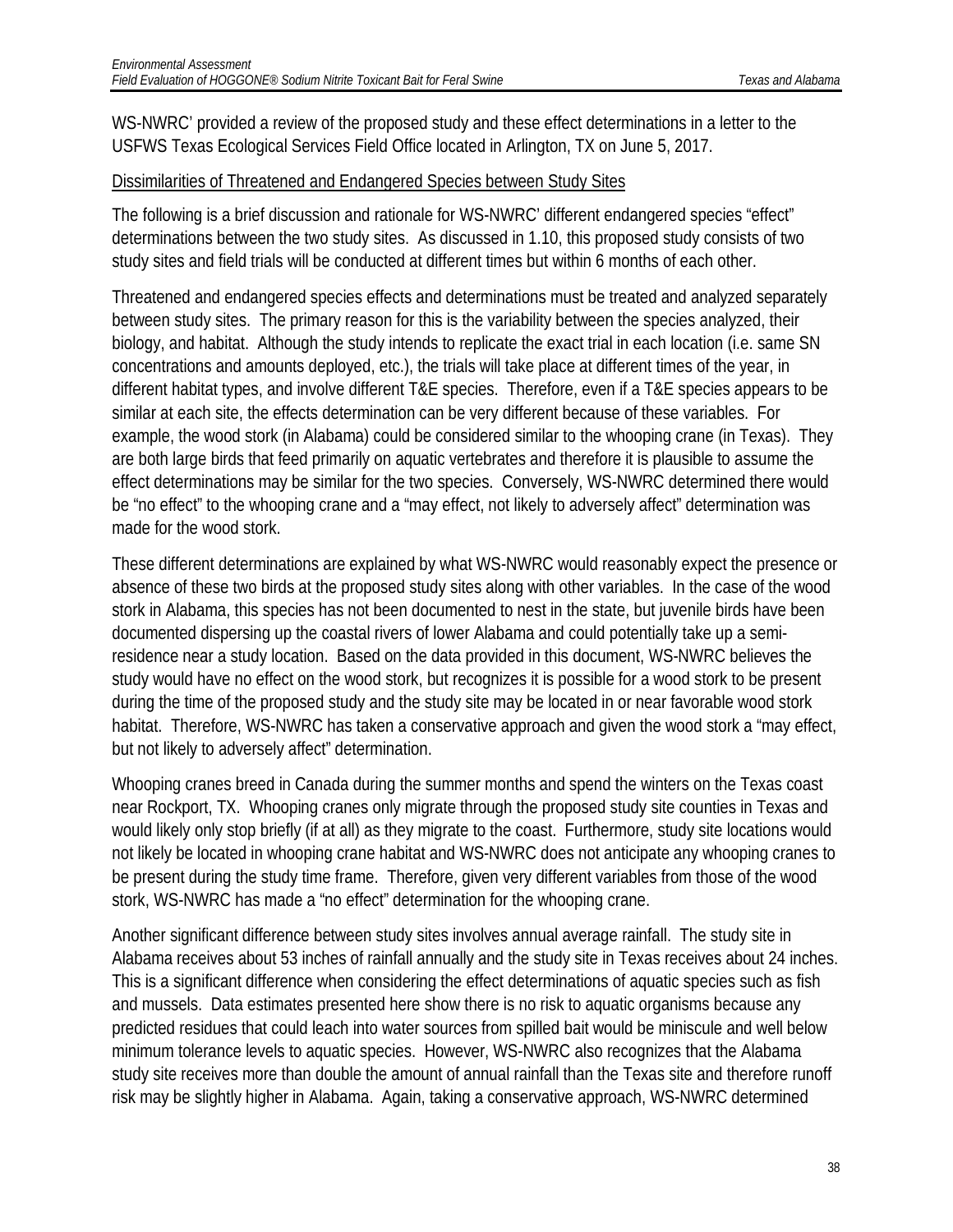"may effect, not likely to adversely affect" for aquatic species in Alabama but made "no effect" determinations in Texas due to the substantially lower risk of runoff and the other EUP restrictions.

#### Alabama Species

Below is brief summary and rational for the effects determinations WS made for the T&E species in Alabama. Aquatic species and their critical habitat were closely evaluated because excess nitrite in aquatic systems can be very detrimental to aquatic species. The direct, indirect and cumulative effects were analyzed. This detailed analysis of aquatic impacts is discussed in Section 3.2.2 and also provided in the March 16, 2017 Biological Assessment. The risk of nitrite exposure from HOGGONE<sup>®</sup> applications was evaluated by comparing the estimated residues in a typical wetland and pond to the range of acute and chronic toxicity data for aquatic invertebrates and vertebrates. In all estimates, sodium nitrite concentrations were orders of magnitude below the range of estimated acute aquatic concentrations for aquatic species suggesting a lack of risk to aquatic fauna.

Available data for aquatic vertebrates and invertebrates and estimated residues of HOGGONE® in aquatic habitats demonstrates that the risk to listed freshwater mussels and snails is insignificant and discountable. This includes direct risk from exposure to nitrite as well as any indirect risk to available food items and habitat.

WS believes that any other operational activities including trapping, handling of animals, euthanasia, transporting equipment and carcass disposal for this study will have no effect or insignificant effects on aquatic species that may be found in or near the potential study sites in Alabama because the activities would not modify habitats, occur in waterways, or affect individual animals. Therefore, the USFWS concurred with WS' determination that the proposed action is not likely to adversely affect the Tulotoma snail, Choctaw bean, the ovate clubshell, southern clubshell, round ebonyshell, southern kidneyshell, fuzzy pigtoe, narrow pigtoe, oval pigtoe, finelined pocketbook, southern sandshell, yellow blossom and the stirrup shell or their critical habitat.

Alabama has five threatened and endangered plants. Two of those plants, the Georgia rockcress and the little amphianthus exist on steep rocky bluffs or small depressions in granitic rock outcrops. WS would not deploy the bait stations for feral swine in these habitats, therefore WS believes the proposed study or activities would have no effect on these species or their critical habitat.

Feral swine inhabit a variety of habitat types and they are often found in low land moist environments because it is generally more suitable for rooting up plants and invertebrates. Therefore it would be possible to find feral swine inhabiting suitable habitat that could support the Alabama canebrake pitcher-plant, the American chaffseed and the relict trillium.

Available toxicity data for terrestrial plants suggested effects can occur when nitrite soil or soil water concentrations exceed 1.0 mg/L. As discussed in the aquatic and terrestrial risk sections above, the amount of sodium nitrite that could inadvertently end up on the ground as a result of spillage from a bait station would be minimal. Predicted values would still be far below the 1.0 mg/L concentration that have been shown to have negative effects on plants.

Other indirect effects of this study such as trails accessing bait sites or other human activities were also considered and believed to be insignificant. For all these reasons, the USFWS concurred with WS'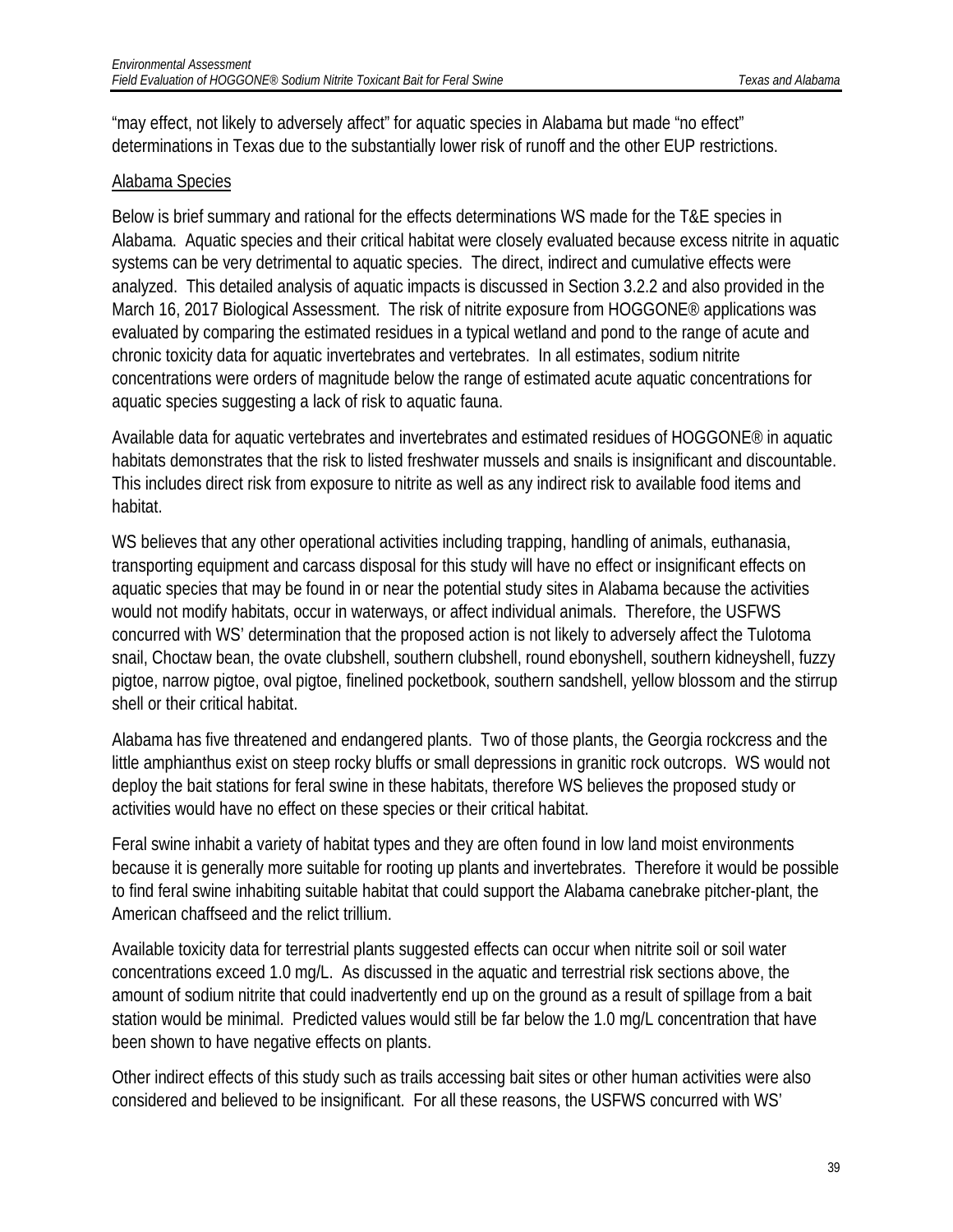determination that the proposed action would not be likely to adversely affect the Alabama canebrake pitcher-plant, the American chaffseed and the relict trillium.

Alabama has two federally threatened and endangered birds. The wood stork (discussed above), and the red-cockaded woodpecker. It is not anticipated that the wood stork or the red-cockaded woodpecker would feed directly on any spilled bait on the ground near the bait stations due to their feeding habits. The wood stork forages in a variety of shallow wetlands and feeds almost exclusively on fish. The red-cockaded woodpecker feeds primarily on arthropods on the outer bark of live pines and in dead branches of live pines. The foraging behavior of both species makes it highly unlikely that either species would opportunistically feed on any spilled bait and therefore be directly exposed to the bait.

Indirect effects for these two species was also analyzed in detail. The risks to aquatic and terrestrial vertebrates and invertebrates (these species' forage base) is outlined in Section 3.2.2 and shows those risks to be insignificant. Based on this analysis, USFWS concurred with WS' determination that the proposed study would not be likely to adversely affect the wood stork or the red-cockaded woodpecker.

Lastly, the gopher tortious is listed as a candidate species in Alabama. Gopher tortoises primarily consume plants and fleshy fruits. Based on the foraging behaviors of the gopher tortoise it is possible that a tortoise could pick up and eat some spilled bait at a bait station but based on their food preferences, it is not likely. Indirect effects on plants (potential gopher tortoise forage) was also analyzed and shown to be insignificant. Therefore USFWS concurred with WS' determination that the proposed study would not be likely to adversely affect the gopher tortoise.

#### Texas Species

Texas has nine federally listed T&E species occurring in counties where the proposed study may occur. Three are aquatic species (2 fish and 1 mussel) and six are birds. As discussed above for aquatic species in Alabama and based on the analysis in 3.2.2, WS believes any effects on the aquatic environment to be insignificant. In Texas, because of significantly less annual precipitation and likely locations of bait stations, WS determined to have no effect on aquatic species.

Of the six bird species, WS also made no effect determinations. Rationale for the whooping crane determination was already discussed above. Rationale for the red knot, piping plover and the least tern are similar in that WS does not anticipate the species to be present during the time of the proposed study. It is also not likely that any bait stations would be located in preferred habitat of these species. The blackcapped vireo and the golden cheeked warbler are known to feed almost exclusively above ground foraging on small invertebrates and are therefore not anticipated to feed on any spilled baits from bait stations and so were also given no effect determinations.

#### Direct Impacts on Non-target Mammals and Birds

Direct exposure refers to the ability of a non-target animal to directly access and consume bait either directly from the bait station or from spilled bait on the ground next to the bait station. Non-targets represents any animal other than the target species (feral swine). The primary exposure pathway to terrestrial non-target wildlife will be via the dietary route. Evaluation of potential bait formulations in the United States have demonstrated that a variety of non-target organisms may be attracted to bait stations (Campbell and Long 2007, Campbell and Long 2009, Campbell et al. 2011, Long et al. 2010). This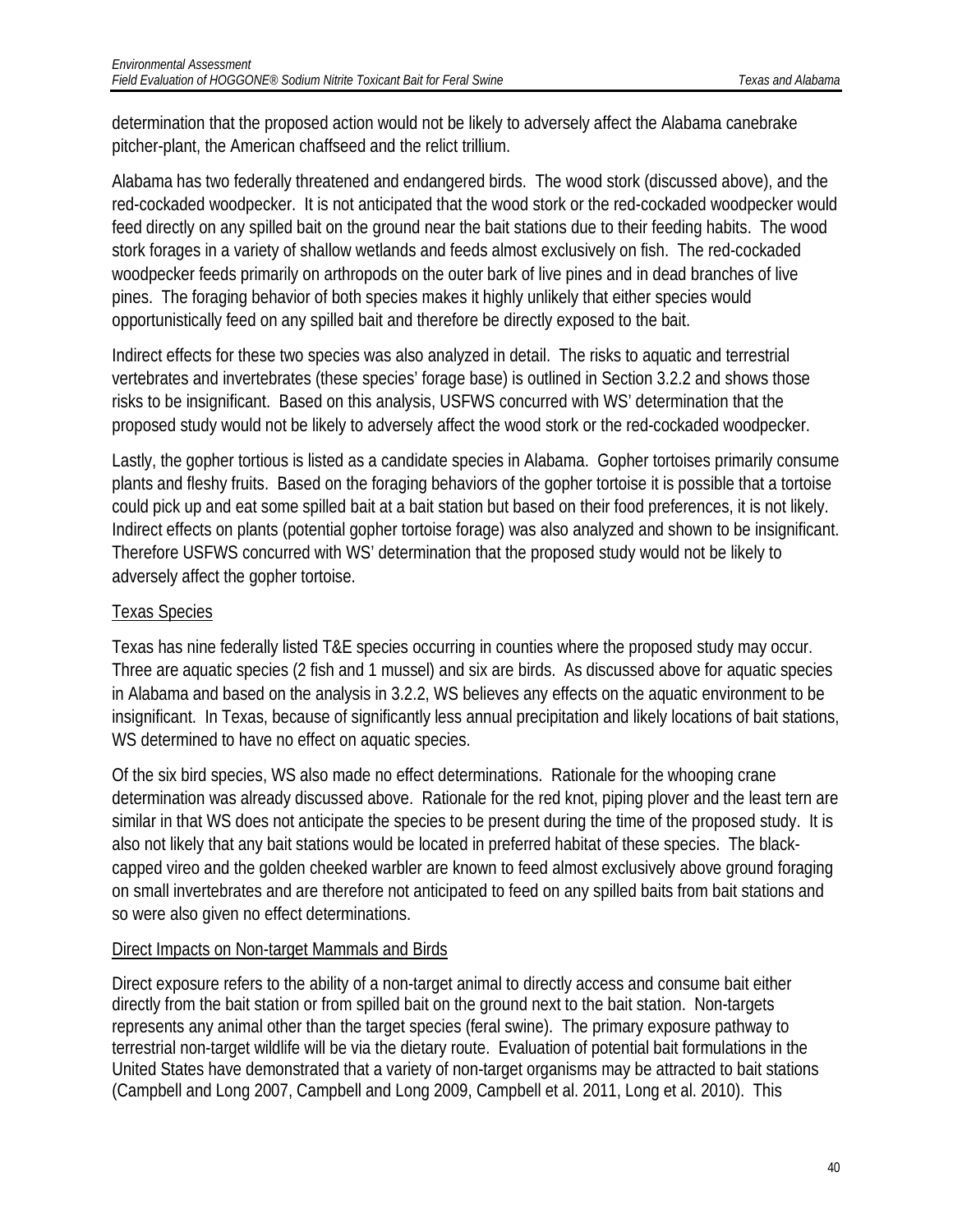includes wild species and domestic animals, similar observations were also noted outside of the United States (Massei et al. 2010).

Snow et al. (2016) identified that white-tailed deer and raccoons were the most frequently observed nontarget species that visited placebo HOGGONE® without using bait stations in Texas. Foster (2011) also found that raccoons and deer were very susceptible to SN and therefore would be a serious non-target concern. Previous studies also identified raccoons as the primary non-target species accessing predecessor prototypes of bait stations for feral swine (Long et al. 2010, Campbell et al. 2011, Campbell et al. 2013). Given these findings, the proposed study will focus on raccoons as the primary non-target species at potential risk from direct exposure to toxic HOGGONE® in bait stations.

As mentioned above in 2.2.2, the bait station (Appendix B) lids will have 13.6 kg (30 lbs) of magnetic pressure holding the lids shut ensuring that only larger animals such as feral swine would have direct access when the sodium nitrite bait is deployed. This bait station delivery device will significantly decrease the potential for exposure to the majority of non-target organisms. Snow et al. (2017c) found that 13.6 kg of magnetic pressure excluded raccoons but allowed access to 75% of feral swine to the bait station. Therefore, it is assumed that all non-target birds and mammals smaller than a raccoon will be completely excluded from the bait station.

To ensure there is no direct exposure to any non-target animals such as black bears, large dogs or any other large non-target animal that may be capable of opening a 30 lb. lid, each bait station will be monitored with remote cameras. If any non-target animal is detected during the pre-bait or any baiting period, baiting will be discontinued (also required by the EUP label). By monitoring the bait stations remotely, risk of use by non-target wildlife will be minimized. Both the Alabama Department of Conservation and Natural Resources and the Texas Parks and Wildlife Department acknowledge that the black bear's range in each state does not include the proposed study sites.

The only other possible direct exposure route for non-target wildlife would be from spilled bait around the bait stations. As discussed in detail in 3.2.2, the Environmental Fate section, it is anticipated that no more than 0.1 – 1.0% of sodium nitrite would end up as spillage on the ground for any non-target animals to consume directly. That is the equivalent of 2 – 20g (approximately .64 ounce) of active ingredient. All species have varying degrees of sensitivity to SN, therefore, acute oral dosing studies have been conducted with several test species with values demonstrating moderate to high toxicity from sodium nitrite exposure (Table 1).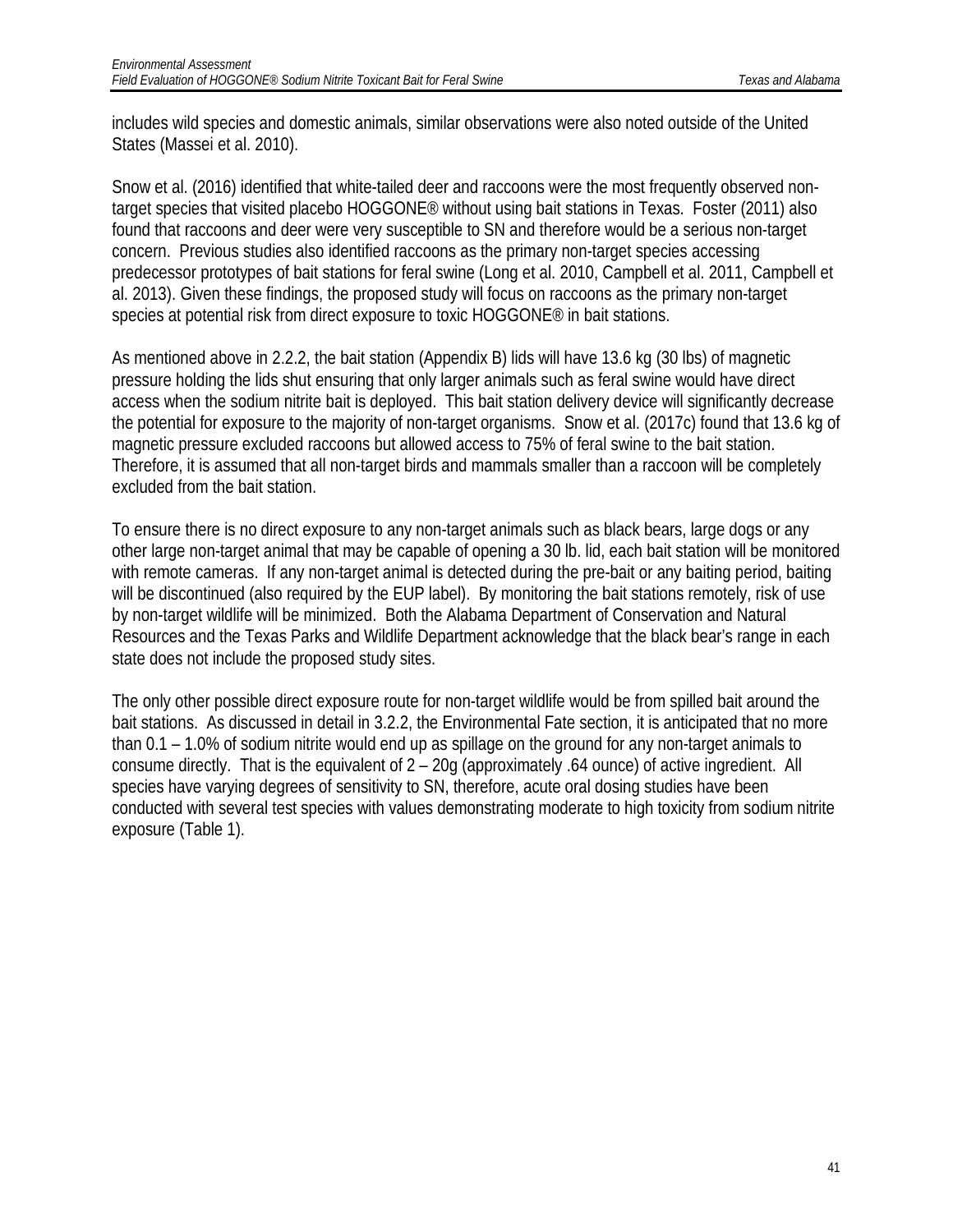| <b>Test Species</b>                           | <b>Test</b>                      | <b>Toxicity Values</b><br>(mg/kg) | Reference                  |
|-----------------------------------------------|----------------------------------|-----------------------------------|----------------------------|
| Brushtail possum (Trichosurus<br>vulpecula)   | <b>Acute Dietary</b><br>Toxicity | 122                               | Shapiro 2016               |
| Raccoon (Procyon lotor)                       | <b>Acute Oral Toxicity</b>       | 58                                | Foster 2011                |
| New Zealand rabbit (Oryctolagus<br>cuniculus) | <b>Acute Oral Toxicity</b>       | 124                               | Dollahite and Rowe<br>1974 |
| White-tailed deer (Odocoileus<br>virginianus) | <b>Acute Oral Toxicity</b>       | 154                               | Foster 2011                |
| Feral swine (Sus scrofa)                      | <b>Acute Oral Toxicity</b>       | 133                               | Foster 2011                |

| Table 1. Acute oral median lethality values for various mammals to sodium nitrite. |  |  |  |  |
|------------------------------------------------------------------------------------|--|--|--|--|
|                                                                                    |  |  |  |  |

Available acute oral dosing studies show moderate toxicity of sodium nitrite to birds. Acute dietary testing have shown some mixed results, Stafford (2011a,b,c) using the northern bobwhite and mallard demonstrates that sodium nitrite is practically non-toxic to surrogate bird species representing upland game birds and waterfowl. No toxicity or sublethal effects were noted at the highest test concentration (Table 2). However, more recently, Shapiro (2017) dosed domestic chickens and mallards with SN paste bait registered for brushtail possums in New Zealand and found dietary LD<sub>50</sub> values to be approximately 254.6 mg/kg for both species. Soniat (2012) and Stafford (2011a) showed sodium nitrite  $LD_{50}$  toxicity values for red-winged blackbird to be 119.8 mg/kg and the Northern bobwhite to be 619 mg/kg. Ley (1986) reported an LD<sub>50</sub> value of 588 mg/kg for the domestic turkey testing a nitrite based fertilizer. Sublethal effects and measured methemoglobin levels were consistent with nitrite being the causal agent for mortality.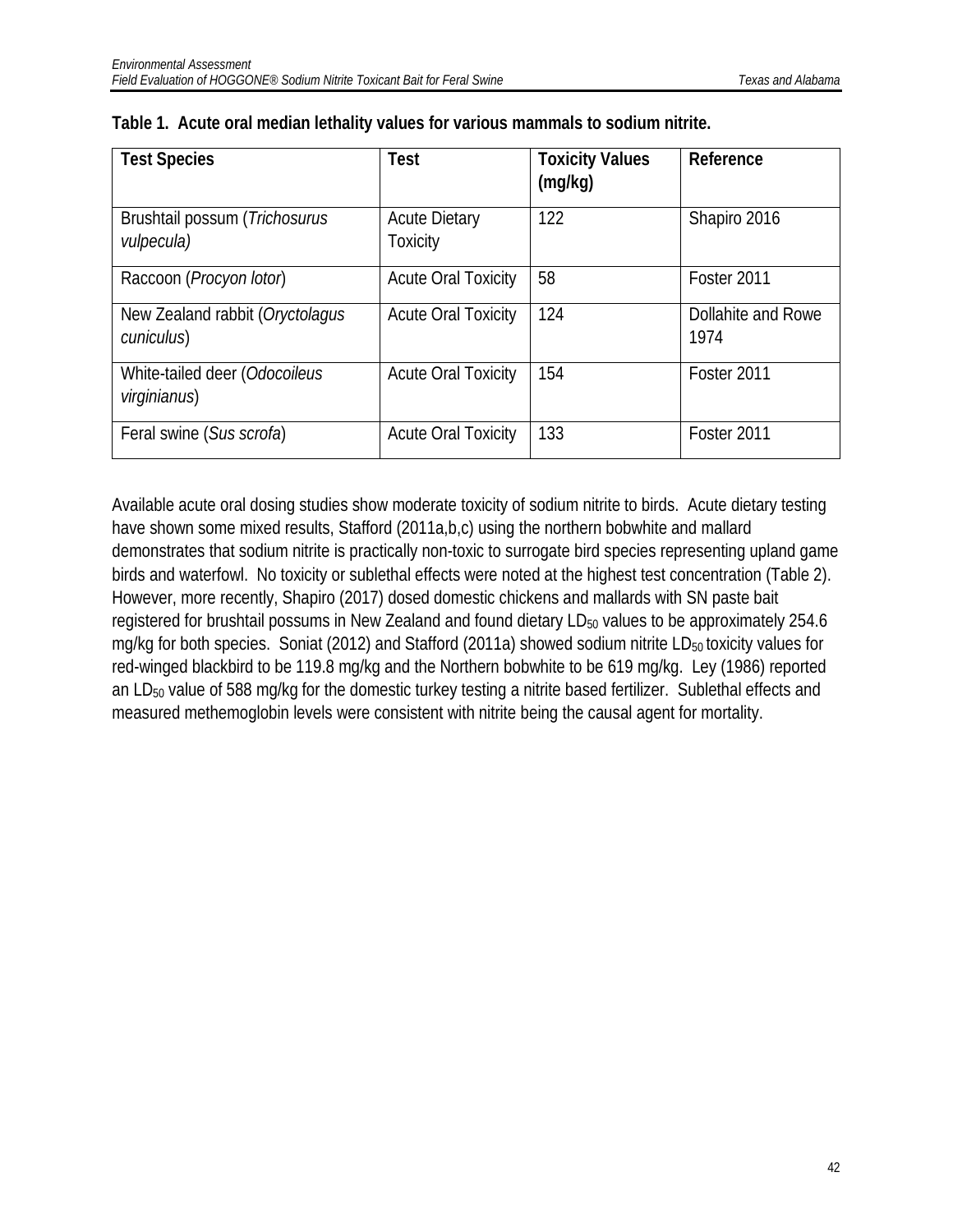| <b>Test Species</b>               | Test                          | <b>Toxicity Values</b>         | Reference          |
|-----------------------------------|-------------------------------|--------------------------------|--------------------|
| Red-winged blackbird              | <b>Acute Oral Toxicity</b>    | LD <sub>50</sub> :< 119.8mg/kg | Soniat (2012)      |
| (Agelaius phoeniceus)             |                               | LOEL: 119.8 mg/kg              |                    |
|                                   |                               | NOEL: 71.1 mg/kg               |                    |
| <b>Turkey Vulture</b>             | <b>Acute Oral Toxicity</b>    | LC <sub>50</sub> : 663 mg/kg   | Foster (2017)      |
| (Cathartes aura)                  |                               | NOEL: 75 mg/kg                 |                    |
| Northern Bobwhite                 | <b>Acute Oral Toxicity</b>    | LD <sub>50</sub> : 619 mg/kg   | Stafford (2011a)   |
| (Colinus virginianus)             |                               | LOEL: 418 mg/kg                |                    |
|                                   |                               | NOEL: 251 mg/kg                |                    |
| Domestic chicken                  | <b>Acute Dietary Toxicity</b> | LC <sub>50</sub> : 254.6 mg/kg | Shapiro (2017)     |
| (Gallus gallus<br>domesticus)     | <b>Acute Oral Toxicity</b>    | $LC_{50}$ : 68.5 mg/kg         |                    |
| <b>Domestic Mallard</b>           | <b>Acute Dietary Toxicity</b> | LC <sub>50</sub> : 254.6 mg/kg | Shapiro (2017)     |
| (Anas platyhynchos<br>domesticus) | <b>Acute Oral Toxicity</b>    | $LC_{50}$ : 68.5 mg/kg         |                    |
| Mallard                           | <b>Acute Dietary Toxicity</b> | $LC_{50}$ : > 5000 ppm         | Stafford (2011b,c) |
| (Anas platyhynchos)               |                               | LOEL: undetermined             |                    |
|                                   |                               | $NOEL:$ > 5000 ppm             |                    |
| Northern Bobwhite                 | <b>Acute Dietary Toxicity</b> | $LC_{50}$ : >5000 ppm          | Stafford (2011a)   |
| (Colinus virginianus)             |                               | LOEL $(BW)$ : 5000 ppm         |                    |
|                                   |                               | NOEL $_{(BW)}$ : 2995 ppm      |                    |
|                                   |                               |                                |                    |

|  | Table 2. Standardized acute avian toxicity values for sodium nitrite. |  |  |  |  |  |  |
|--|-----------------------------------------------------------------------|--|--|--|--|--|--|
|--|-----------------------------------------------------------------------|--|--|--|--|--|--|

Available sublethal feeding studies using domestic and wild bird species show multiple physiological endpoints that may be impacted by sodium nitrite. Atef et al. (1991) dosed cockerels (immature male chickens) for four weeks at a dose of 1.7 g sodium nitrite/kg feed. Significant negative effects were seen on weight gain, erythrocyte (red blood cell) counts and glutamic pyruvic transaminase. Creatinine and urea levels suggested immune, liver and kidney impacts. No NOEC was determined since only one dose was tested. Average  $(\pm SD)$  percent methemoglobin levels were 25.6 percent  $(\pm 4.0)$  in sodium nitrite exposed birds which was statistically significant from control birds at 1.1 percent  $(\pm 0.5)$ .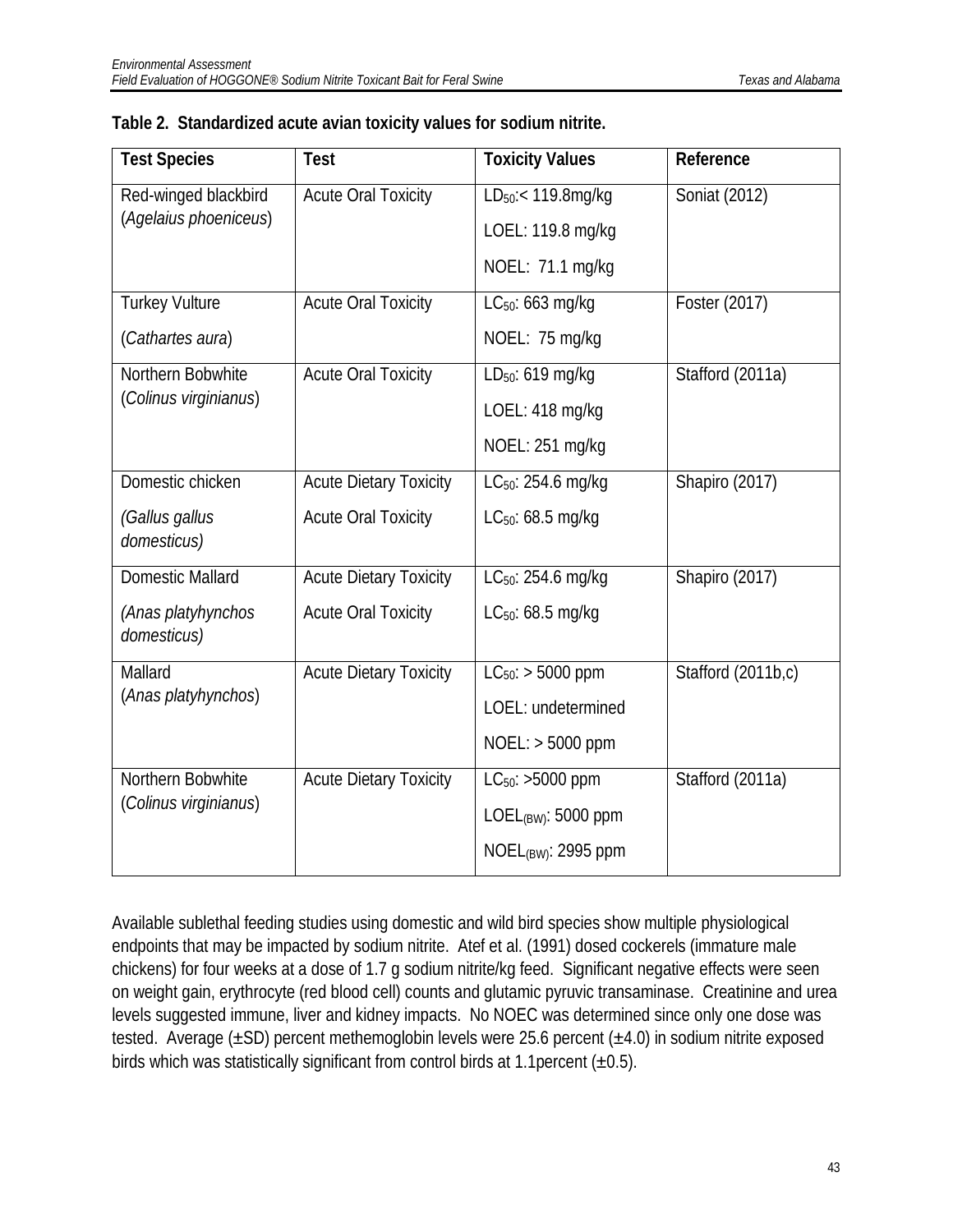It is not anticipated that the majority of non-target birds and mammals would feed directly on any spilled bait on the ground near the bait stations due to the low amounts of spilled bait that has been observed at the stations. However, it is possible to take a very small number of non-targets with the maximum amount of predicted spillage (0.1 - 1.0% or 2 – 20g of active ingredient, 200g (20 x 10% AI) or 7 oz. of total bait on the ground). For example, a 4 kg raccoon would need to eat 232 mg (58mg/kg x 4 kg) of active ingredient or 2.32 g (232 X 10%) of bait. This would appear that 20 g of SN would take several raccoons but in reality, raccoons eat 5% of their body weight per day, approximately 200 g (4 kg = 4000 g x .05% = 200) and therefore one raccoon could easily consume all of the spilled bait resulting in the death of one or maybe two raccoons.

In the case of birds, red-winged blackbirds were tested to be relatively sensitive to SN compared to other birds at LD<sub>50</sub> of about 120 mg/kg. An average red-winged blackbird weighs about 56 g, therefore they would need to eat approximately 6.7mg (120mg/kg x .056kg) of SN or about 67mg (6.7x 10%) of bait to receive a lethal dose. They likely consume about 4 grams of food per day. This indicates that it would be possible to take 50 (200 g bait divided by 4 grams per bird) red-winged black birds if they were to feed on the precise amount of spilled bait. Realistically, this would be extremely unlikely due to the foraging behavior of most birds and the fact that the bait will not be widely scattered and evenly distributed. A more realistic estimate may be 5-10 non-target black birds could be taken as a result of intensively feeding on spilled bait.

These estimates would be considered worst case scenarios. Furthermore, the study protocol and the EUP label requires any spilled bait to be removed each day when the bait stations are checked to minimize any direct feeding on spilled bait. Although there is a slight chance to expose some non-target birds and mammals directly to spilled bait, WS-NWRC believes the risk is minor and short-term and would not result in any chronic exposure effects. Overall, some non-targets may be attracted to the bait as a food source but any potential risk would be limited to individuals actively feeding on the bait and would not result in any population level impacts.

#### Indirect Impacts to Non-Target Mammals and Birds

Indirect impacts to mammals or birds primarily refers to secondary poisoning concerns. WS-NWRC analyzed the possibility and the effects of an animal consuming another animal, insects or plants that may have been exposed to sodium nitrite and other potential secondary or indirect effects. WS-NWRC identified four possible routes of secondary exposure to SN. First, and probably the least likely concern is exposure via the consumption of contaminated drinking water. As noted above in 3.2.2., the estimated aquatic residues are orders of magnitude below any effects data for all aquatic species and are also far below safe drinking water standards. There is virtually no risk of secondary exposure to SN via drinking water to non-target wildlife. Secondly, the consumption of vertebrates, invertebrates or plants that may have been exposed to SN is considered. The impacts of SN exposure to plants and invertebrates is also discussed above in 3.2.2. The effects to aquatic plants and invertebrates, terrestrial plants and invertebrates were shown to be minuscule and insignificant. Furthermore, due to the biological process in which SN converts hemoglobin to methemoglobin (MtHb) and the protective enzyme MtHb reductase quickly reverses the de-oxidizing effects of nitrite, no bioaccumulation of nitrite occurs. Lapidge and Eason (2010) summarized data from previous studies in the rat, sheep, dog and horse and observed the elimination half-life  $(T_{1/2})$  of sodium nitrite in plasma to range from 29 to 62.5 minutes based on a range of doses.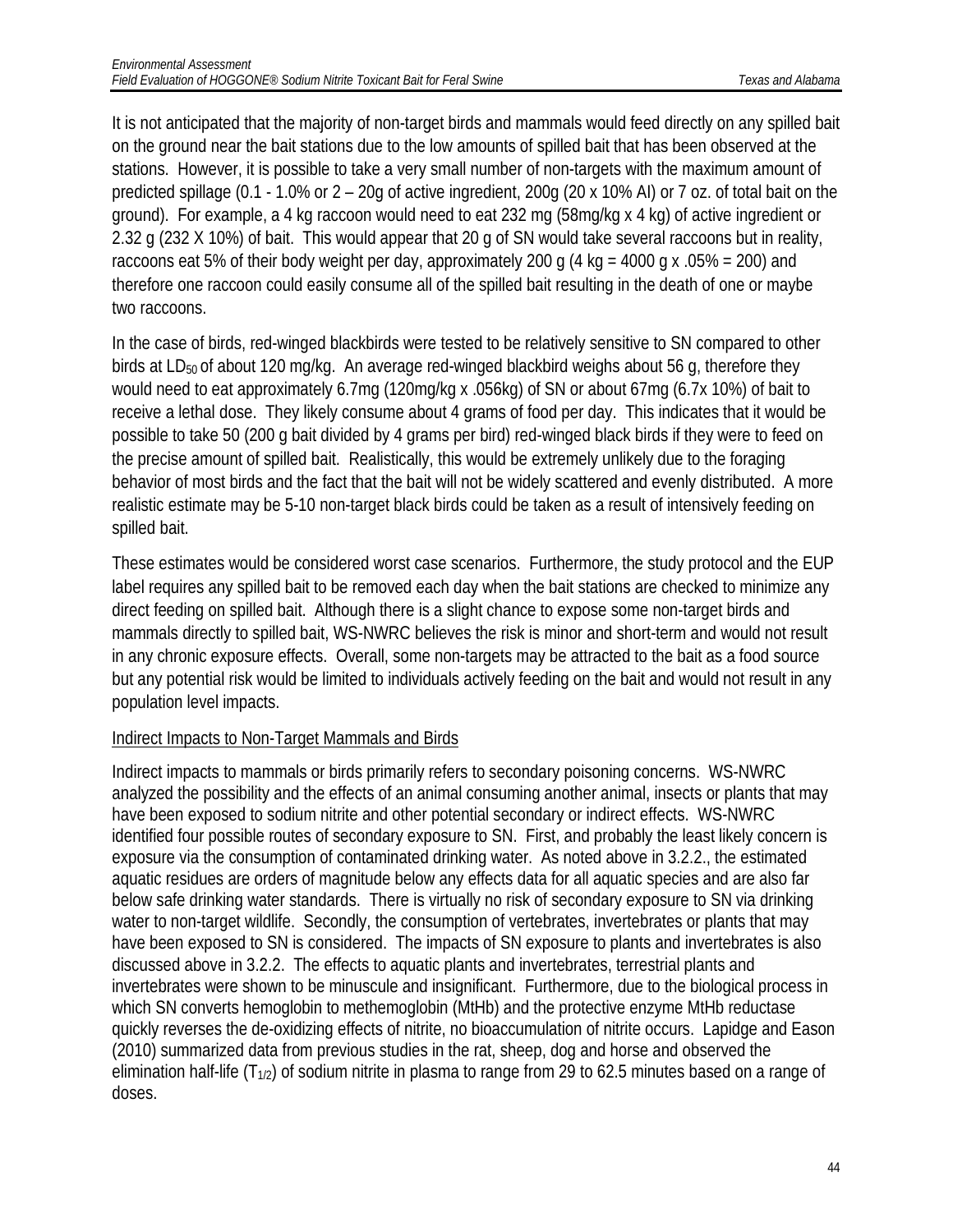Also noted above in 3.2.2, Shapiro et al. (2017) evaluated the risks to the cave weta (Family: Rhaphidophoridae) a common native New Zealand invertebrate similar to a grasshopper or cricket. One out of 16 wetas collected and analyzed was found to have a SN residue of 10 µg suggesting the potential for bioaccumulation and secondary poisoning is extremely low. Shapiro et al. (2017) goes on to suggest that based on the dietary LD $_{50}$  calculated for chickens, a 1 kg chicken would need to consume over 25,000 weta (each with a residue of 10µg) in quick succession to receive an LD<sub>50</sub> dose. Therefore it is highly unlikely that there would be any secondary exposure effects to an animal that may consume a plant or animal that could have received a sub-lethal dose of SN.

Another potential route of secondary exposure identified was the possible exposure to feral swine vomitus (vomited material) to non-target wildlife. Pen studies have shown that 70% of feral swine vomited after consuming a lethal dose of HOGGONE®. Snow et al. (2017b) evaluated the potential risks of vomitus (vomit) to non-targets and found that residual SN in vomitus degraded quickly in a hot humid environment. Residual SN was found to have decreased by 50% in less than 4 days and had nearly completely degraded in 25 days. The authors also noted that vomitus was difficult to accurately weigh and collect because it primarily had a liquid consistency and that undigested bait was usually found in scarce amounts. Vomitus would also likely be randomly distributed making it difficult for non-target animals to find. In addition, the residual SN in vomitus is exposed to the digestive tract and therefore the micro-encapsulation would have been dissolved, giving the vomitus a strong salty taste that is likely aversive to scavengers or non-target wildlife. Given these parameters, WS-NWRC believes it would be highly unlikely that non-target wildlife would find and consume enough vomitus to receive a lethal dose.

Lastly, and likely the most probable concern would be for non-target or scavenger species that may consume carcasses of feral swine that have consumed a lethal dose of SN. This concern is discussed in detail below.

#### Indirect Impacts on Scavenging Species

The potential for scavenging species such as predators, free-ranging dogs, vultures, raptors and any other non-target animal that may consume carcasses has been analyzed. Sodium nitrite is metabolized quickly by feral swine that consume the product with negligible residues reported in muscle tissue. Lapidge et al. (2012) and (Snow et al. 2017b) found residual SN in muscle, liver and eye tissue to be very low (average 3.2 mg/kg). The U.S. Food and Drug Administration regulates that no more than 200 mg/kg of sodium nitrite can be used as a preservative in meat products.

Risk estimates for non-target animals such as the bald eagle show they would need to consume greater than 300 times their daily food consumption rate to exceed an acute oral dose of sodium nitrite based on residues that could occur in muscle tissue. Similar estimates of low risk have also been shown for other scavengers (Snow et al 2017b). An unpublished pen study with coyotes from WS-NWRC found no observable effects to coyotes when allowed to feed freely on SN dosed feral swine carcasses for 24 hours. Sixteen coyotes were given feral swine carcasses, 8 coyotes were given SN dosed feral swine carcasses and 8 coyotes were given placebo dosed carcasses. There were no mortalities and no difference in the consumption rates for each group. In another study that is currently being conducted by TPWD assessing the secondary effects of SN on Turkey vultures (*Cathartes aura*), it has been shown SN from carcasses is a minimal to no risk to vultures (Foster 2017). TPWD dosed 4 feral pigs at 600 mg/kg of SN (one and a half times the lethal dose) and presented them to 4 groups of 5 vultures (3 treatments and 1 control group).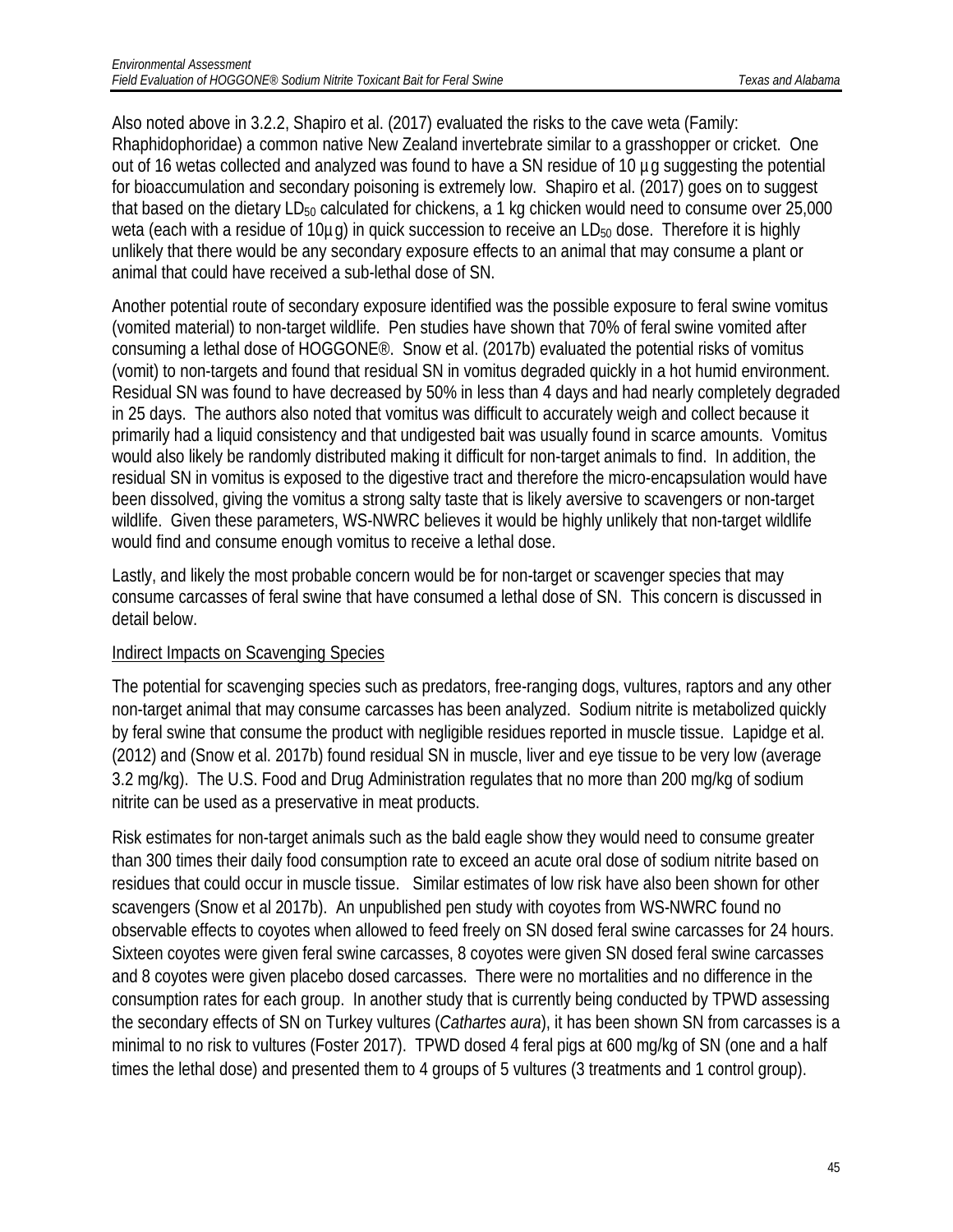Vultures fed freely on the carcasses for one week. The entire carcasses were consumed (with the exception of the hair and bones) by vultures and no effects were observed.

Despite the extremely low residues found in muscle tissue and the apparent lack of risk, the digestive tract (stomach, stomach contents and the small intestines) showed elevated levels of SN and hence a greater risk of exposure to scavengers. However, Snow et al. (2017b) found that approximately 90% of sodium nitrite residues in the stomach of feral swine are lost within three hours due to metabolism and degradation. These residues in the stomach contents are susceptible to environmental degradation reducing the time for exposure to scavenging non-target animals. Estimates assuming that scavengers only feed on undigested stomach contents show potential acute risk (Snow et al 2017b). However, these estimates are conservative since they don't assume any degradation of sodium nitrite and scavengers would preferentially feed only on undigested stomach contents. Shapiro et al. (2016) cited that SN has an aversive taste and therefore it must be encapsulated to mask the taste. Once the SN has been consumed and the encapsulation removed by the acidic stomach, it again, becomes very unpalatable to potential scavengers. Wade and Brown (1982) also suggest that many predator/scavengers will choose to consume rumen or stomachs last and that bald eagles typically do not eat the stomachs.

Muscle tissue that makes up a larger percentage of biomass from a feral swine would also be present for scavenging and with negligible sodium nitrite concentrations. In most cases scavengers would preferentially consume muscle tissue over stomach contents reducing the exposure of sodium nitrite to non-target wildlife. Evidence of this was seen in the unpublished coyote study mentioned above when only 2 of the 16 coyotes consumed stomachs. Those 2 were also in the placebo group meaning there was no SN in the stomach. Of the 8 coyotes that were feed SN dosed carcasses, none consumed stomachs. Scavengers would also have to consume stomach contents quickly to receive a lethal dose since consuming it over a longer period of time would allow metabolism of sodium nitrite, reducing the potential for acute risk (Snow et al 2017b).

In an ongoing study, TPWD fed HOGGONE® *ad libitum* to four pigs, the stomach and upper intestines were harvested. Only the stomachs and upper intestine (1 pair/cage) were presented to 3 groups of 5 Turkey vultures and a control with 2 vultures. Birds were monitored visually and with remote camera for 24 hrs. Stomachs and tissues were nearly completely consumed, only a portion of the food bolus from stomachs were not consumed. The remaining contents were removed at 24 hours to avoid forced consumption of the food bolus. No mortalities or effects have been observed. Although the residual concentrations of SN in the stomach and intestines are high enough to be lethal to vultures, it is hypothesized that the vultures are not able to consume them fast enough to produce any observable effects (Foster 2017). In summary, there are some minimal risks to scavenging species but given the biological properties of SN and the available data, these risks are very minor and short term.

### <span id="page-46-0"></span>*3.2.4 Humaneness / Ethics*

Many people are concerned with the humane treatment of animals. The issue of humaneness and other sociological issues including ethical perceptions pertaining to wildlife damage management can be interpreted in a variety of ways depending upon individual perspectives, philosophies and experience. This Section reviews the varying perspectives on the issue relative to the Proposed Action.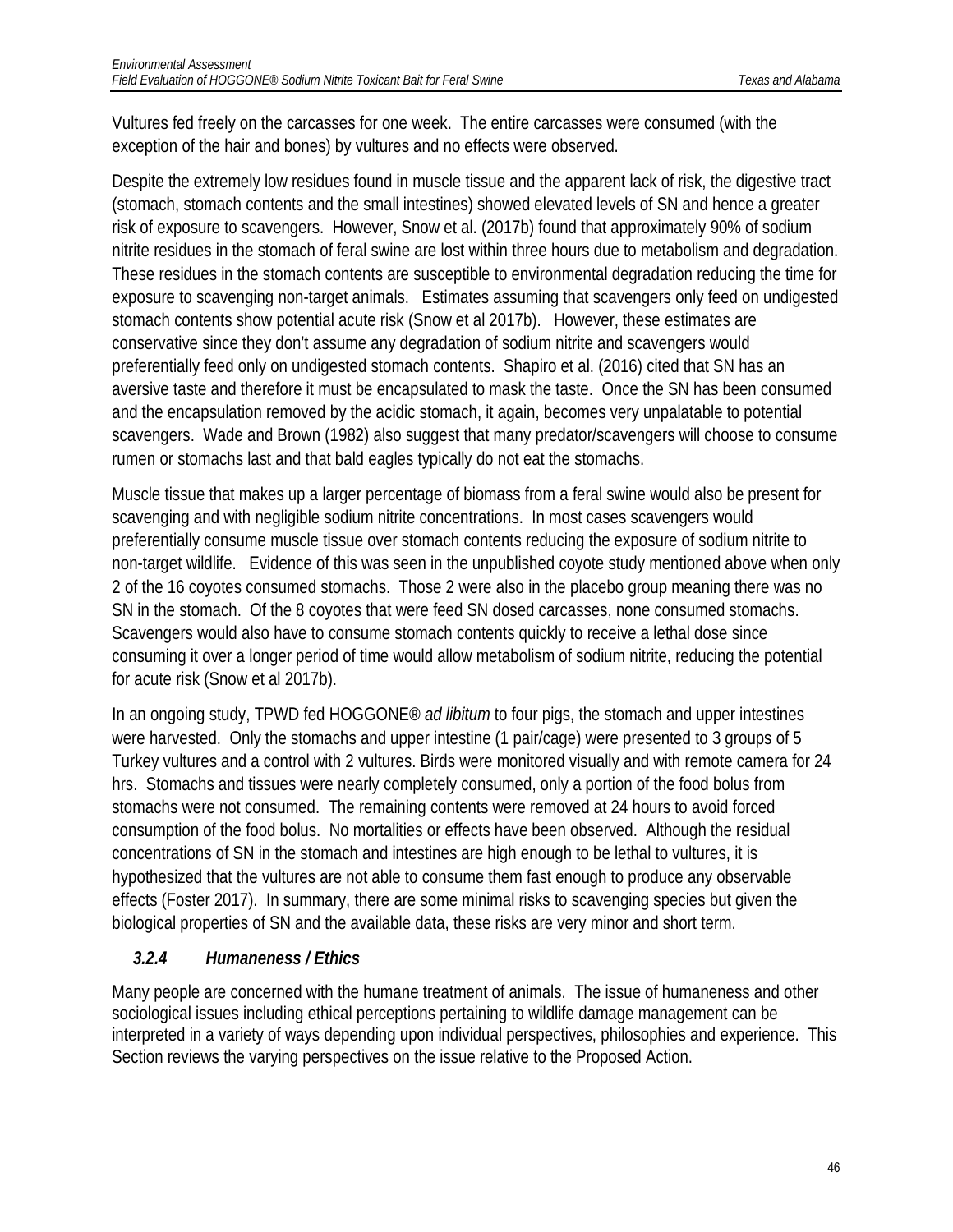#### **Alternative 1 – No Action - No Study**

Under the no action alternative, no study would be conducted and therefore no feral swine or raccoons would be euthanized and consequently humaneness would not be an issue.

#### **Alternative 2 – Proposed Action – Conduct the Study**

Under this alternative, the proposed study may be viewed by some persons as inhumane because it could be perceived that feral swine and or raccoons could suffer after eating a lethal dose of HOGGONE® before succumbing to death. The issue of humaneness, as it relates to the killing or capturing of wildlife is an important but complex concept. Schmidt (1989) indicated that vertebrate pest control for societal benefits could be compatible with animal welfare concerns, if *". . . the reduction of pain, suffering, and unnecessary death is incorporated in the decision making process.".* Suffering has been described as a *" . . . highly unpleasant emotional response usually associated with pain and distress*." However, suffering *" . . . can occur without pain . . .* ," and *". . . pain can occur without suffering . . ."* (American Veterinary Medical Association (AVMA) 1987, 2001, 2007).

Defining pain as a component of humaneness may be a greater challenge than that of suffering. Pain obviously occurs in animals. Altered physiology and behavior can be indicators of pain, and the causes that elicit pain responses in humans would *" . . . probably cause pain in other animals..."* (AVMA 1987). Suffering, generally would imply there is a time frame and when death occurs quickly, suffering is minimized.

Pain and suffering as it relates to tools used to capture animals, is often interpreted differently by professional wildlife biologists and the general public. In addition, individuals that receive feral swine damage or threats of damage may perceive humaneness differently. Some individuals may have resources being damaged such as pets or livestock being injured or killed by feral swine while others may have no conflicts with feral swine and therefore view the situation very differently.

The issue of humaneness therefore, in part, appears to be a person's perception of pain and suffering. Different people may perceive the humaneness of an action differently based on that person's past experiences (Broom 1999). The challenge in coping with this issue remains how to achieve the least amount of suffering within the constraints imposed by current technology, funding, workforce, and social concerns. The decision-making process involves tradeoffs between the aforementioned aspects of pain from damage management activities and the needs of humans to reduce wildlife damage. An objective analysis of this issue must consider not only the welfare of wild animals but also the welfare of humans and prey animals if damage and losses are not stopped. The proposed study is intended to evaluate and develop a humane damage control method that may ultimately help curtail damage and loses by feral swine.

The Institute of Medical and Veterinary Science (2010) reported on the efficacy and humaneness of SN as a potential toxicant for feral swine. Pen trials lead by the Invasive Animals Cooperative Research Centre (CRC) in 2006 conducted on domestic pigs in a controlled environment concluded that SN was efficient and produced a humane death. Four of the five animals in these initial trials died in less than two hours after consuming SN bait, the fifth animal consumed the least amount of bait died within three hours. Animals were closely monitored for clinical signs of distress and physiological changes (respiration, hematology, biochemistry, cortisol and lactate and methemoglobin levels). Biochemical changes other than the rise of lactate and cortisol were not different between test and control animals. The rise in blood lactate is consistent with methemoglobinemia. Lactate at 25 mM/L is not in itself associated with pain or discomfort.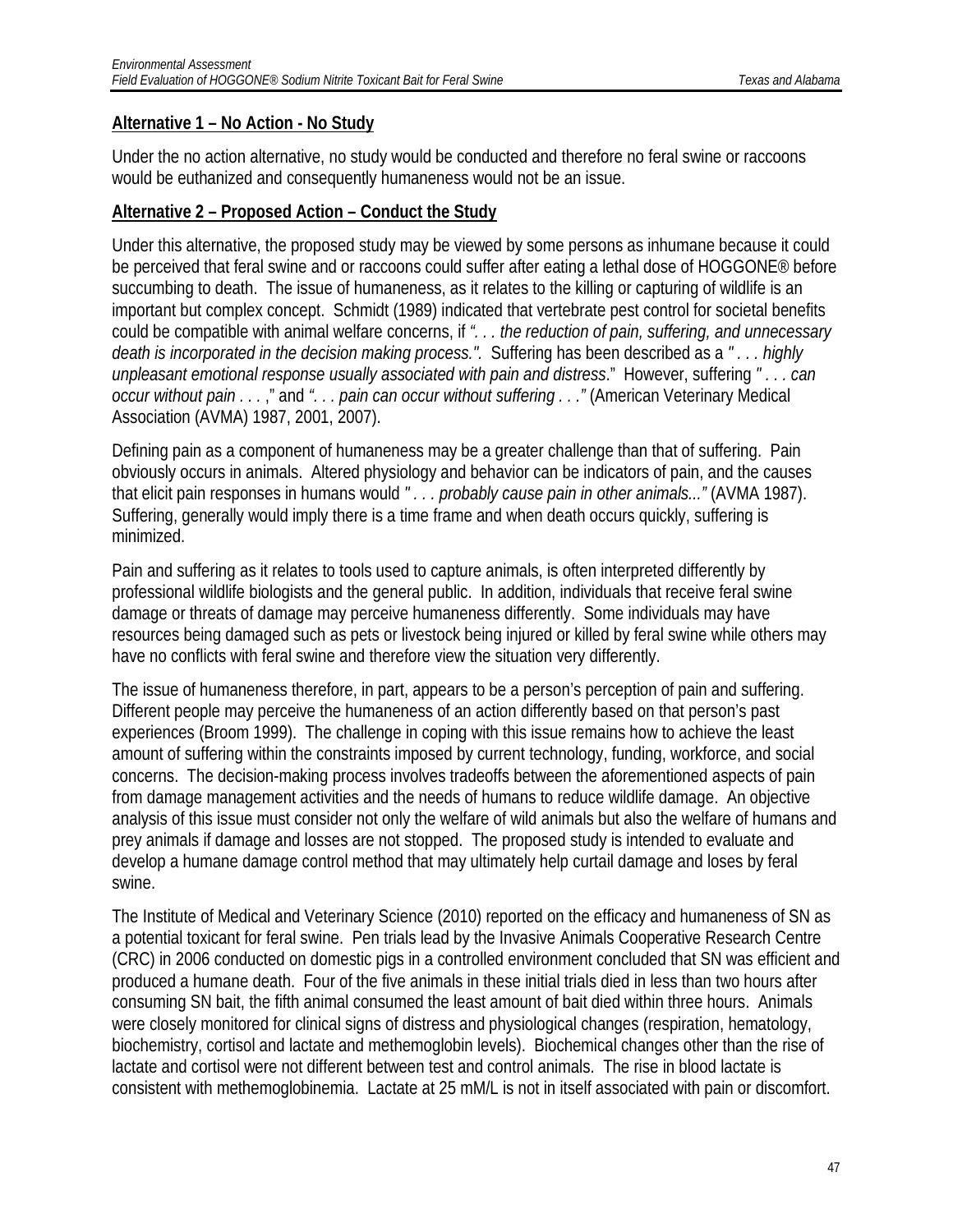The authors suggest that the development of methemoglobinemia resulting from SN ingestion leads to a state of unconsciousness without a prolonged preliminary excitatory state. This behavioral evidence suggests that death from SN intoxication is an acceptable humane method for damage management of feral swine.

Subsequent studies have shown similar results, Snow et al. (2017a) showed a 95% mortality rate for captive feral swine in 2-choice laboratory efficacy tests with HOGGONE®. Studies have also demonstrated that 400 mg/kg of SN per body weight produced 100% mortality in feral swine within 2.5–4 hours of consumption. Typical symptoms included lethargy, un-coordination, labored breathing, loss of consciousness and death.

WS-NWRC also follows the Animal Welfare Act and its associated regulations. This act sets the standards for humane care and treatment for certain animals that are exhibited to the public, bred for commercial sale, used in medical research, or transported commercially. Research is continuing to bring new findings and products into practical use. Until new findings and products are found practical, a certain amount of animal suffering could occur when some feral swine damage management methods are used in situations where nonlethal damage management methods are not practical or effective.

### <span id="page-48-0"></span>*3.3 Issues Not Considered for Comparative Analysis*

The following resource values within Alabama and Texas are not expected to be significantly impacted by any of the alternatives analyzed: geology, minerals, floodplains, visual resources, air quality, or prime and unique farmlands. In addition, no irreversible or irretrievable commitments of resources are expected by implementation of the proposed action.

### <span id="page-48-1"></span>*3.4 Summary of Impacts*

This study will likely only result in the removal of approximately 200 feral swine from each study site in Texas and Alabama. An improvement in habitat conditions in the immediate area where swine are removed could be expected. This improvement would be a result of less habitat destruction from feral swine. Although the removal of approximately 200 feral swine at each study site would likely be beneficial, it would still be considered minor and insignificant due to the small scale of the study.

The analysis suggests that based on the methodology of the study, the amounts or concentrations of sodium nitrite used and its potential exposure to the terrestrial and aquatic environment, any direct or indirect effects would be insignificant or discountable. Due to the short term time frame of this study (approximately 6 months in each location), any cumulative effects are expected to be insignificant.

WS-NWRC recognizes that registration of the product HOGGONE® could be considered a cumulative effect of the study. However, registration is not certain but could be a reasonably foreseeable future action providing the study results were positive. This study is designed with EPA guidelines to provide the required efficacy data for EPA registration. The registration of a product necessitates several data requirements that include but are not limited to: product chemistry, toxicology (human), ecological effects, environmental fate, residue chemistry (for food use), and product performance (lab and field studies, i.e. Proposed Action)

A considerable amount of these data requirements have not been completed. Therefore, due to the complexity and the potential timeframe of the registration process (2-3 years), the other data requirements for EPA registration that are not yet complete, and the unknown results of this proposed study, WS-NWRC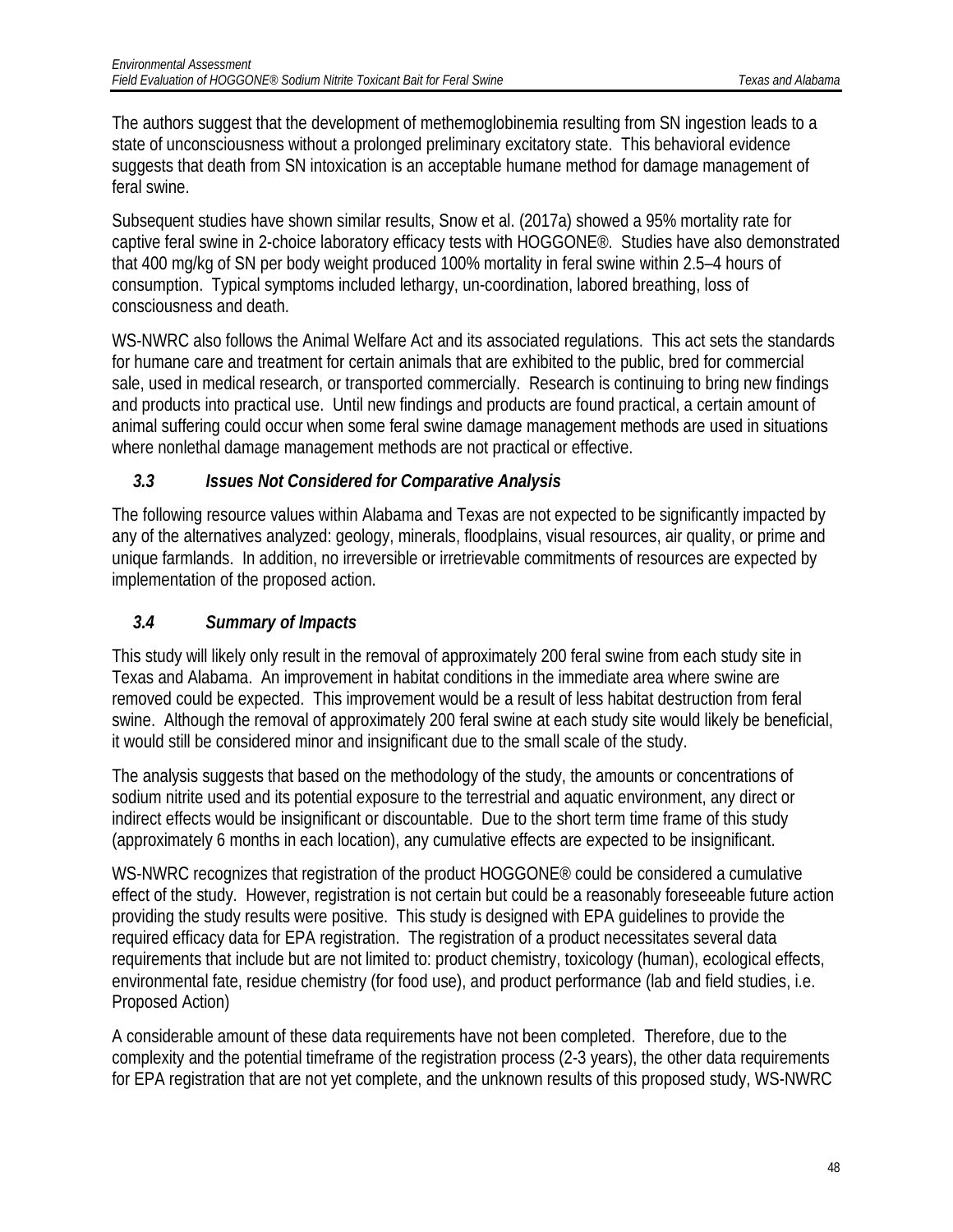believes any cumulative effects analysis of registration would be premature and inappropriate at this time due to the lack of completed data that could be used in a meaningful analysis.

Based on the analysis in this EA, WS-NWRC has determined that the Proposed Action is not expected to have significant or adverse impacts to human health and pet safety, the terrestrial and aquatic environment, non-target and T&E wildlife or the humaneness of research activities. Based on experience, the methods and strategies considered in this document are limited in nature and any reasonably foreseeable future actions from this Proposed Action will not result in cumulatively significant environmental impacts.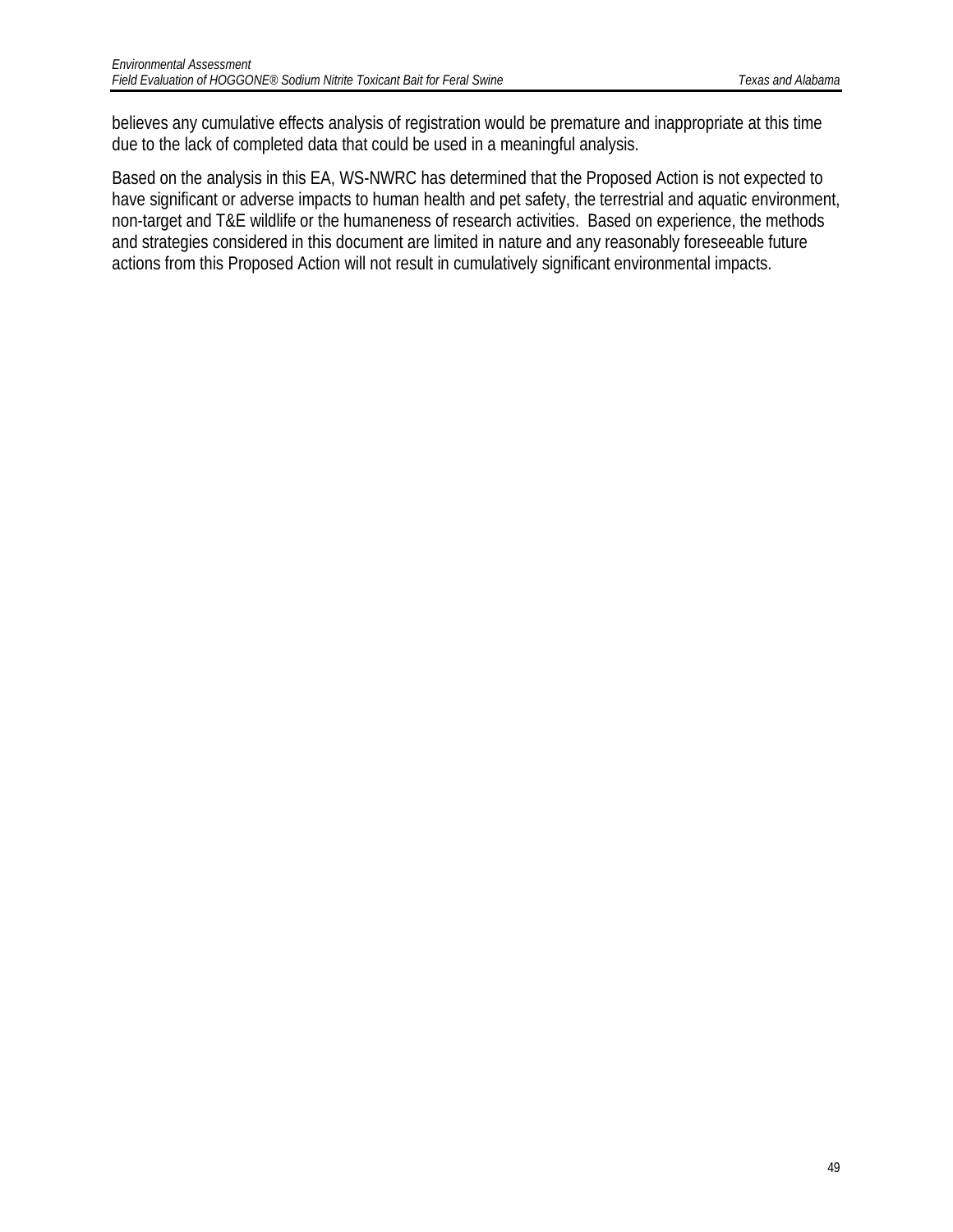#### <span id="page-50-0"></span>*3.4.1 Summary Tables*

| Table 3: Summary of Environmental Effects Analyzed in Detail |                |                |  |  |
|--------------------------------------------------------------|----------------|----------------|--|--|
|                                                              | Alternative 1: | Alternative 2: |  |  |

| <b>Environmental Resource</b>                          | Alternative 1:<br>No Action<br>No Study | Alternative 2:<br><b>Proposed Action</b><br><b>Conduct Study</b> |
|--------------------------------------------------------|-----------------------------------------|------------------------------------------------------------------|
| Human Health and Safety                                | No Effect                               | Insignificant Effects                                            |
| Impacts on the Terrestrial<br>Environment              | No Effect                               | Insignificant and discountable effects.                          |
| Impacts on the Aquatic<br>Environment                  | No Effect                               | Insignificant and discountable effects.                          |
| Impacts to Non-Target Wildlife                         | No Effect                               | No Effect to insignificant and<br>discountable effects.          |
| Impacts to Threatened and<br><b>Endangered species</b> | No Effect                               | No Effect to insignificant and<br>discountable effects.          |
| Humaneness/Ethics                                      | No Effect                               | No Effect, SN is considered humane.                              |

### **Table 4: Summary of Environmental Effects Not Analyzed in Detail**

| <b>Environmental Resource</b>              | <b>Proposed Action</b><br><b>Conduct Study</b>                                        |
|--------------------------------------------|---------------------------------------------------------------------------------------|
| Impacts to Feral Swine                     | No Effect, insignificant, local small scale feral swine<br>removal.                   |
| Impacts to Air Quality                     | No Effect, small number of feral swine carcasses, short<br>term nuisance odor.        |
| Impacts on Hunting/Recreation              | No Effect, study would be conducted on private land with<br>no public hunting access. |
| <b>Effects on Socio Cultural Resources</b> | No Effect                                                                             |
| <b>Cost Effectiveness</b>                  | Not analyzed due to small scale of project.                                           |
| Economic Impacts                           | Not analyzed, not in the scope or scale of the project.                               |
| Impacts to the Feral Swine meat market     | No Effect                                                                             |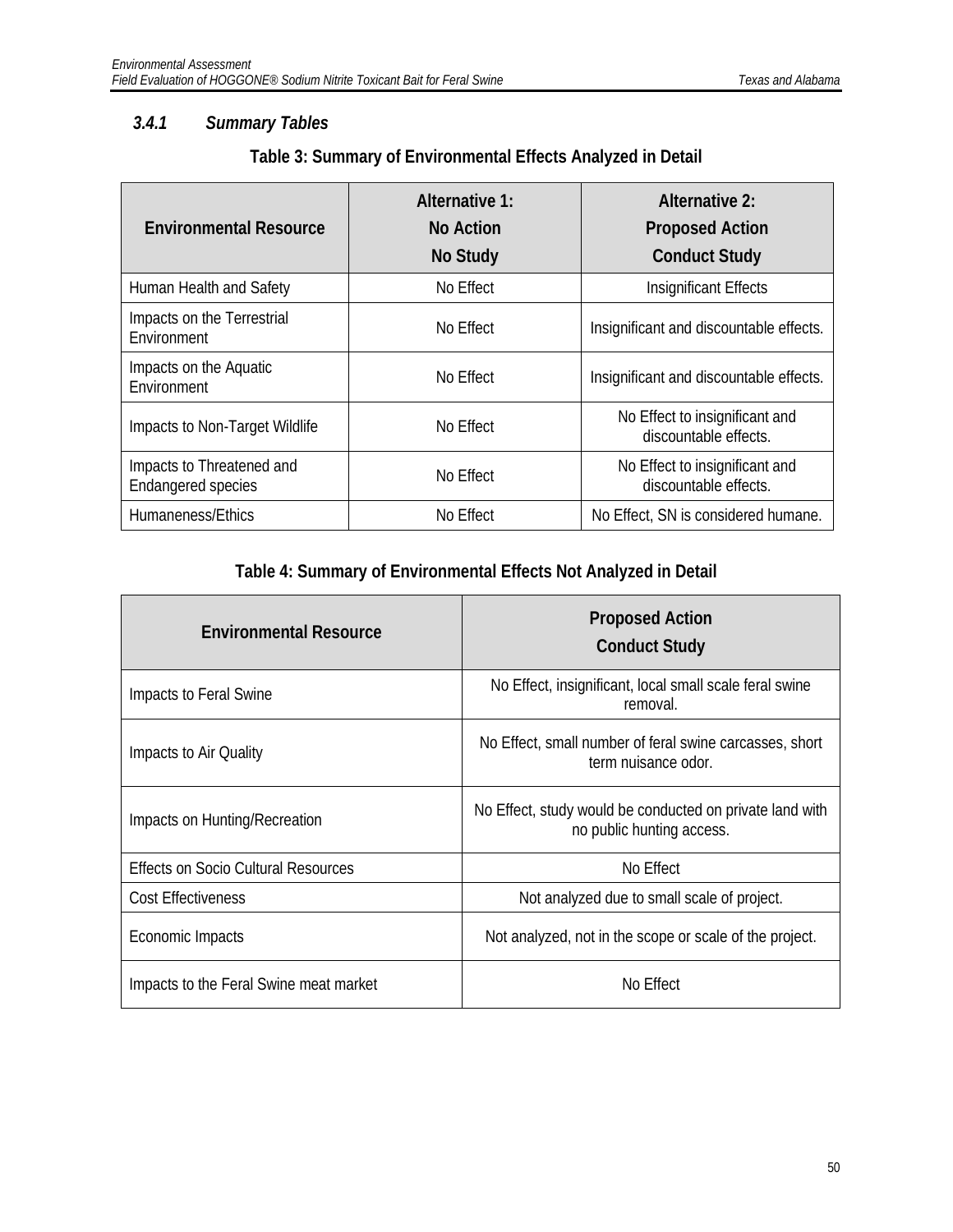# <span id="page-51-0"></span>**LIST OF PREPARERS AND PERSONS CONSULTED**

*Chad D. Richardson,* BS degree in Fisheries and Wildlife Biology. 27 years of experience and education in operational wildlife damage management and research.

*Nathan P. Snow,* BS, MS, PhD degrees in Wildlife Biology. 11 years of experience and education in wildlife science and research.

*Kurt C. VerCauteren*, BS, MS, PhD degrees in Wildlife Science. 28 years of experience and education in wildlife science and research.

*Jim Warren*, BS, MS, PhD degrees in Forest ecology, Entomology and Environmental toxicology.

*Thomas C. Hall,* BA, MS, degrees in Psychology and Wildlife ecology. 30 years of experience in operational wildlife damage management and the National Environmental Policy Act.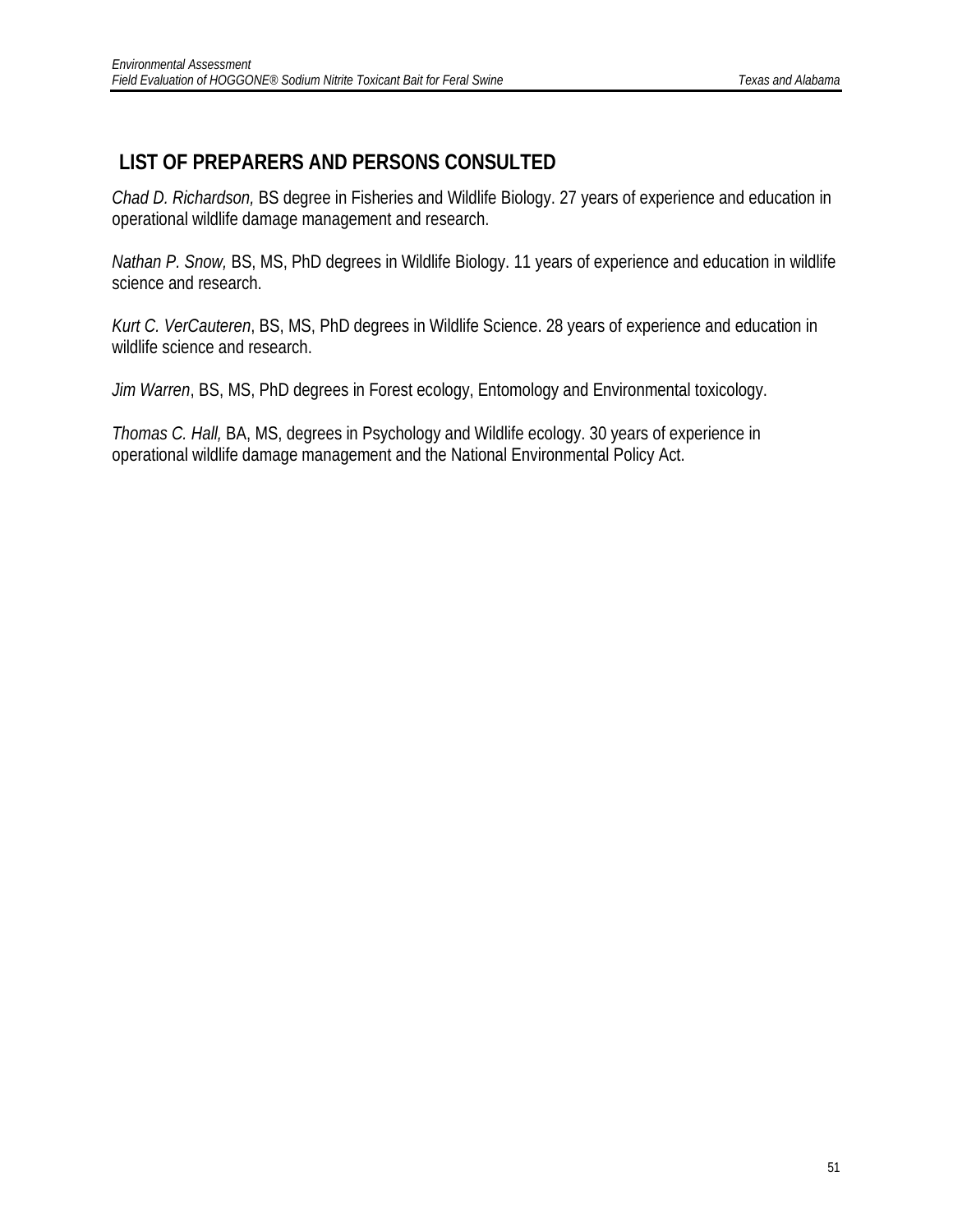#### *APPENDIX A. Literature Cited*

Adams, C. E., K. J. Lindsey, and S. J. Ash. 2006. Urban wildlife management. CRC Press, Boca Raton, FL, USA.

Agar, N. S. and J. D. Harley. 1972. Erythrocytic methaemoglobin reductases of various mammalian species. Experientia 15(10):1248-1249.

Alonso, A. and J. A. Camargo. 2007. Ameliorating effect of chloride on nitrite toxicity to freshwater invertebrates with different physiology: a comparative study between amphipods and planarians. Arch. Environ. Contam. Toxicol. 54:259–265.

American Veterinary Medical Association (AVMA). 1987. Panel Report on the Colloquium on Recognition and Alleviation of Animal Pain and Distress. J. Amer. Vet. Med. Assoc. 191:1186-1189.

American Veterinary Medical Association (AVMA). 2001. 2000 Report of the AVMA panel of Euthanasia. J. Amer. Veterinary Med. Assoc. 218: 669-696.

American Veterinary Medical Association (AVMA). 2007. AVMA guidelines on euthanasia (formerly report of the AVMA panel on euthanasia), June 2007. J. Amer. Veterinary Med. Assoc., Schamburg, Ill. 36 pp.

Armstrong, D.A., Stephenson, M.J. and Knight, A.W., 1976 Acute toxicity of nitrite to larvea of the giant Malaysian prawn, *Macrobrachium rosenbergii.* Aquaculture, 9: 39-46.

Atef, M., Abo-Norage, M.A.M., Hanafy, M.S.M. and A.E. Agag. 1991. Pharmacotoxicological aspects of nitrate and nitrite in domestic fowls. British Poultry Sci. 32:399-404.

Bailey, R. G. 1998. Ecoregions, the ecosystem geography of the oceans and continents. Second edition. Springer-Verlag, New York, USA.

Ballari, S. A., and M. N. Barrios-Garcia. 2013. A review of wild boar *Sus scrofa* diet and factors affecting food selection in native and introduced ranges. Mammal Review 44:124-134.

Banihani, Q., R. Sierra-Alvarez and J. A. Field. 2009. Nitrate and nitrite inhibition of methanogenesis during denitrification in granular biofilms and digested domestic sludges. Biodegradation 20:801–812.

Bevins, S. N., K. Pedersen, M. W. Lutman, T. GidleWS-NWRCki, and T. J. Deliberto. 2014. Consequences associated with the recent range expansion of nonnative feral swine. BioScience Online 64:291-299.

Board, P. G., N. S. Agar, M. Gruca and R. Shine. 1977. Methaemoglobin and its reduction in nucleated erythrocytes from reptiles and birds. Comp, Biochem. Physiol. 57(B):265-267.

Bowden, W. B. 1987. The biogeochemistry of nitrogen. Biogeochem. 4(3):313-348.

Broom, D.M. 1999. The welfare of vertebrate pests in relation to their management. In: Advances in Vertebrate Pest Management, ed. P.D. Cowan and C.J. Feare, 309-329.

Bruning-Fann, C.S. and J.B. Kaneene. 1993. The effects of nitrate, nitrite, and N-nitroso compounds on animal health. Vet. Human Toxicol. 35(3):237-53.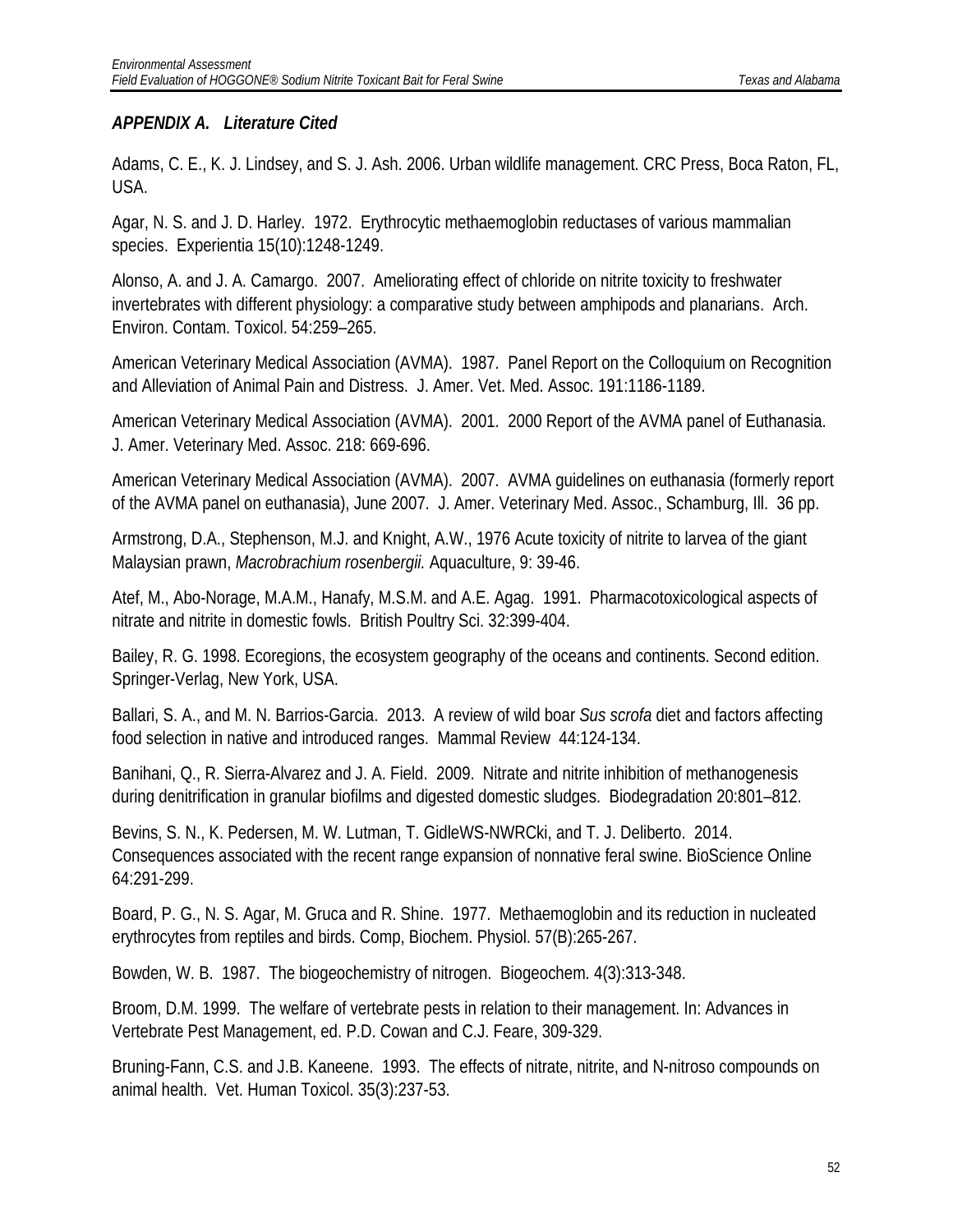Carballo, M., M. J. Munoz, M. Cuellar and J. V. Tarazona. 1995. Effects of waterborne copper, cyanide, ammonia, and nitrite on stress parameters and changes in susceptibility to saprolegniosis in rainbow trout (*Oncorhynchus mykiss*). App. Env. Microbiol. 61(6):2108-2112.

Carballo, M. and M. J. Munoz. 1991. Effect of sublethal concentrations of four chemicals on susceptibility of juvenile rainbow trout (*Oncorynchus mykiss*) to saprolegniosis. App. Env. Microbiol. 57(6):1813-1816.

Campbell, T. A., S. J. Lapidge, and D. B. Long. 2006. Using baits to deliver pharmaceuticals to feral swine in southern Texas. Wildlife Society Bulletin 34:1184-1189.

Campbell, T. A., and D. B. Long. 2007. Species-specific visitation and removal of baits for delivery of pharmaceuticals to feral swine. Journal of Wildlife Diseases 43:485-491.

Campbell, T. A., and D. B. Long. 2009. Feral swine damage and damage management in forested ecosystems. Forest Ecology and Management 257:2319-2326.

Campbell, T. A., D. B. Long, and G. Massei. 2011. Efficacy of the Boar-Operated-System to deliver baits to feral swine. Preventive veterinary medicine 98:243-249.

Campbell, T. A., J. A. Foster, M. J. Bodenchuk, J. D. Eisemann, L. Staples, and S. J. Lapidge. 2013. Effectiveness and target-specificity of a novel design of food dispenser to deliver a toxin to feral swine in the United States. International Journal of Pest Management 59:197-204.

Chen, J.C. and S.F. Chen. 1992. Effects of nitrite on growth and molting of Penaeus monodon juveniles. Comp. Biochem. Physiol. Vol. 101C(3): 453-458.

Chen, W., H. Liu, Q. Zhang and S. Dai. 2011. Effects of nitrite and toxic *Microcystis aeruginosa* PCC7806 on the growth of freshwater rotifer *Brachionus calyciflorus*. Bull. Environ. Contam. Toxicol. 86:263–267.

Chun-Lap Lo, S. and N.S. Agar. 1986. NADH-methemoglobin reductase activity in the erythrocytes of newborn and adult mammals. Experientia 42: 1264-1265.

Cole, J. R., C. M. Litton, M. J. Koontz, and R. K. Loh. 2012. Vegetation recovery 16 years after feral pig removal from a wet Hawaiian forest. Biotropica 44:463-471.

Cowled, B. D., P. Elsworth, and S. J. Lapidge. 2008. Additional toxins for feral pig (Sus scrofa) control: identifying and testing Achilles' heels. Wildlife Research 35:651-662.

Dave G. and E. Nilsson. 2005. Increased reproductive toxicity of landfill leachate after degradation was caused by nitrite. Aquat. Toxicol. 73: 11–30.

Dickson, J. G., J. J. Mayer, and J. D. Dickson. 2001. Wild hogs. Pages 191-208 *in* J. G. Dickson, editor. Wildlife of southern forests: habitat and management. Hancock House Publishers, Blaine, WA, USA

Eason, C. T., K. A. Fagerstone, J. D. Eisemann, S. Humphrys, J. R. O'Hare and S. Lapidge. 2010. A review of existing and potential New World and Australasian vertebrate pesticides with a rationale for linking use patterns to registration requirements. International Journal of Pest Management. Vol. 56, No. 2, April-June 2010, 109-125.

Eddy, F.B. and E.M. Williams. 1987. Nitrite and freshwater fish. Chem. and Ecol. 3:1-38.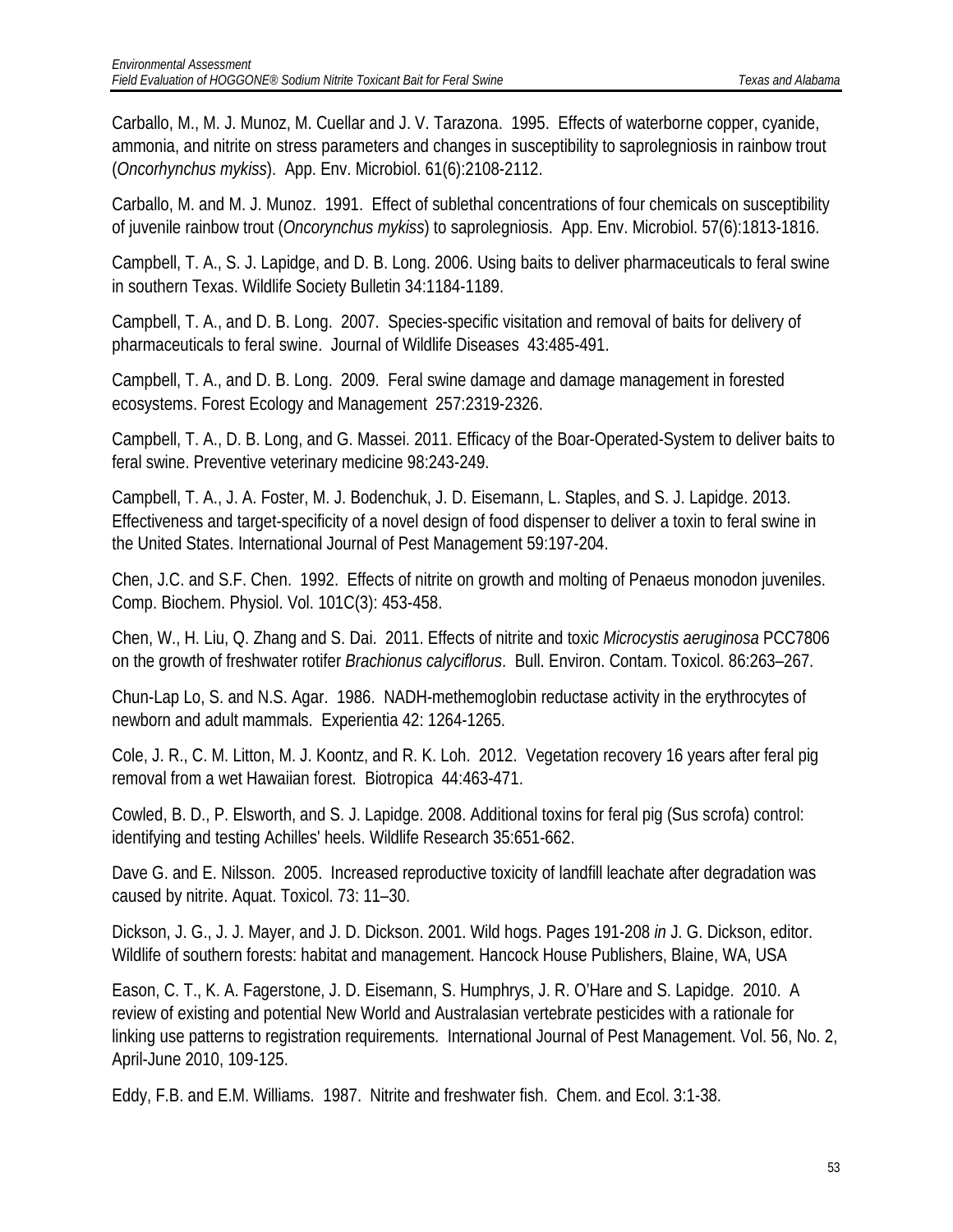Epifanio, C.E. and Srna, R.F., 1975. Toxicity of ammonia, nitrite ion, nitrate ion, and orthophosphate to Mercenaria mercenaria and Crassostrea virginica. Mar. Biol., 33: 241-246.

Foster J. A. 2011. Effects of sodium nitrite on feral swine and non-targets. Performance report for Texas Parks and Wildlife Department as required by Federal Aid in Wildlife Restoration Act. Federal Aid Grant No. W-132-R-9. 11 p.

Foster J. A. 2017. Secondary effects of sodium nitrite on Turkey Vultures. Personal communication, Texas Parks and Wildlife Department, on-going study.

Griffis-Kyle K.L. 2005. Ontogenetic delays in effects of nitrite exposure on tiger salamanders (*Ambystoma tigrinum tigrinum*) and wood frogs (*Rana sylvatica*). 24:1523–1527.

Griffis-Kyle, K.L. 2007. Sublethal effects of nitrite on eastern tiger salamander (*Ambystoma tigrinum tigrinum*) and wood frog (*Rana sylvatica*) embryos and larvae: implications for field populations. Aquat. Ecol. 41:119–127.

HAID (Hawaii Animal Industry Division), Animal Disease Control Branch. 2014. Pseudorabies. Retrieved on January 14, 2014 from [http://hdoa.hawaii.gov/ai/ldc/pseudorabies/.](http://hdoa.hawaii.gov/ai/ldc/pseudorabies/)

Hamilton, J.L. and R.H. Lowe. 1981. Organic matter and N effects on soil nitrite accumulation and resultant nitrite toxicity to tobacco transplants. Agron. J. 73: 787-790.

Hilmy, A.M., N.A. El-Domiaty and K. Wershana. 1987. Acute and chronic toxicity of nitrite to *Clarias lazera*. Comp. Biochem. Physiol. 86(2):241-253.

Hone, J., R. Kleba. 1984. The Toxicity and Acceptability of Warfarin and 1080 Poison to Penned Feral Pigs. Aust. Wildl. Res., 11: 103-111.

Hoque, M.M., H.A. Ajwa and R. Smith. 2007. Nitrite and ammonium toxicity on lettuce grown under hydroponics. Comm. Soil Sci. Plant Anal. 39(1-2): 207-216.

Huey, D.W. and T.L. Beitinger. 1980a. Toxicity of Nitrite to Larvae of the Salamander *Ambystoma texanum*. Bull. Environ. Contam. Toxicol. 25:909-912.

Huey, D.W. and T.L. Beitinger. 1980b. Hematological Responses of Larval *Rana catesbiana* to Sublethal Nitrite Exposures. Bull. Environ. Contam. Toxicol. 25:74-577.

Institute of Medical and Veterinary Science. 2010. Assessing the humaneness and efficacy of a new feral pig bait in domestic pigs. Pages 11pp *in*, Report for the Australian Government Department of the Environment, Water, Heritage and the Arts. Canberra, Australia.

Ionescu, D., M. Mircea and E. Bursuc. 1990. Researches regarding the toxicity of nitrates and nitrates to honeybees. *In*: Proceedings of the fourth international symposium on harmonization of methods for testing the toxicity of pesticides to bees. Pp. 136-140.

Ito, T., K. Mezawa, T. Okazaki and R. Shukuya. 1984. NADH and NADPH- dependent reduction of methemoglobin in the nucleated erythrocytes from hen and bullfrog. Comp. Biochem. Physiol. 78B(3):683- 686.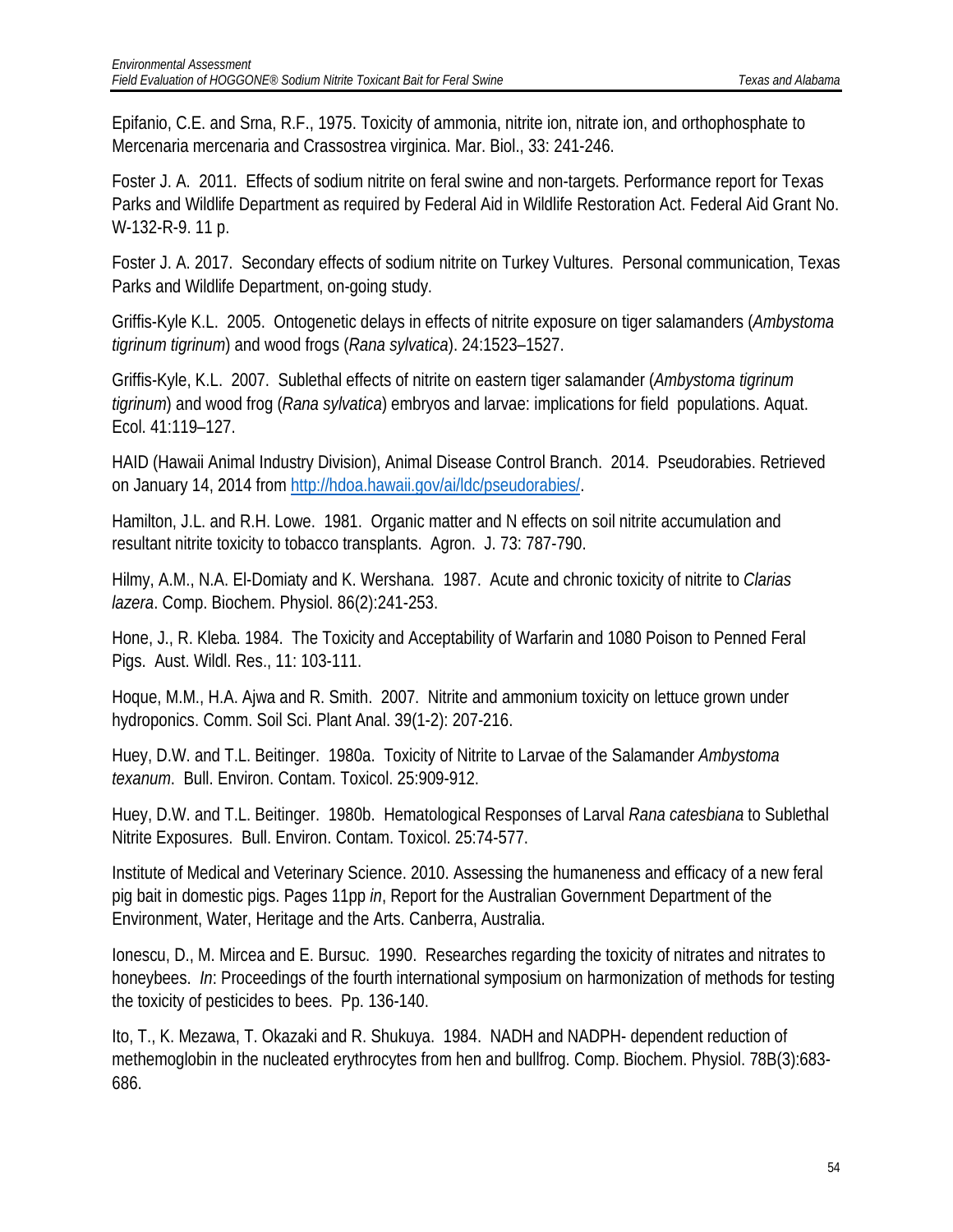Ivan, J. S., and E. S. Newkirk. 2015. Cpw Photo Warehouse: a custom database to facilitate archiving, identifying, summarizing and managing photo data collected from camera traps. Methods in Ecology and Evolution In press.

Jensen, F.B. 2003. Nitrite disrupts multiple physiological functions in aquatic animals. Comparative Biochemistry and Physiology Part A 135: 9–24.

Jensen, F.B. 2007. Nitric oxide formation from nitrite in zebrafish**.** The Journal of Experimental Biology 210:3387-3394.

Kaller, M. D., J. D. Hudson III, E. C. Achberger, and W. E. Kelso. 2007. Feral hog research in western Louisiana, expanding populations and unforeseen consequences. Human-Wildlife Conflicts 1:168-177.

Kelso, B.H.L., D.M. Glass and R.V. Smith. 1999. Toxicity of nitrite to freshwater invertebrates. *In*: Managing risk of nitrates. Pub. No. 237 Ch. 12. Pp. 175-188.

Knapp, J., N.L. MacDonald, K.N. Walker, S.A. Morrison, A recipe for successful pig control: lessons from the third largest island pig eradication. Proceedings from: 2010 International Wild Pig Conference, Science and Management, Pensacola, Florida, USA.

Kroupova, H., J. Machova and Z. Svodova. 2005. Nitrite influence on fish: a review. Vet. Med. 50(11): 461-471.

Lapidge, S. J. and C.T. Eason. 2010. Pharmacokinetics and methaemoglobin reductase activity as determinants of species susceptibility and nontarget risks from sodium nitrite manufactured feral pig baits. Report for the Australian Government, Department of the Environment, Water, Heritage and the Arts.

Lapidge, S., J. Wishart, L. Staples, K. Fagerstone, T. Campbell, and J. Eisemann. 2012. Development of a feral swine toxic bait (Hog-Gone®) and bait hopper (Hog-Hopper™) in Australia and the USA. WIldlife Damage Management, Internet Center for Publications.

Leonard, J. 2016. An acute contact toxicity study to determine the effects of Sodium Nitrite on the honey bee (*Apis mellifera*). Final Report. SynTech Research Laboratory Services, LLC. 17745 S. Metcalf Ave., Stilwell, KS 66085, USA.

Ley, D. H. 1986. Nitrite poisoning in herring gulls (*Larus argenta tus*) and ring-billed gulls (*Larus dela warensis*). J. Wild. Dis. 22(3):381-384.

Lin, Y.C. and J.C Chen. 2003. Acute toxicity of nitrite on *Litopenaeus vannamei*(Boone) juveniles at different salinity levels. Aquaculture 224:193–201.

Long, D. B., T. A. Campbell, and G. Massei. 2010. Evaluation of feral swine-specific feeder systems. Rangelands 32:8-13.

Lowe, S., M. Browne, and S. Boudjelas. 2000. 100 of the world's worst invasive alien species : A selection from the global invasive species database. Invasive Species Specialist Group, Auckland, New Zealand.

Massei, G., J. Coats, R. Quy, K. Storer and D.P. Cowan. 2010. The Boar-Operated-System: a novel method to deliver baits to wild pigs. J. Wild. Mgt. 74(2):333-336.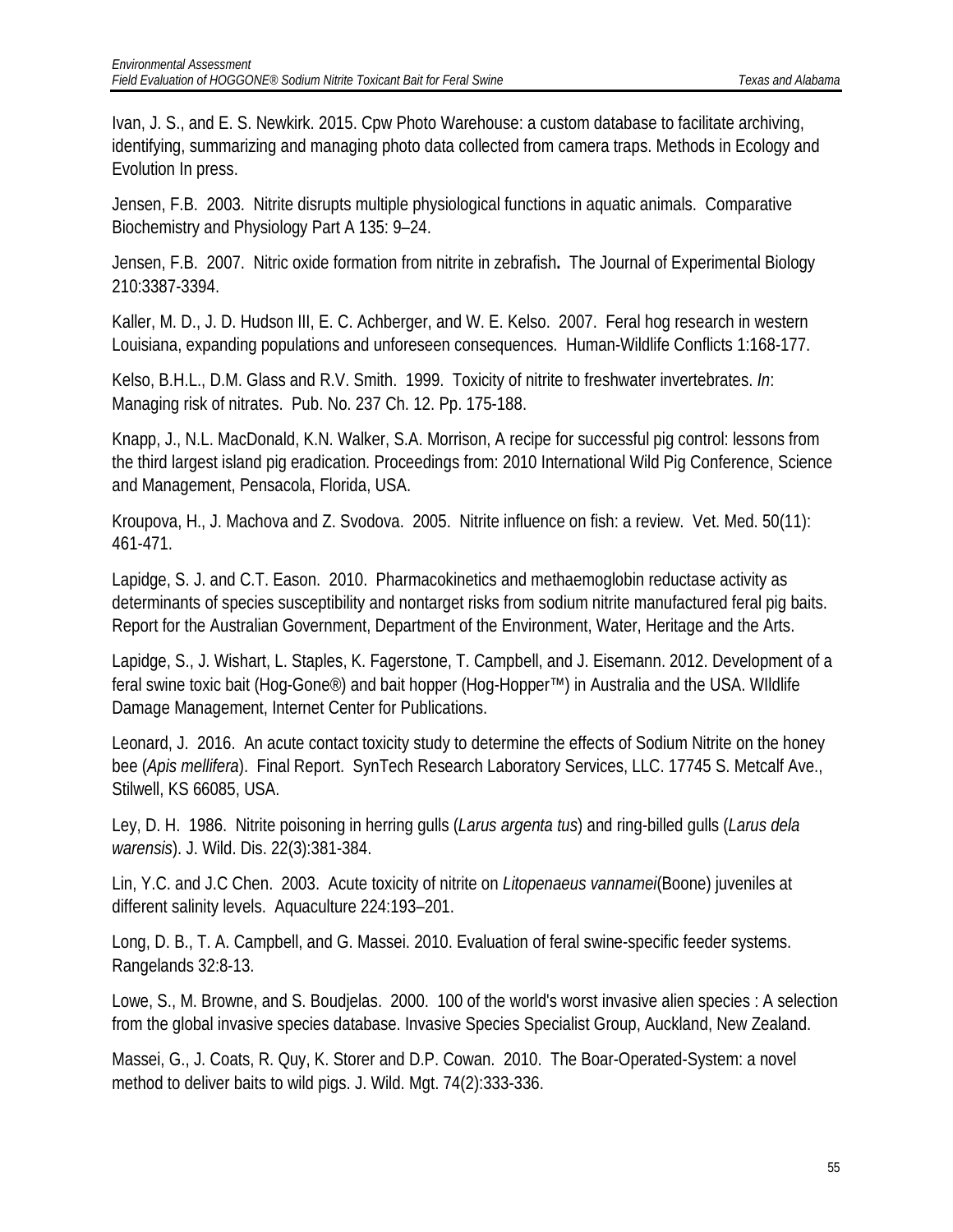Mayer, J. J., and I. L. Brisbin, Jr. 1991. Wild pigs in the United States: Their history, comparative morphology, and current status. The University of Georgia Press, Athens, GA. 313 pp.

Mayer, J. J. 2009. Overview of wild pig damage. Pages 221-246 *in* J. J. Mayer and I. L. Brisbin, Jr. eds. Biology, damage control techniques and management. SRNL-RP-2009-00869. Savannah River National Laboratory. Aiken, SC.

Mayer, J., and I. L. Brisbin, editors. 2009. Wild pigs: biology, damage, control techniques and management. Savannah River National Laboratory, Aiken, South Carolina, USA.

Mayer, J. J. 2014. Estimation of the number of wild pigs in the United States. SRNL-STI-2014-00292, Savannah River Nuclear Solutions, LLC, Savannah River Site, Aiken South Carolina. 8 pp.

Marco, A. and A.R. Blaustein. 1999. The effects of nitrite on behavior and metamorphosis in Cascades frogs (*Rana cascadae*). Env. Toxicol. Chem. 18(5): 946–949.

Marco, A., C. Quilchano and A.R. Blaustein. 1999. Sensitivity to nitrate and nitrite in pond-breeding amphibians from the Pacific Northwest, USA. Env. Toxicol. Chem. 18(12):2836-2839.

Margiocco, C., A. Arillo, P. Mensi and G. Schenone. 1983. Nitrite bioaccumulation in *Salmo gairdneri*  Rich, and hematological consequences. Aq. Toxicol. 3:261-270.

Meng, X.J., D.S. Lindsay, and N. Sriranganathan. 2009. Wild boars as sources for infectious diseases in livestock and humans. Philosophical Transactions of the Royal Society B: Biological Sciences 364:2697- 2707.

Miller, R. S., and S. J. Sweeney. 2013. *Mycobacterium bovis* (bovine tuberculosis) in North American wildlife: current status and opportunities for mitigation of risks of further infection in wildlife populations. Journal of Epidemiology and Infection. 141(7):1357-70.

Newkirk, E. S. 2014. CPW Photo Database. Colorado Parks and Wildlife, Fort Collins, CO, USA.

OECD. 2005. Sodium Nitrite (CAS No. 7632-00-0). UNEP Publications. Available at: [http://www.inchem.org/documents/sids/sids/7632000.pdf.](http://www.inchem.org/documents/sids/sids/7632000.pdf)

O'Reilly, C. and E. Colleran. 2005. Toxicity of nitrite toward mesophilic and thermophilic sulphatereducing, methanogenic and syntrophic populations in anaerobic sludge. J. Ind. Microbiol. Biotechnol. 32: 46–52.

Pepin, K. M., A. J. Davis, J. Beasley, R. Boughton, T. Campbell, S. M. Cooper, W. Gaston, S. Hartley, J. C. Kilgo, S.,M. Wisely, C. Wyckoff, and K. C. VerCauteren. 2016. Contact heterogeneities in feral swine: implications for disease management and future research. Ecosphere 7(3):e01230. 10.1002/ecs2.1230

Phipps, R.H. and I.S. Cornforth. 1970. Factors affecting the toxicity of nitrite nitrogen to tomatoes. Plant and Soil. 33:457-466.

Pimentel, D., L. Lach, R. Zuniga, and D. Morrison. 2000. Environmental and economic costs of nonindigenous species in the United States. BioScience 50:53-65.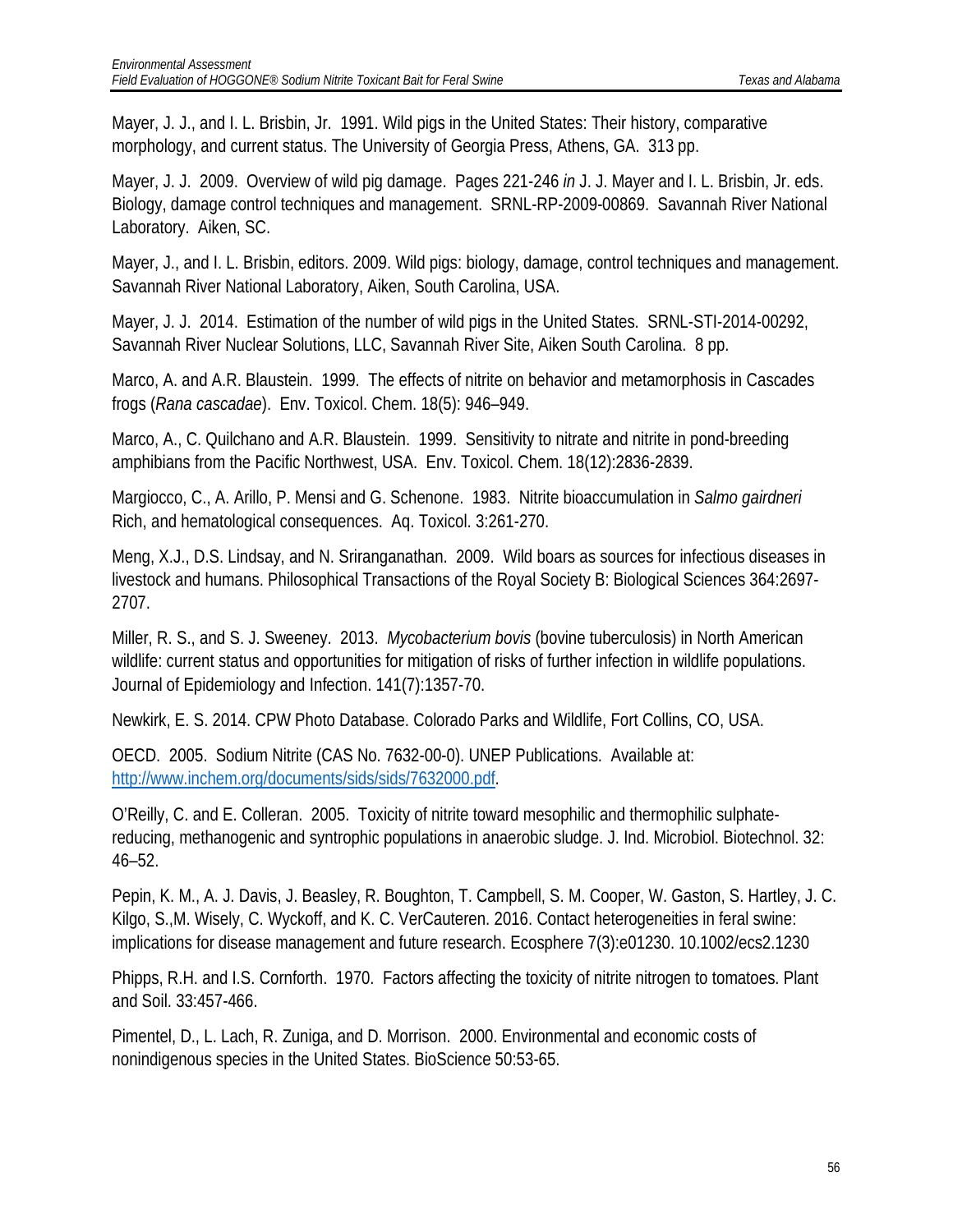Pimentel, D. 2007. Environmental and Economic Costs of Vertebrate Species Invasions into the United States. Managing vertebrate invasive species: proceedings of an international symposium*.* USDA/APHIS Wildlife Services, National Wildlife Research Center, Fort Collins, Colorado, USA.

Richardson, C.D., P.S. Gipson, D.P. Jones, and J.C. Luchsinger. 1995. Extirpation of a recently established feral pig population in Kansas. Proceedings of the Eastern Wildlife Damage Management Conference 7:100-103.

Richardson, C.D. 2010. Aerial hunting feral hogs in non-traditional areas. Proceedings from: 2010 International Wild Pig Conference, Science and Management, Pensacola, Florida, USA.

Roberts, B.L. and H.W. Dorough. 1984. Relative toxicities of chemicals to the earthworm *Eisenia foetida.* Env.Toxicol. Chem. 3: 67-78.

Ruiz-Fons, F., J. Segales, and C. Gortazar. 2008. A review of viral diseases of the European wild boar: Effects of population dynamics and reservoir role. Veterinary Journal 176:158-169.

Russo, R. C., R.V. Thurston and K. Emerson. 1981. Acute toxicity of nitrite to rainbow trout (Salrno gaidneri): effects of pH, nitrite species, and anion species. Can. J. Fish. Aquat. Sci. 38:387-393.

Russo, R. C. 2006. Nitrite toxicity to fishes. Pp. 73-89. *In:* Fish Physiology, Toxicology, and Water Quality Proceedings of the Ninth International Symposium, Capri, Italy, April 24-28, 2006. EPA/600/R-07/010.

Sarikaya, R. and S. Cakir. 2005. Genotoxicity testing of four food preservatives and their combinations in the *Drosophila* wing spot test. Env. Toxicol. Pharmacol. 20:424–430.

Schmidt, R. 1989. Wildlife management and animal welfare. Trans. N. America Wildl. 54:468-475.

SCWDS (Southeastern Cooperative Wildlife Disease Study). 1982. Feral/wild swine populations 1982. SCWDS, Athens Georgia. Map. 1 pp.

Seward, N. W., K. C. VerCauteren, G. W. Witmer, and R. M. Engeman. 2004. Feral swine impacts on agriculture and the environment. Sheep & Goat Research Journal 19:34-40.

Shapiro, L., C. Eason., C. Bunt., S. Hix., P. Aylett., D. MacMorran. 2016. Encapsulated sodium nitrite as a new toxicant for possum control in New Zealand. New Zealand Journal of Ecology, 40(3): 381-385. DOI: 10.20417/nzjecol.40.36.

Shapiro, L., P. Aylett, D. Arthur, C. Eason. 2017. Primary poisoning risk for encapsulated sodium nitrite, a new tool for pest control. New Zealand Journal of Zoology, DOI: 10.1080/03014223.2016.1264979.

Shinn, C., A. Marco and L. Serrano. 2008. Inter- and intra-specific variation on sensitivity of larval amphibians to nitrite. Chemosphere 71:507–514.

Snow, N. P., J. M. Halseth, M. J. Lavelle, T. E. Hanson, C. R. Blass, J. A. Foster, S. T. Humphrys, L. D. Staples, D. G. Hewitt, and K. C. VerCauteren. 2016. Bait preference of free-ranging feral swine for delivery of a novel toxicant. PloS one 11:e0146712.

Snow, N. P., M. A. Jarzyna, K. C. VerCauteren. 2017. Interpreting and predicting the spread of invasive wild pigs. J. of Applied Ecology. Doi: 10.1111/1365-2664.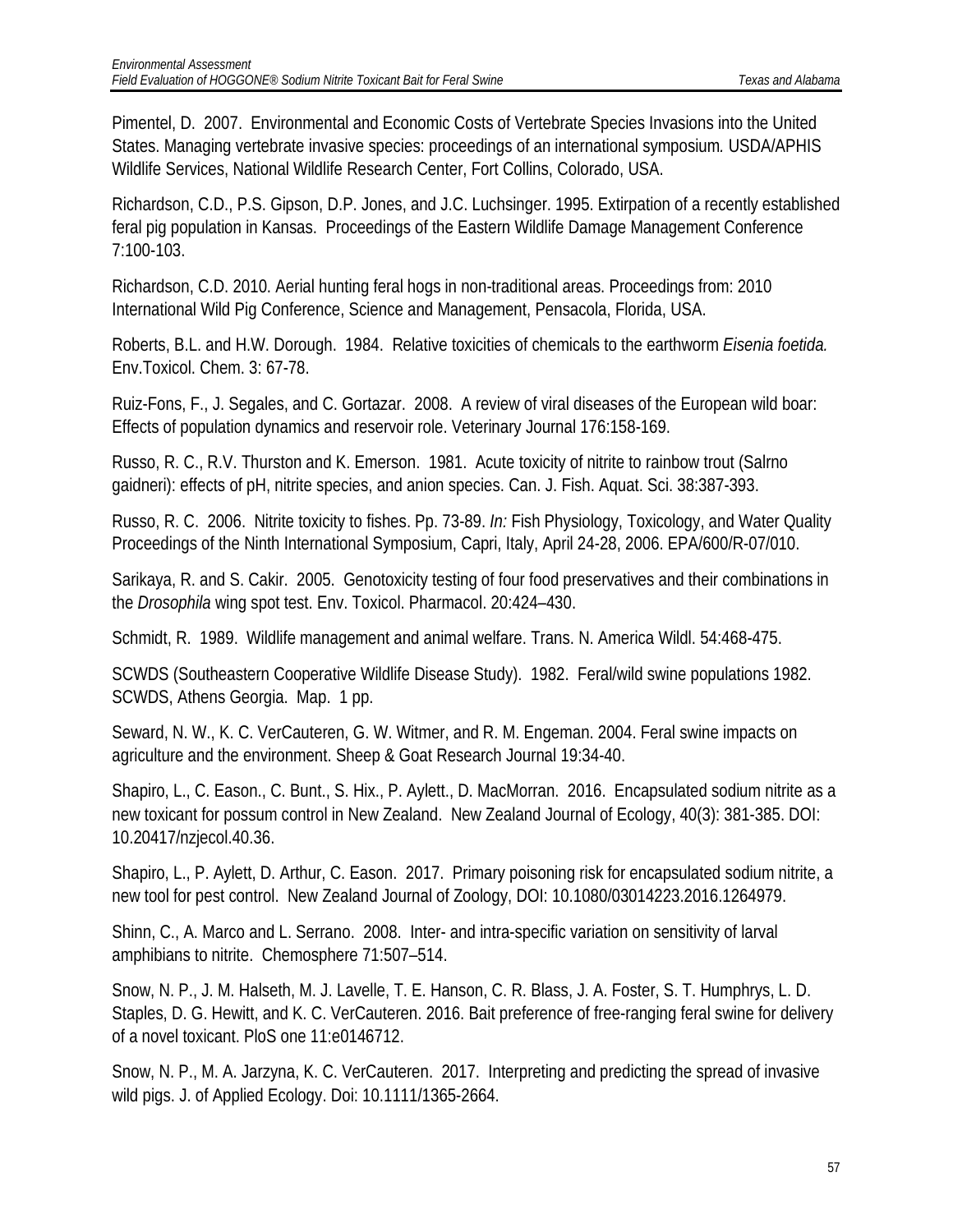Snow, N. P., J. A. Foster, J. C. Kinsey, S. T. Humphrys, L. D. Staples, D. G. Hewitt, K. C. Vercauteren. 2017a. Development of Toxic Bait to Control Invasive Wild Pigs and Reduce Damage. In Press.

Snow, N. P., J. A. Foster, E. H. Van Natta, K. E. Horak, S. T. Humphrys, L. D. Staples, D. G. Hewitt, and K. C. VerCauteren. 2017b. Evaluation of Potential Secondary Poisoning Risks from Sodium Nitrite Toxic Bait for Invasive Wild Pigs. In Press.

Snow, N. P., M. J. Lavelle J. M. Halseth, M., C. R. Blass, J. A. Foster, S. T. and K. C. VerCauteren. 2017c. Strength testing of raccoons and invasive wild pigs for a species-specific bait station. Wildl. Soc. Bull.. doi:10.1002/WS-NWRCb.756.

Soniat, M. 2012. Avian Single-Dose Oral Toxicity Test with Sodium Nitrite in Red-winged Blackbirds *(Agelaius phoeniceus).* Unpublished Report HG 2011/005, Genesis Laboratories, Inc., Wellington, CO, 73p.

Soucek, D.J. and A. Dickinson. 2012. Acute toxicity of nitrate and nitrite to sensitive freshwater insects, mollusks, and a crustacean. Arch. Environ. Contam. Toxicol. 62:233–242.

Sparklin, B. D., M. S. Mitchell, L. B. Hanson, D. Jolley, and S. S. Ditchkoff. 2009. Territoriality of feral pigs in a highly persecuted population on Fort Benning, Georgia. The Journal of Wildlife Management 73:497- 502.

Smith, G.R., D.A. Vaala, D.A., H.A. Dingfelder and K.G. Temple. 2004. Effects of nitrite on bullfrog (*Rana catesbeiana*) tadpoles from central Ohio, USA. Bull. Environ. Contam. Toxicol. 72:1012–1016.

Smith, G.R. 2007. Lack of effect of nitrate, nitrite, and phosphate on wood frog *(Rana sylvatica)* tadpoles. Appl. Herp. 4: 287-291.

Stafford, J. 2011a. Northern Bobwhite (*Colinus virginianus*) Acute Oral Toxicity (LD50) Test with Sodium Nitrite. Unpublished Report No. 998.4100, Smithers Vicient, Snow Camp, NC, 81p.

Stafford, J. 2011b. Mallard (*Anas platyhynchos*) Dietary Toxicity Test (LC50) with Sodium Nitrite. Unpublished Report No. 13998.4103, Smithers Vicient, Snow Camp, NC, 78p.

Stafford, J. 2011c. Mallard (*Anas platyhynchos*) Dietary Toxicity Test (LC50) with Sodium Nitrite. Unpublished Report No. 13998.4102, Smithers Vicient, Snow Camp, NC, 81p.

Strnad, Z. and M. Persin. 1983. Experimental poisoning of pheasant chicks with nitrates and nitrites in drinking water. Vet. Med. 28(9):541-547.

Sweeney, J. R., J. M. Sweeney, and S. W. Sweeney. 2003. Feral hog. *Sus scrofa*. Pages 1164-1176 *in* G. A. Feldhamer, B. C. Thompson, andJ. A. Chapman, editors. Wild mammals of North America: biology, management, and conservation. Johns Hopkins University Press, Baltimore, Maryland, USA.

Tari, I. and J. Csiszar. 2003. Effects of NO2 or NO3 supply on polyamine accumulation and ethylene production of wheat roots at acidic and neutral pH: implications for root growth. Plant Growth Regulation 40:121–128.

Tolson, K. M., and J. M. LaCour. 2013. The reproductive potential of feral hogs in Louisiana and their impact on forestry and agronomic activities. Pages 47-56 *In* T.F. Shupe and M.S. Brown, eds. Proceedings of the Louisiana Natural Resources Symposium. Louisiana State University AgriCenter. Baton Rouge, LA.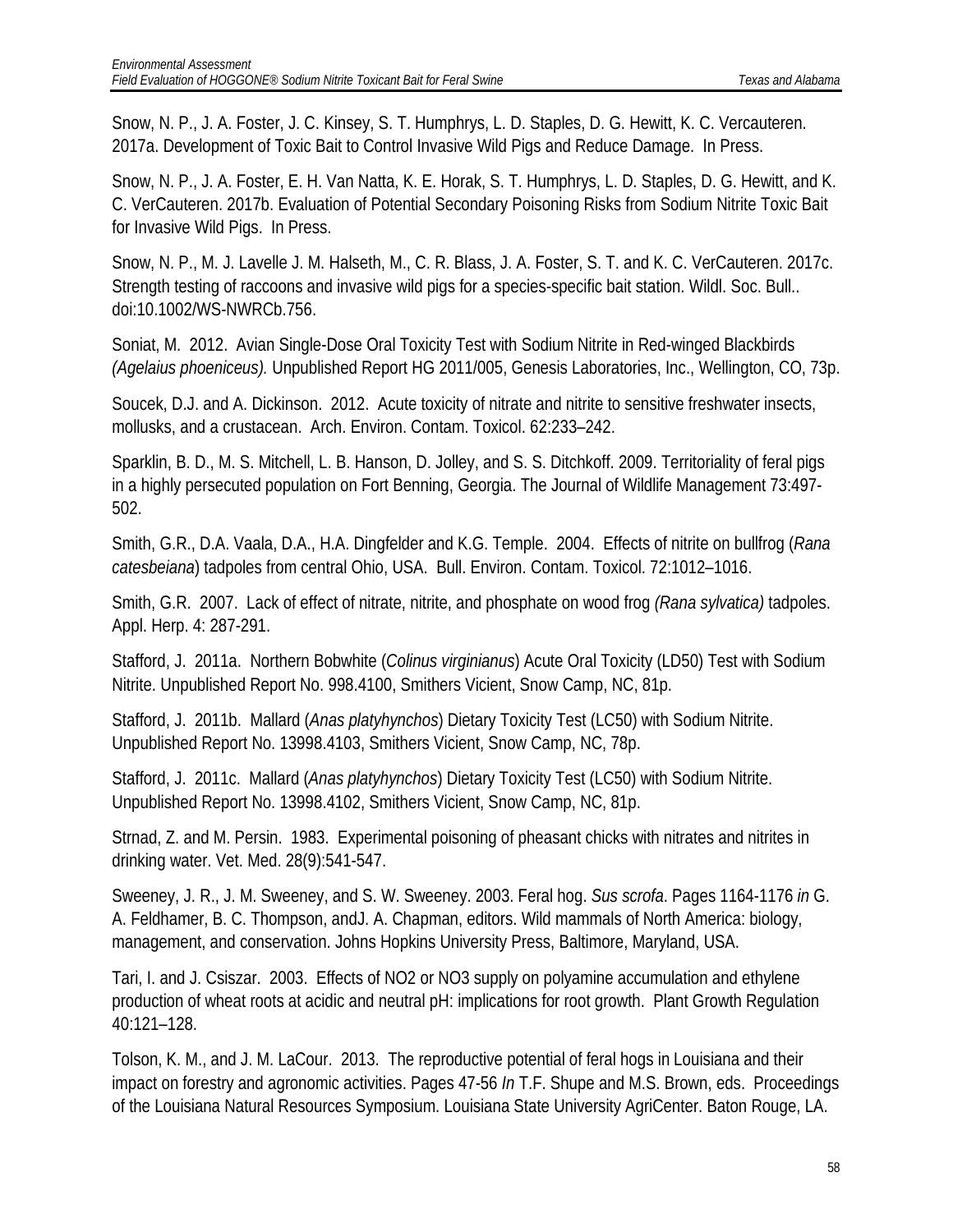USDA (United States Department of Agriculture). 2014. Environmental Assessment: Mammal Damage Management in Alabama. USDA/APHIS Wildlife Services. Auburn, Alabama

USDA (United States Department of Agriculture). 2014b. Environmental Assessment: Feral Swine Damage Management by the Texas Wildlife Services Program. UDSA/APHIS Wildlife Services, San Antonio, Texas.

USDA (United States Department of Agriculture) 2015. Final Environmental Impact Statement: Feral Swine Damage Management: A National Approach. United States Department of Agriculture, Animal Plant Health Inspection Service, Wildlife Services, Washington, D.C., USA.

USDA (United States Department of Agriculture) 2017. Study Protocol: Field Evaluation of Hoggone® Sodium Nitrite Bait for Feral Swine, National Wildlife Research Center, Ft. Collins, CO.

USEPA. 1989. Risk assessment guidance for Superfund volume I, human health evaluation manual (Part A). interim final. Office of Emergency and Remedial Response, Washington, DC. EPA/540/1-89/002 December 1989.

USEPA. 2006. Nitrates and Nitrites, Toxicity and Exposure Assessment for Children's Health (TEACH) Chemical Summary. Available at: [http://www.epa.gov/teach/chem\\_summ/Nitrates\\_summary.pdf.](http://www.epa.gov/teach/chem_summ/Nitrates_summary.pdf)

Wade, D. and J. Browns. 1982. Proceedures for evaluating predation on livestock and wildlife. Texas Agricultural Extension Service, Texas A&M University, San Angelo; Bulletin No. B-1429:42 pp.

Waithman, J. D., R. A. Sweitzer, D. V. Vuren, J. D. Drew, A. J. Brinkhaus, I. A. Gardner, and W. M. Boyce. 1999. Range expansion, population sizes, and management of wild pigs in California. The Journal of Wildlife Management 63:298-308.

Wedemeyer, G.A. and W. T. Yasutake. 1978. Prevention and treatment of nitrite toxicity in juvenile steelhead trout (Salmo gairdneri). J. Fish. Res. Board Can. 35:822-827.

West, B. C., A. L. Cooper, and J. B. Armstrong. 2009. Managing wild pigs: A technical guide. Human-Wildlife Interactions Monograph 1:1-55.

Widman, J.C., S.L. Meseck, G. Sennfelder, D.J. Veilleux. 2008. Toxicity of Un-ionized Ammonia, Nitrite, and Nitrate to Juvenile Bay Scallops, *Argopecten irradians irradians.* Arch Environ Contam Toxical 54: 460- 465.

Wodzinski, R.S., D.P Labeda and M. Alexander. 1978. Effects of low concentrations of bisulfite-sulfite and nitrite on microorganisms. Appl. Envir. Micro. 35(4):718-723.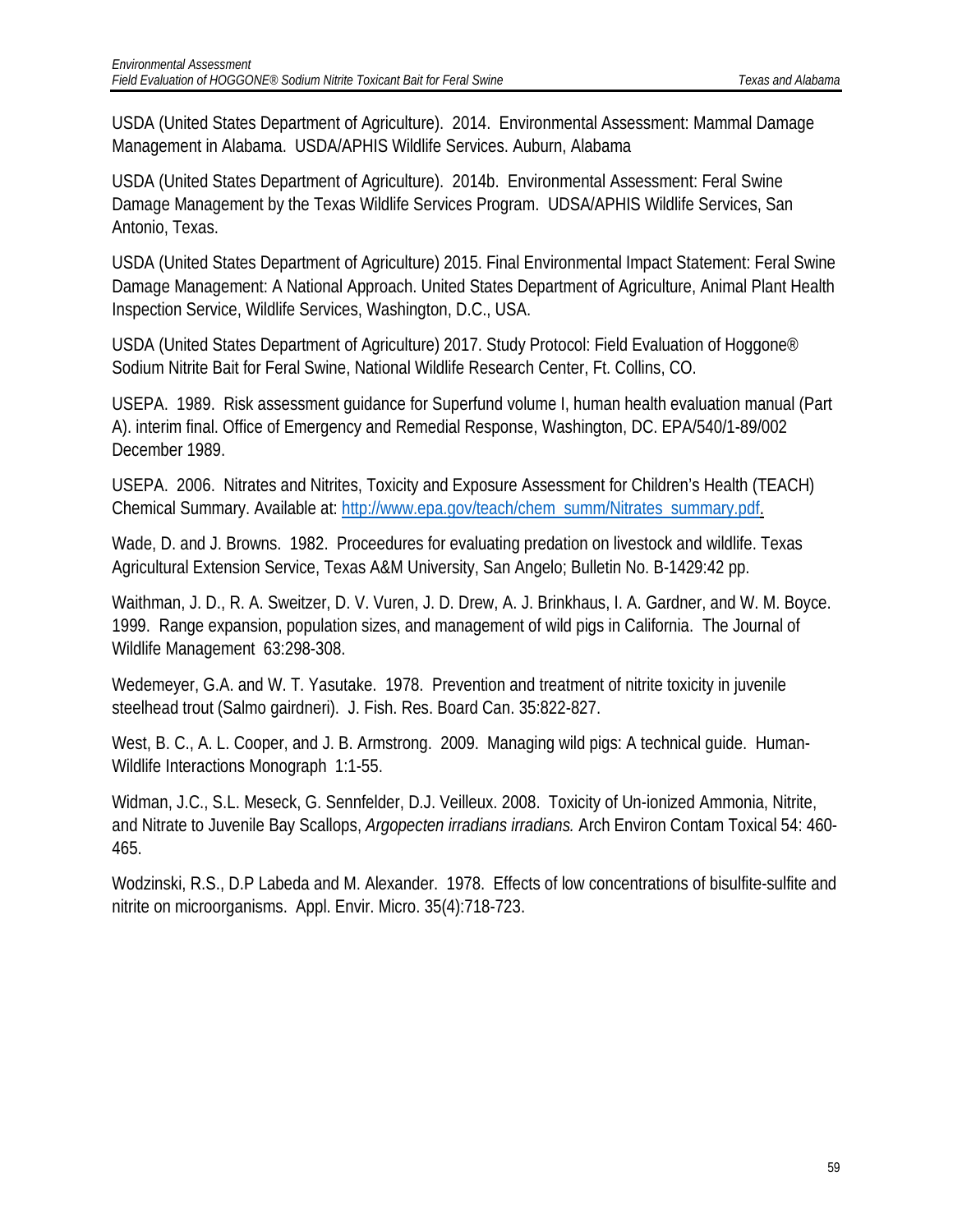#### *APPENDIX B. Bait Station Specifications*

### Specifications of a feeding device for safe and efficient delivery of sodium nitrite exclusively to Feral Swine

#### Team Members:

Kurt Vercauteren, Mike Lavelle, Nathan Snow, Justin Fischer, Joe Halseth, Chad Blass



#### Description:

The feeding device is constructed from marine-grade High Density Polyethylene (HDPE) components cut from 1/4", 1/2", 3/4", and 1"-thick sheets. HDPE is an extremely strong, non-porous material approved by the Food and Drug Administration (FDA) for food storage and packaging as well as many industrial uses. Marine-grade HDPE has a UV inhibitor to insure long-life despite harsh environmental conditions. The device is assembled using 2 and 3 inch coated decking screws (Deck Mate, Phillips Screw Company, Holyoke, MA, USA) in pre-drilled pilot holes. The lids are mounted with standard 3 % inch door hinges (Everbuilt, Home Depot, Atlanta, GA, USA). Lid resistance (30 lbs.) to exclude non-target species is achieved using internally mounted magnets (Master Magnets, Inc., Castle Rock, CO, USA) and magnetic plates (i.e., hot rolled mild steel; 2.54 × 0.32 cm). The feeding device is comprised of two modular halves that can be used separately or quickly secured together as one cohesive unit. The device is weather resistant to precipitation events.

#### Specifications:

Whole unit-36"x 54"x 6.5"/116 lbs. -- Half unit-18"x 54"x 6.5"/58 lbs.



(upper left)-Complete feeding device. Note the handles also serve as 'stoppers' to prevent the lids from remaining open once feeding ceases. (upper right)- Frontal view of the device with the lid propped open. (lower left)- Two halves of the feeding device. (lower right)- Example of the magnetic locking mechanism.

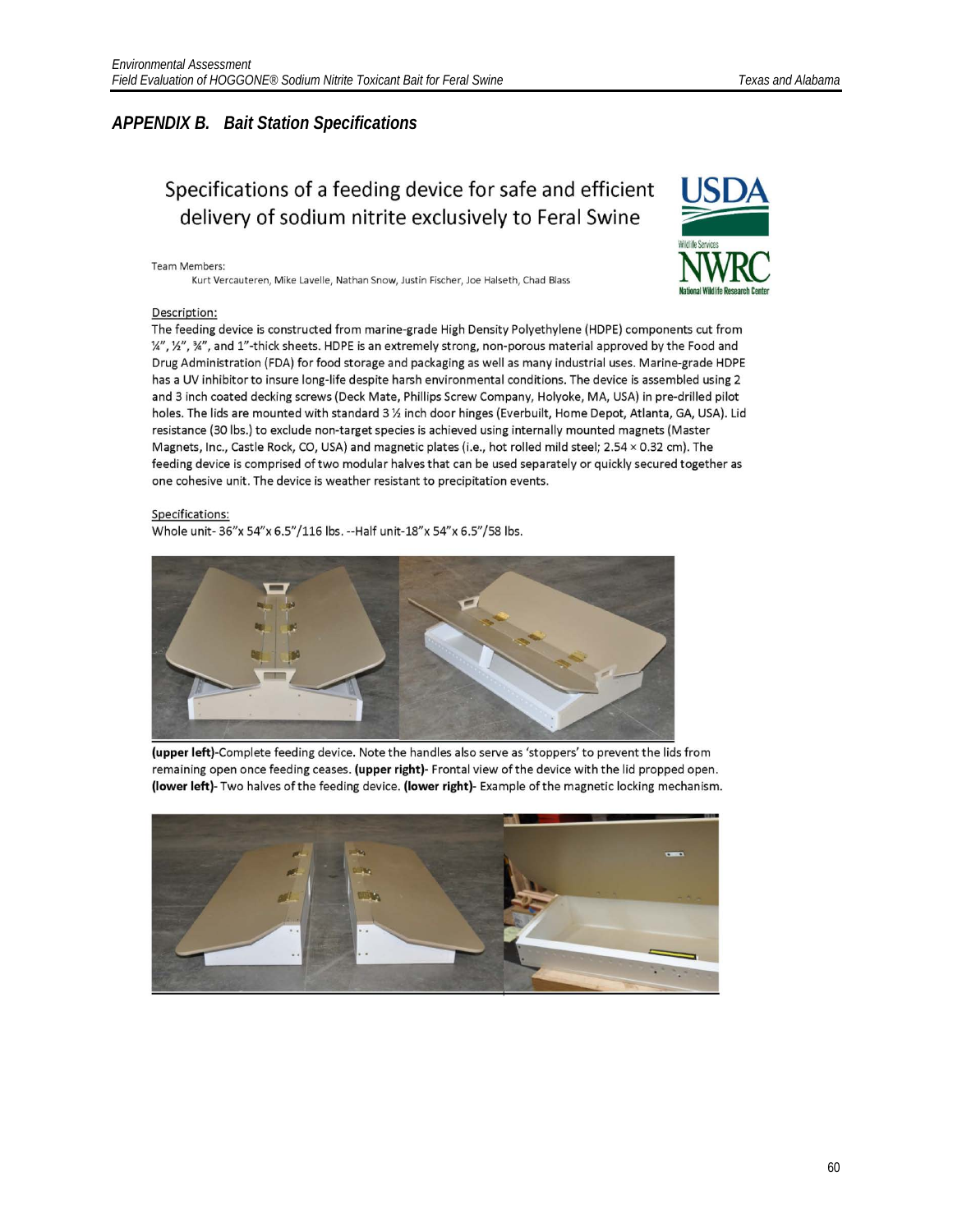### *APPENDIX C: Responses to public Comments*

There were a total of 88 comment letters submitted during the public comment period. These comments have been summarized into 18 topics and are addressed below. The number of comments received are in parenthesis for each topic. Some commenters expressed more than one topic in their comment and hence the numbers add up to more than 88 comments.

**1. Numerous commenters recognized the damages that feral swine cause and described a variety of ways they are harmful to the environment and expressed their support for the Proposed Action to continue the field evaluation of Hoggone®.**

**Response:** Wildlife Services (WS) agrees that feral swine are detrimental to many resources. These comments are consistent with peer reviewed research referenced in the EA and relate to the purpose and need of the EA. The Need for Action is addressed in 1.2 of the EA and 2.2 of the EA describe that it is the mission of WS and its research arm, NWRC, to evaluate damage situations and develop methods and tools to reduce or eliminate damage and resolve land use conflicts. WS' thanks the commenters for the letters of support for the field evaluation of Hoggone®.

**2. Several commenters expressed their support for the development and potential future registration and use of the product.**

**Response:** WS appreciates those comments in support of this important research.

**3. Several commenters expressed concern for the effects of sodium nitrite on threatened and endangered species, non-target wildlife and scavengers.**

**Response:** WS believes this concern is adequately addressed in section 3.2.3 of the EA. This section describes the effects determinations that were made for each threatened and endangered species at each study site and where applicable, in compliance with section 7 of the Endangered Species Act, a concurrence letter was requested and received from the USFWS. This section also addressed the possible direct, indirect and cumulative effects on non-target wildlife and scavengers in detail. In Summary, there would be either no effect on T&E species, or the proposed study would not be likely to adversely affect T&E species.

**4. Commenters expressed concern over whether or not baits could be delivered to feral swine in a species specific way without exposing the bait to nontarget wildlife, domestic animals and livestock.** 

**Response:** The specifics to the bait station are shown in Appendix B of the EA. This issue is also discussed in Section 2.2.2. Previous research has shown the bait stations to be very effective at excluding non-target animals. One of the main objectives of the study is to continue evaluating the efficiency of the bait stations. Bait stations will be monitored with remote cameras at all times to evaluate this issue.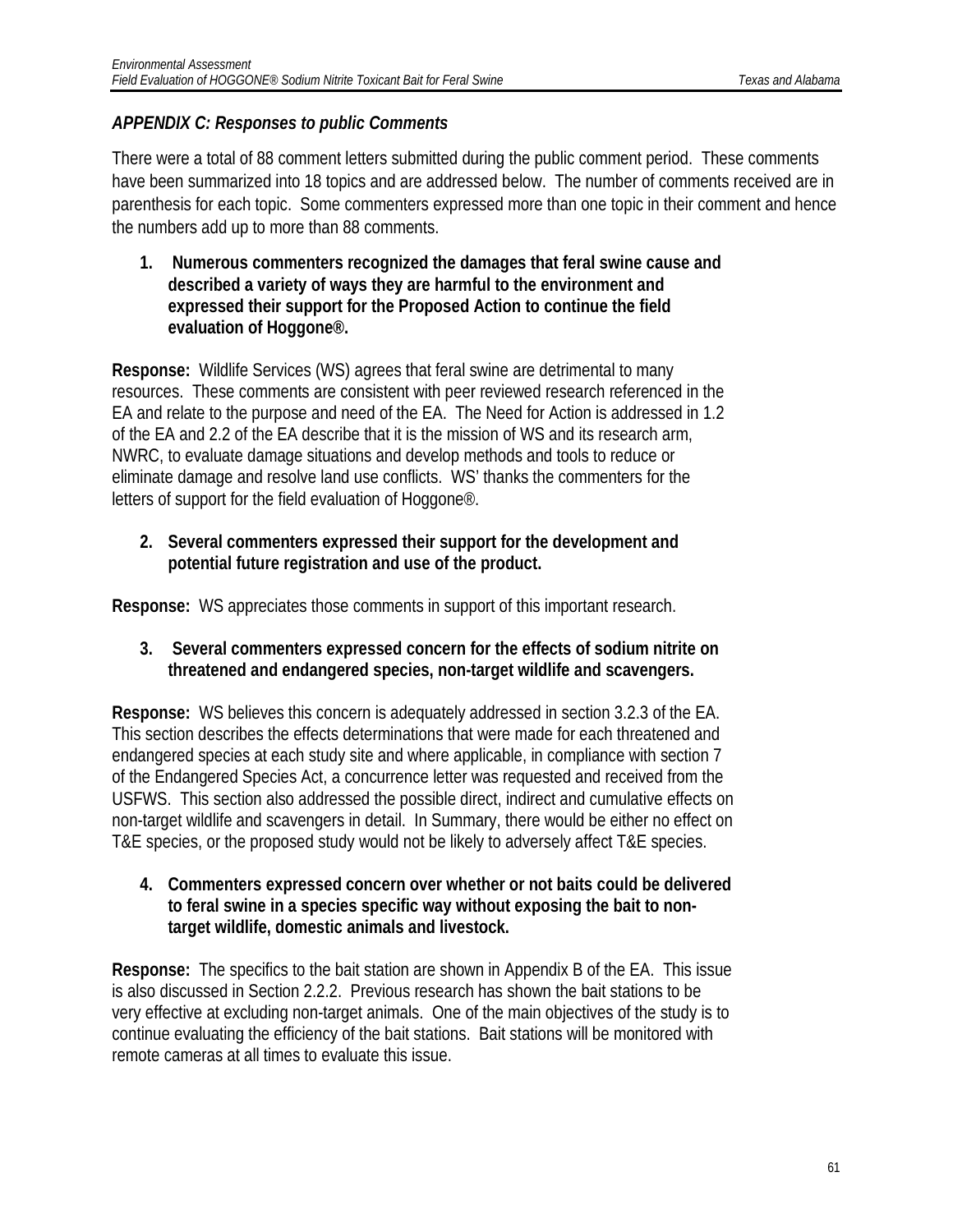**5. Commenters stated they are concerned pigs that have consumed a lethal dose of sodium nitrite may travel onto adjacent properties and die before succumbing to the toxicant, also suggesting that landowners could sue the adjacent landowner for damages associated with pig carcasses.**

**Response:** As discussed in 2.2.1, the ingestion of a lethal dose of HOGGONE® quickly leads to shortness of breath, loss of consciousness and then death from the rapid depletion of oxygen to the brain and vital organs. This has been shown to occur in 2-4 hours (Snow 2017a). Also discussed in section 3.2.1. of the EA, data from Australia on free-ranging feral swine show that swine traveled a maximum of 230 meters from the nearest bait station after consuming a lethal dose of HOGGONE®. For the purpose of this study, WS would conduct the study on large private properties and will not place bait stations any closer than 300 meters from any adjoining property line unless WS also has an agreement with the adjoining property owner. This will ensure that no feral swine are likely to leave the study area before succumbing to the lethal effects of sodium nitrite.

#### **6. Commenters stated that they were concerned about risks associated with sodium nitrite to human health.**

**Response:** The EA analyzes the impacts and risks to human safety in detail in section 3.2.1. Any potential human exposure route is identified and is determined to be highly unlikely. WS recognizes that some people may disagree with our predicted level of human risk associated with this Proposed Action, however, WS believes the risks to be acceptable and reasonable to the majority of the public.

#### **7. Commenters are concerned that WS does not use humane methods.**

**Response:** Section 3.2.4 of the EA discusses the humaneness and ethics of conducting the study. The Institute of Medical and Veterinary Science in 2010 reported on the efficacy and humaneness of sodium nitrite as a potential toxicant for feral swine. Current research suggests that death from sodium nitrite intoxication is an acceptable humane method for damage management of feral swine. Humaneness was a factor in the early development of the product.

#### **8. Commenters recommended the creation of a bounty system instead of applying a toxicant.**

**Response:** Creating a bounty system is outside of WS legal authority and the scope of this EA. However, bounty systems were considered in USDA's 2015 Final Environmental Impact Statement, Feral Swine Damage Management: A National Approach and was dismissed because of several inherent drawbacks and inadequacies that have been proven over the years with bounty systems.

#### **9. Commenters stated that a toxicant for feral swine must be cost effective.**

**Response:** Cost effectiveness is addressed briefly in the EA in section 2.1.2. Due to the small scale of the study, cost effectiveness is not considered in detail.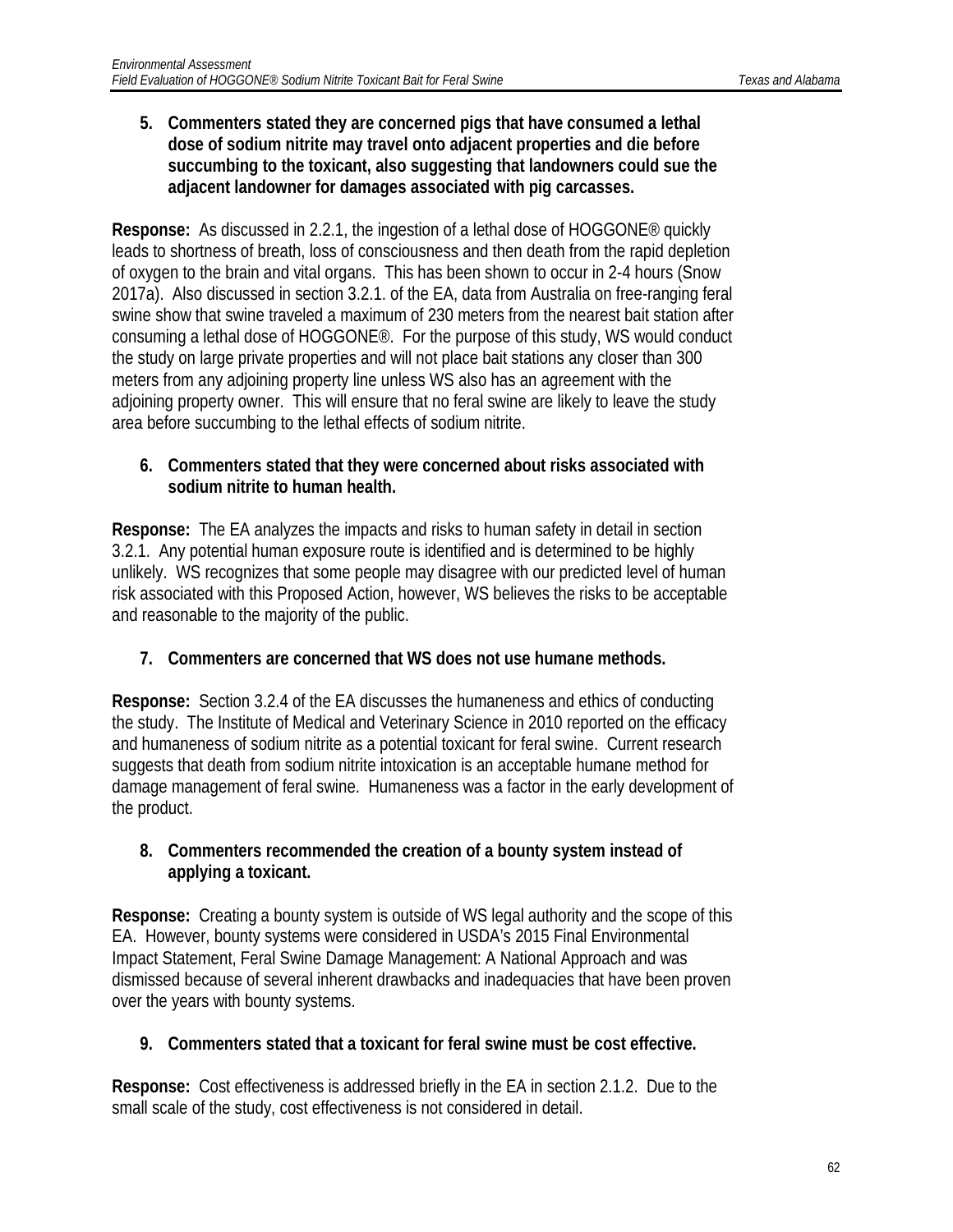#### **10. Commenters suggested developing a bait that would sterilize pigs as opposed to a toxic bait.**

**Response:** Sterilization is not within the scope of this EA. However research is currently being conducted for an effective oral or single injection contraceptive for use on feral swine, which may be useful for very specific situations. Current studies show promise; however, there is no registered contraceptive for use in controlling feral swine populations at this time.

#### **11. Commenter requested that WS not conduct any lethal control of wildlife.**

**Response:** WS acknowledges that some people will be opposed to lethal control; however, feral swine are a nonnative introduced species that can cause significant harm to various resources, as outlined in section 1.2, Need for Action. Section 1.7 in the EA also outlines the roles and authorities of WS to protect agriculture and other resources from damage caused by wildlife. In addition, section 1.12 describes Executive Order 13112 which establishes guidance to federal agencies to prevent, provide control of, and minimize economic, ecological and human health impacts of invasive species such as feral swine.

#### **12. Commenter has suggested creating a group of hunters and trappers that requires a small membership fee that would provide access to private lands to assist landowners when damage is occurring instead of applying a toxicant.**

**Response:** Creating a private hunting and trapping group is outside of the scope of this EA. Furthermore, current research indicates that this type of approach has failed to produce viable results in most situations.

#### **13. Commenter expressed concern about the fate of swine carcasses, both the smell of dead carcasses and effects of many carcasses dying in one area.**

**Response:** This issue is addressed in the EA in section 2.1.2. Odor from feral swine carcasses is not considered a health risk. Section 3.2.2 further explains the environmental effects of sodium nitrite in terrestrial and aquatic environments.

#### **14. Commenter remarked that because it takes 2-4 hours for a pig to die from consuming the toxicant, a hunter or other predator could take or kill that animal and then unknowingly consume a lethal dose of the toxicant.**

**Response:** This scenario is addressed in detail in section 3.2.1 under the Effects of Human Health and Pet Safety where it specifically outlines any potential risks to hunters. In addition, section 3.2.3 thoroughly discusses the effects on non-target and scavenging species. In summary, there are some minimal risks to hunters and scavenging species but WS believes that due to the biological properties of sodium nitrite and the most currently available data, these risks are minor and short term.